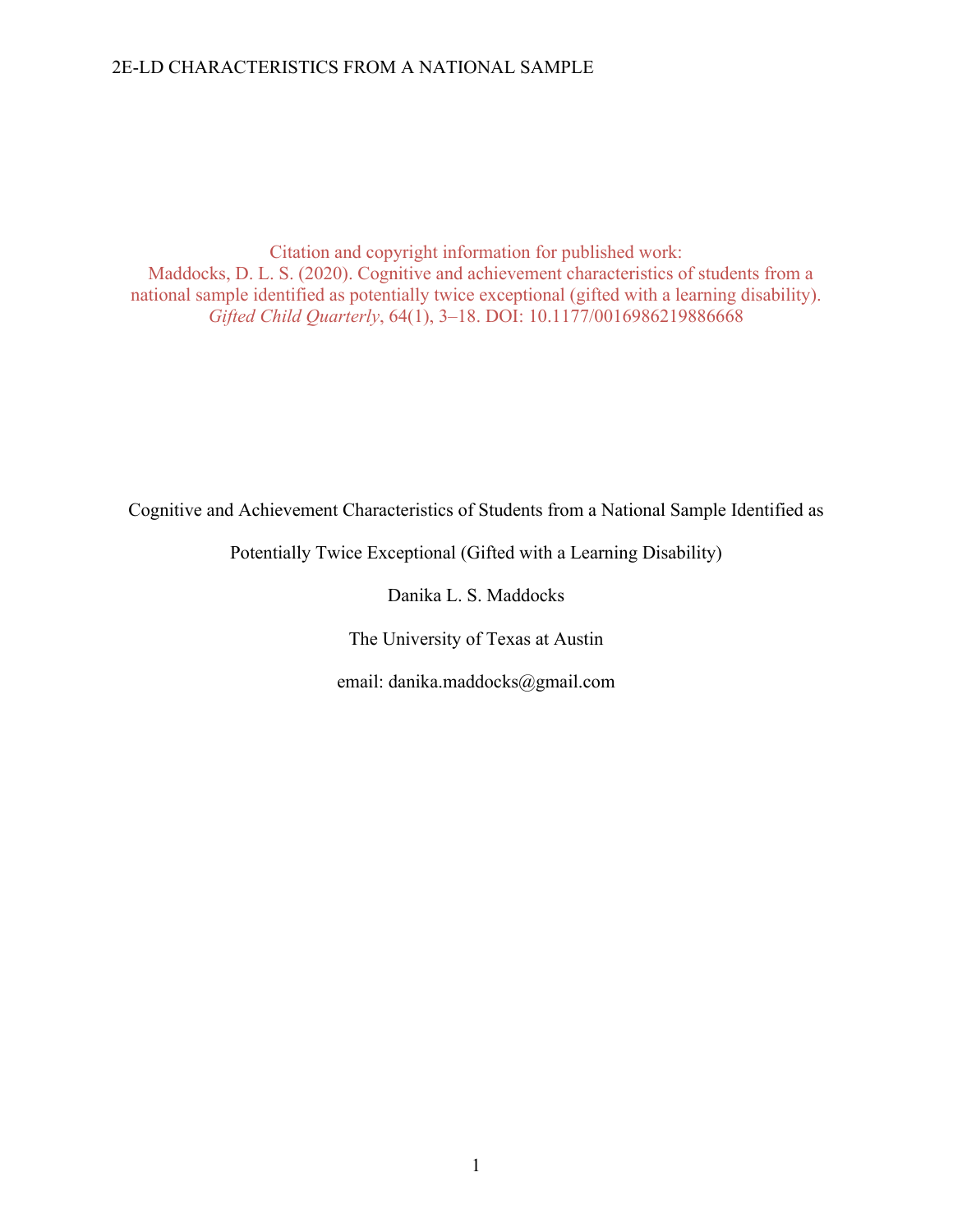Despite increased attention to twice-exceptional populations in recent decades, empirical research lags behind the needs of educators, families, psychologists, and researchers who strive to accurately identify and successfully support twice-exceptional students (Foley Nicpon, Allmon, Sieck, & Stinson, 2011). For example, there is limited empirical research on the key cognitive and achievement characteristics that differentiate students who are gifted and have a learning disability (2e-LD) from peers who are of average ability or who are gifted without a learning disability (LD), even though such information is critical to create empirically-based identification and support systems for students who are 2e-LD. A number of studies have reported cognitive and achievement characteristics of 2e-LD samples (see Lovett & Sparks, 2011, for a review), but these studies often used different criteria to identify students as 2e-LD, which makes it difficult to compare results across studies or draw general conclusions about the characteristics and needs of the 2e-LD population. The primary goals of this study, therefore, are to describe the cognitive and achievement characteristics of students who have been identified as 2e-LD with standard criteria applied to a nationally representative sample and to compare these characteristics to those of students who are gifted and of average ability.

#### **Cognitive Characteristics of Students Who Are 2e-LD**

Students who are 2e-LD exhibit notable strengths and weaknesses in their cognitive profiles. Identification of giftedness is often based on superior overall intelligence or unusually high aptitude in one or more areas of cognitive functioning (Benbow & Minor, 1990; Gottfried, Gottfried, & Guerin, 2006; Hollinger & Kosek, 1986), and students who are 2e-LD demonstrate strengths in reasoning, verbal, or spatial abilities that are similar to those of their gifted peers without an LD (LaFrance, 1997; Steeves, 1983). For example, a synthesis of 46 studies on students identified as 2e-LD reported a weighted mean Full-Scale IQ (FSIQ) score in the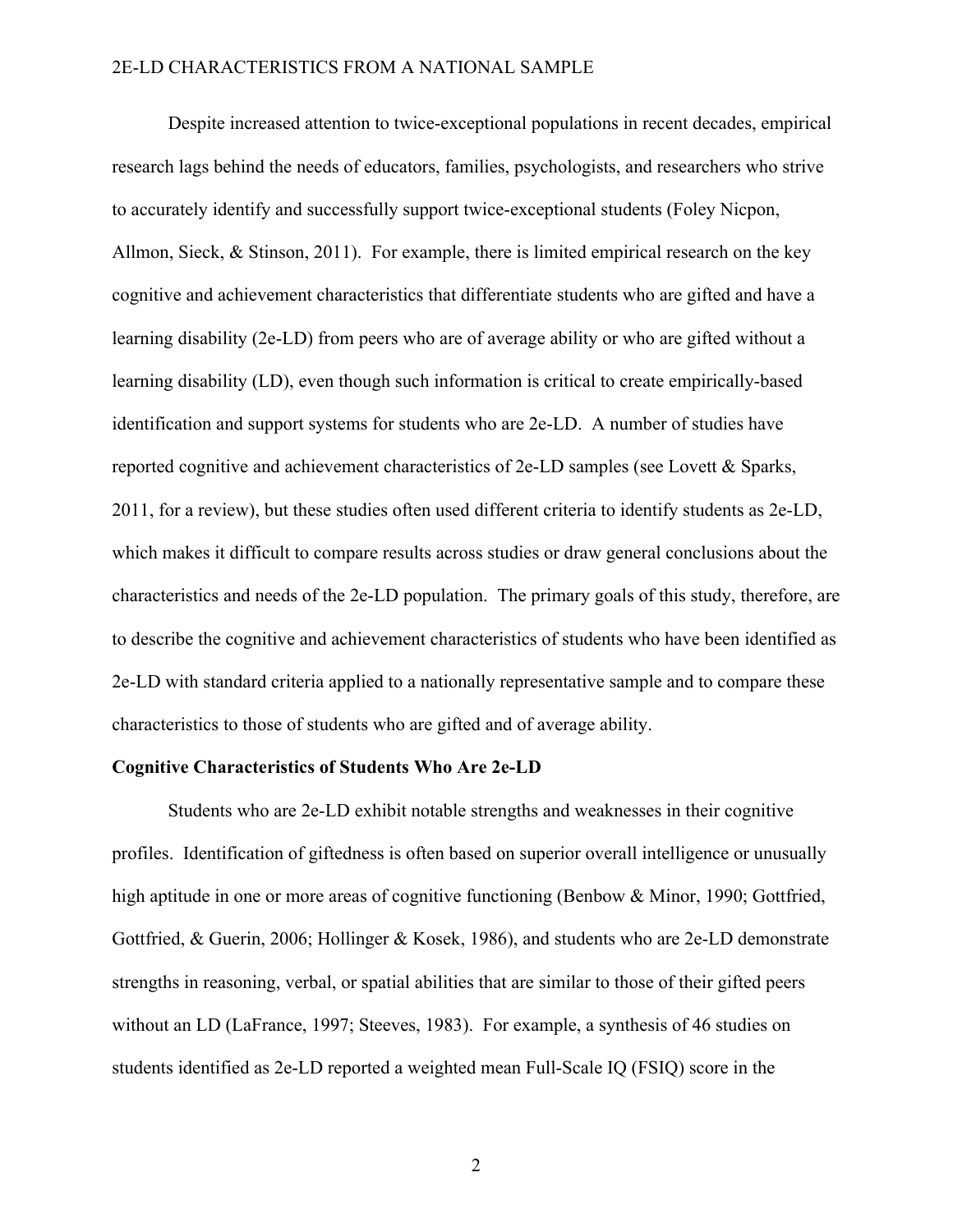Superior range (122.8) and weighted mean Verbal and Performance IQ scores in the High Average (118.6) and Superior (129.5) ranges, respectively (Lovett & Sparks, 2011).

Students who are 2e-LD differ from gifted peers without an LD in that their cognitive gifts co-occur with cognitive processing deficits. Such deficits are a key characteristic of an LD and best practices for LD identification require students to demonstrate a cognitive processing deficit that is linked to performance in an area of low achievement (Hale et al., 2010). Research that delineates the links between processing abilities and academic achievement is often informed by Cattell-Horn-Carroll (CHC) theory, a well-validated and empirically supported model of human intellectual abilities (Schneider & McGrew, 2012). CHC theory proposes a hierarchical model of intelligence with a general intelligence factor, eight to 10 broad cognitive abilities, and numerous more narrow abilities. Most modern, individually-administered, multidomain tests of intelligence are based on CHC theory and measure CHC broad abilities such as crystallized knowledge, fluid reasoning, and processing speed as well as related narrow abilities and general intelligence. Students with an LD demonstrate a weakness at the broad- or narrowability level in aspects of processing speed, short-term or working memory, long-term memory and retrieval, or auditory processing. In turn, specific processing weaknesses are associated with impaired performance in specific areas of achievement but not others.

**Interindividual heterogeneity in cognitive abilities.** Learning disabilities in different academic areas are associated with different cognitive weaknesses; therefore, there is no single cognitive profile for a student who is 2e-LD (Assouline, Foley Nicpon, & Whiteman, 2010). A thorough review of the processing abilities associated with each area of achievement is beyond the scope of this article, but a brief review illustrates some similarities and differences across different domains of academic impairment.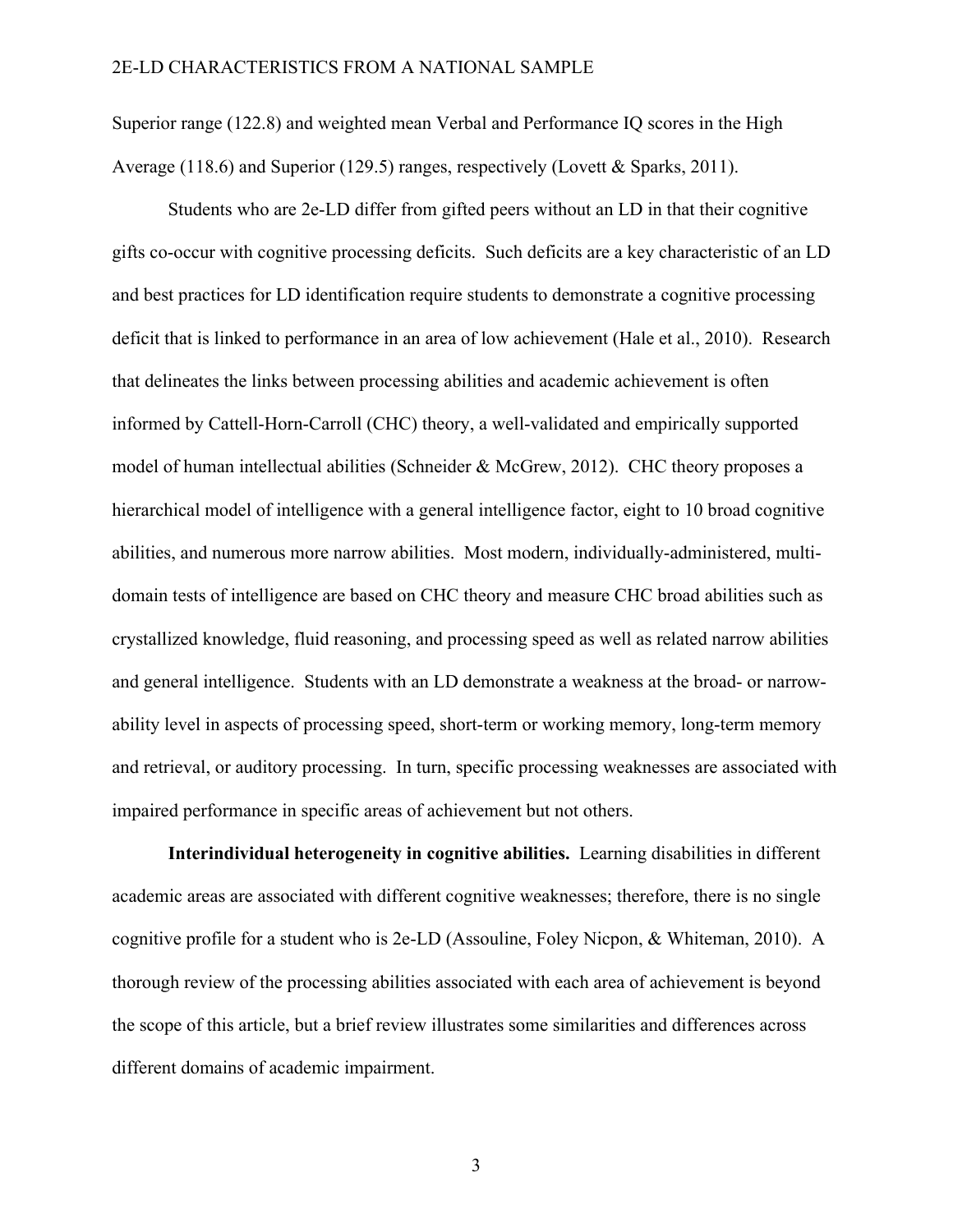In previous research informed by CHC theory, processing speed, short-term/working memory, and long-term memory abilities have been associated with multiple areas of achievement, including decoding, reading comprehension, math problem solving, basic writing skills, and written expression (Evans, Floyd, McGrew, & Leforgee, 2002; Floyd, Evans, & McGrew, 2003; Floyd, McGrew, & Evans, 2008; Niileksela, Reynolds, Keith, & McGrew, 2016; see McGrew & Wendling, 2010, for a review). Processing speed is additionally associated with performance in reading fluency and math calculation (Niileksela et al., 2016). In the 2e-LD literature, authors have often highlighted processing speed and short-term/working memory, likely because of their widespread effects on achievement and because most past studies used the Wechsler scales, previous versions of which measured processing speed and short-term/working memory but not auditory processing or long-term memory and retrieval. Auditory processing abilities have a more narrow effect on achievement but are critical for the development of reading and writing skills. Dyslexia often involves weaknesses in phonological awareness, an aspect of auditory processing that supports decoding (Snowling, 2013), and retrieval fluency, or the ability to quickly retrieve information (such as sound-symbol relationships) from memory (e.g., van Viersen, Kroesbergen, Slot, & de Bree, 2014). As this brief review illustrates, multiple processing abilities affect each area of achievement; as a result, even a group of gifted students with LDs in the same domain (e.g., written language) can exhibit a wide range of scores—greater than two standard deviations—on measures of cognitive ability (Assouline et al., 2010).

**Intraindividual heterogeneity in cognitive abilities.** In addition to cognitive differences *among* students who are 2e-LD, the 2e-LD population also exhibits more *intra*individual heterogeneity in cognitive abilities than gifted individuals without an LD (Assouline et al., 2010; Waldron & Saphire, 1990). Students who are 2e-LD by definition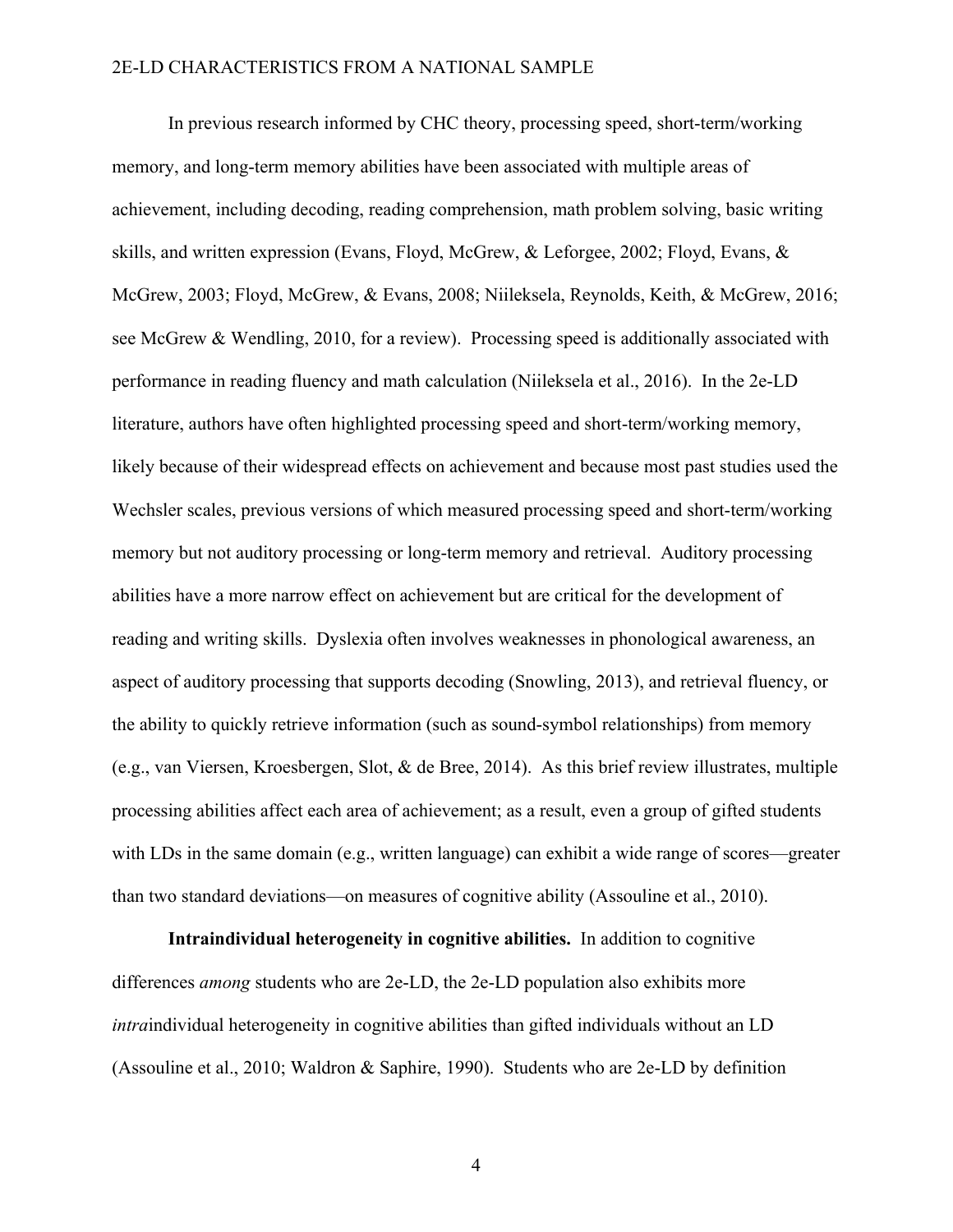exhibit discrepancies between their cognitive gifts and cognitive processing weaknesses. Research has documented large, statistically significant discrepancies between reasoning and processing abilities and a wide range of cognitive scores among students who are 2e-LD even though many studies have not explicitly required students to demonstrate a cognitive processing deficit (Lovett & Sparks, 2011). For example, students who are gifted with a reading disability perform significantly worse than gifted peers without an LD on measures of visual discrimination, spatial ability, auditory discrimination, and auditory memory (Waldron & Saphire, 1992) and have significant weaknesses in memory, rapid automatic naming (a measure of long-term retrieval fluency), and phonological awareness that are similar to the weaknesses of non-gifted dyslexic peers (Steeves, 1983; van Viersen et al., 2014), even though their IQ scores are in the gifted range (e.g., 132.50; van Viersen et al., 2014). Children with superior intelligence and an LD diagnosis often earn scores on measures of processing speed and working memory that are one to three standard deviations lower than their scores on verbal measures (Assouline et al., 2010; Schiff, Kaufman, & Kaufman, 1981). This study will be the first to quantify 2e-LD cognitive discrepancies in a representative sample.

In addition to their defining contrast between cognitive gifts and processing weaknesses, students who are 2e-LD may have more isolated cognitive strengths than gifted individuals without an LD (Schiff et al., 1981). Even gifted individuals without an LD have large score discrepancies among their fluid, verbal, and spatial reasoning ability scores more often than do non-gifted individuals (Benbow & Minor, 1990; Hollinger & Kosek, 1986; Silver & Clampit, 1990; Sweetland, Reina, & Tatti, 2006; Wilkinson, 1993). These ability tilts in favor of certain cognitive gifts appear educationally and clinically meaningful because they predict gifted individuals' favorite high school and college courses, achievement of advanced degrees in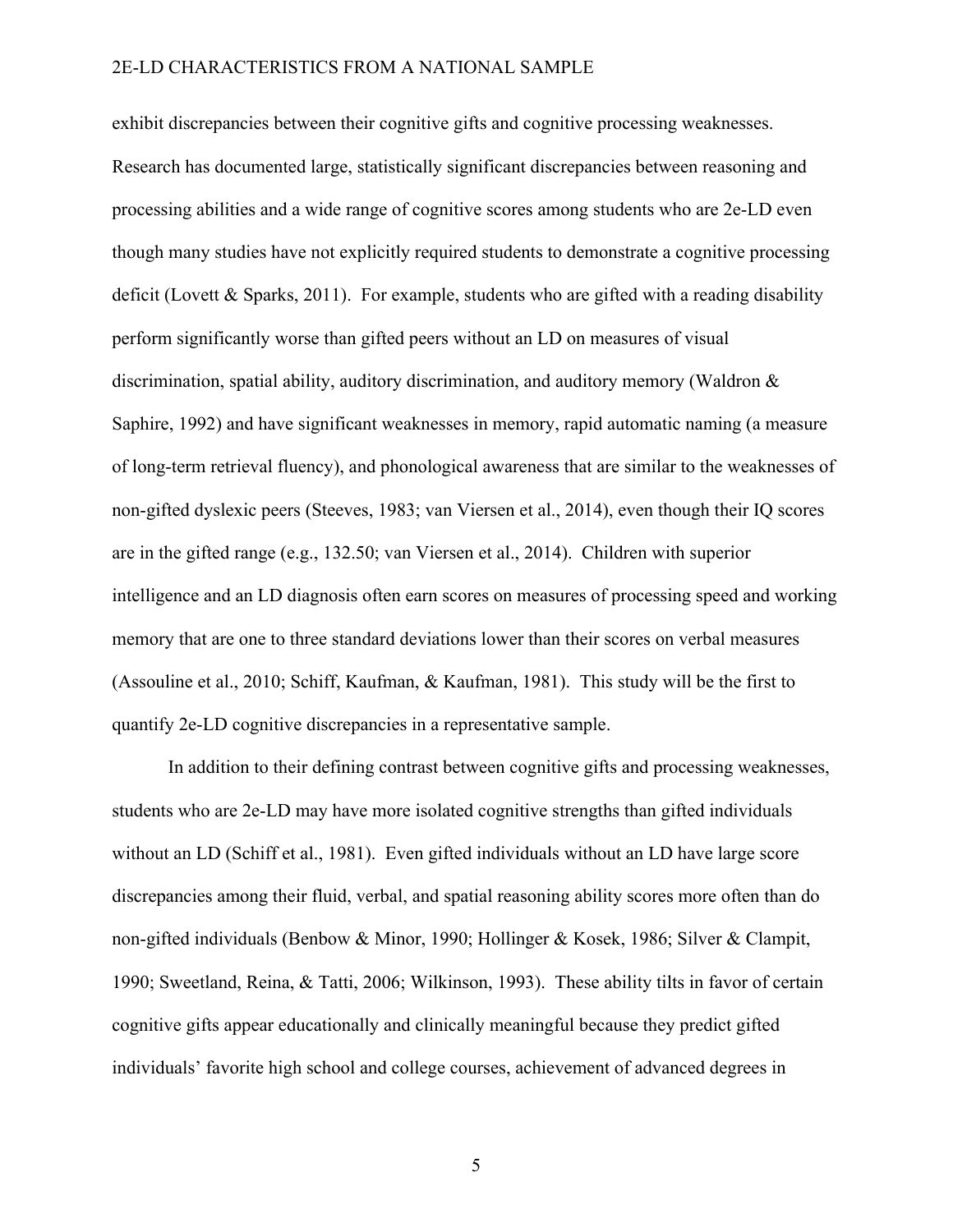specific fields, and ultimate career choices (Lubinski & Benbow, 2006; Shea, Lubinski, & Benbow, 2001). Such ability tilt discrepancies may be more extreme and more common among students who are 2e-LD (LaFrance, 1997), but little research has compared these discrepancies in gifted and 2e-LD populations.

In light of the cognitive weaknesses and discrepancies documented in the performance of students who are 2e-LD, many have argued that full-scale intelligence scores underestimate the verbal and reasoning strengths of students who are 2e-LD and thereby mask their cognitive giftedness (e.g., Assouline et al., 2010; Maddocks, 2018). For example, Assouline et al. (2010) found that the average FSIQ score among a group of students identified as 2e-LD was one standard deviation below the average Verbal Comprehension Index (VCI) score and almost one standard deviation below the average General Ability Index (GAI) score because students' processing speed and working memory scores were in the Average range overall and depressed their FSIQ. Such findings have led many to argue an FSIQ should not be used as the primary cognitive measure for 2e-LD identification. Recently, the National Association for Gifted Children (NAGC) released a position statement on gifted identification with the WISC-V and recommended practitioners use any index score focused on verbal or reasoning abilities to identify students as gifted or twice exceptional (NAGC, 2018). This recommendation was based on the finding that gifted youth often have large discrepancies among index scores that can make the FSIQ summary score statistically uninterpretable. The recommendations from the position statement have not yet been evaluated with a 2e-LD sample.

#### **Academic Achievement of Students Who Are 2e-LD**

Many gifted individuals who are not twice exceptional excel on standardized academic tasks and in applied academic or creative pursuits throughout their education and in their careers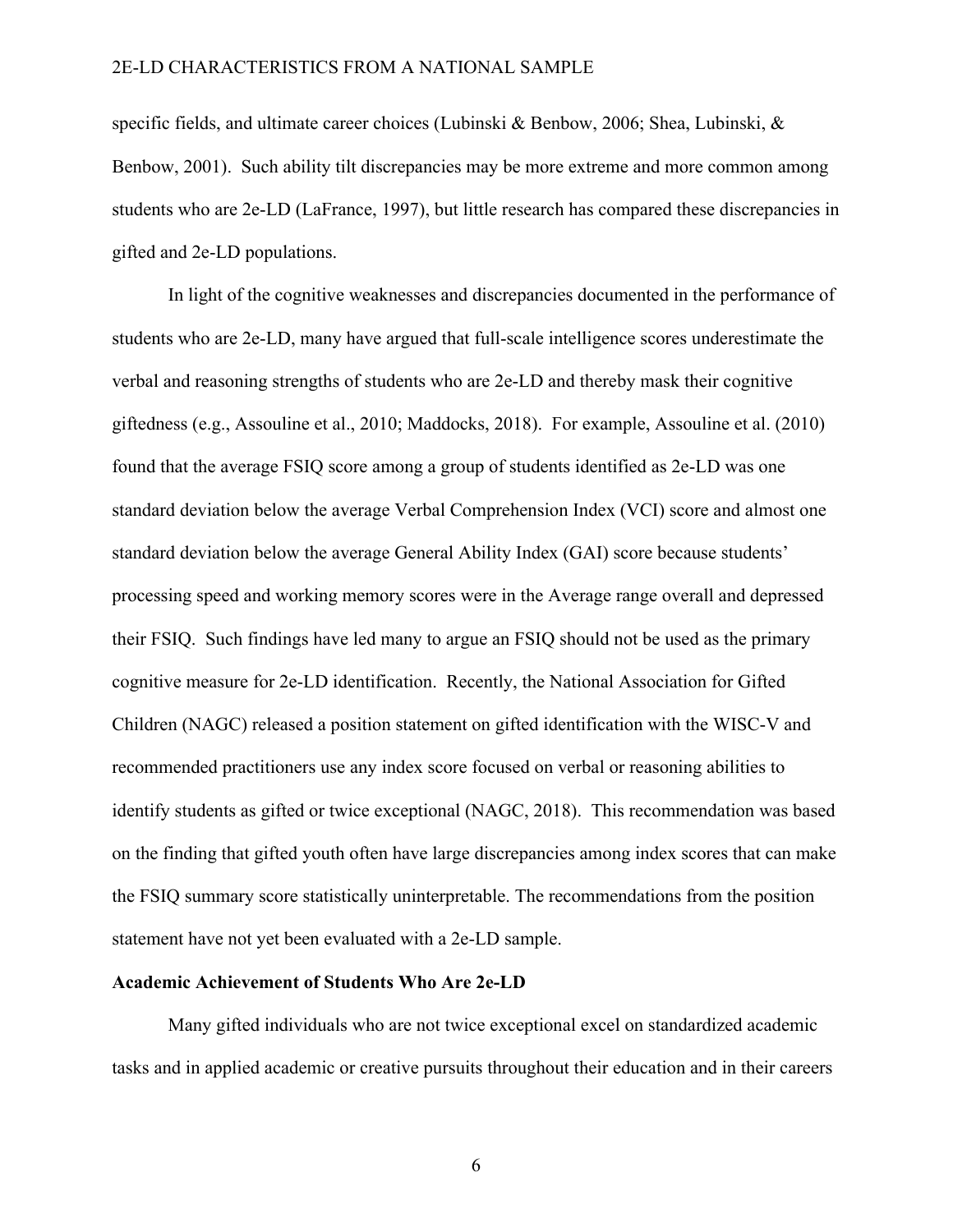(Gottfried et al., 2006; Hernandez Finch, Speirs Neumeister, Burney, & Cook, 2014; Lubinski & Benbow, 2006; Makel, Kell, Lubinski, Putallaz, & Benbow, 2016). In contrast, students who are 2e-LD by definition struggle in at least one academic area affected by their disability and often demonstrate overall poorer academic performance than non-LD gifted peers despite similar cognitive strengths (Assouline et al., 2010; Foley Nicpon et al., 2011). For example, Lovett and Sparks's (2011) research synthesis on students who are 2e-LD reported weighted mean academic scores in the Average or High Average range—95.8 for reading, 111.1 for math, and 93.0 for written language—despite a weighted mean FSIQ score in the Superior range (122.8).

There has been less research about the academic performance of students who are 2e-LD than about their cognitive performance despite the integral role of poor academic performance in 2e-LD referral and identification. Some research suggests that students who are gifted or 2e-LD tend to perform relatively worse on academic tasks that focus on memorization or speed (such as word recognition, math facts, or spelling) than on tasks that involve reasoning or application (such as reading comprehension or mathematical problem-solving) but that such performance discrepancies are more exaggerated among students who are 2e-LD (Gilman et al., 2013; Maddocks, 2018), likely due to their processing weaknesses.

A focus on lower mean academic scores among students who are 2e-LD, however, may obscure considerable heterogeneity in students' performance and mask the presence of academic strengths. Students who are 2e-LD tend to perform variably across academic domains and can excel in domains that are less affected by their disability (Gilman et al., 2013; McCallum et al., 2013; Steeves, 1983). Maddocks (2018) found that between 28.0 and 59.4% of individuals identified as potentially 2e-LD using an ability-achievement discrepancy earned at least one academic score above 130, compared to only 16.9% of all students in a representative sample.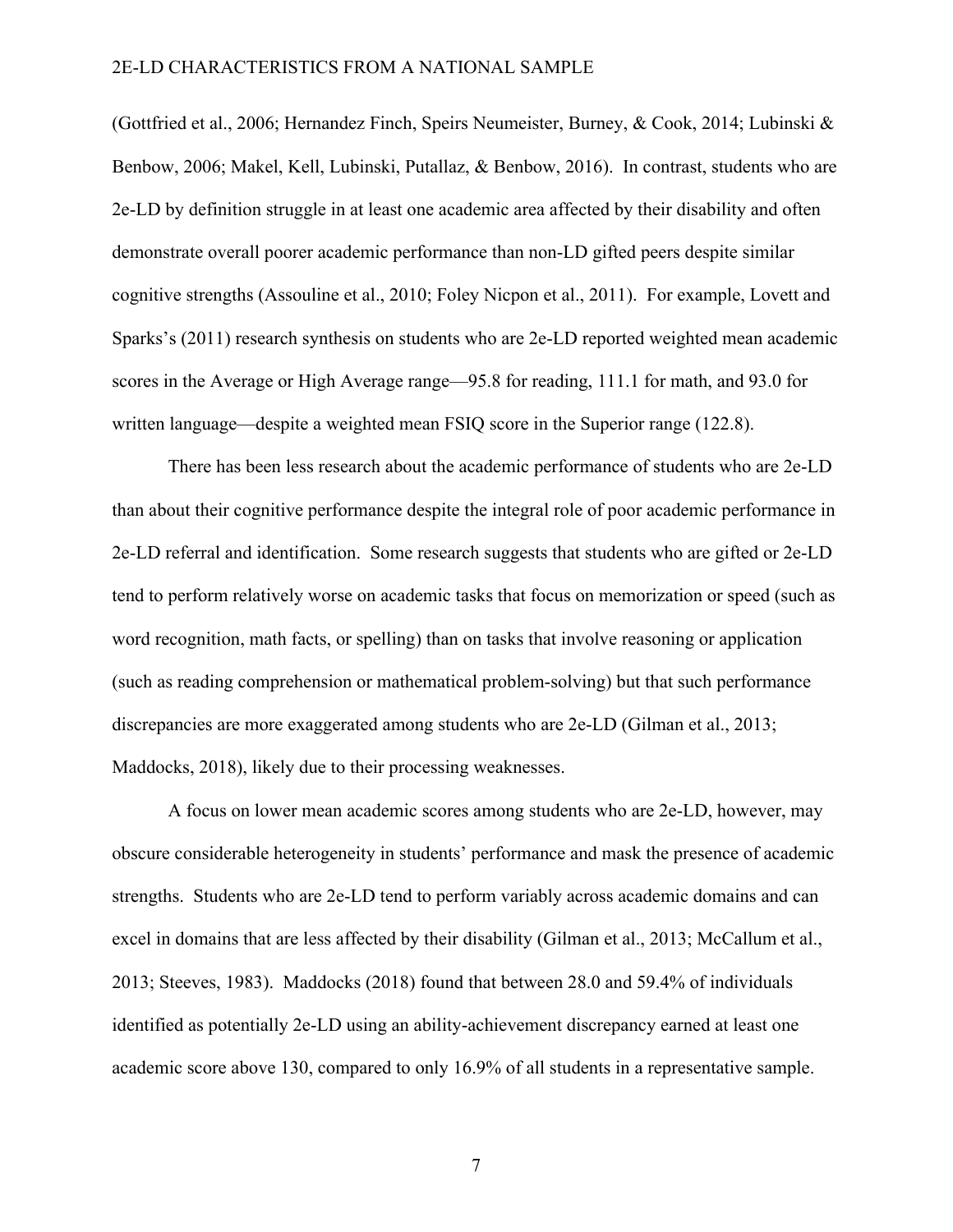In another study, students who were identified as potentially gifted in reading with a weakness in math performed in the Superior range (123) on a reading assessment despite low-Average performance on a math assessment (94; Bell, Taylor, McCallum, Coles, & Hays, 2015). Similarly, Gilman and colleagues (2013) profiled a student with a discrepancy of 2.47 standard deviations between her Superior-level performance on a math assessment (130) and Averagelevel performance on assessments of reading (93) and writing (93). These results suggest that many students who are 2e-LD require advanced programming in areas where they excel compared to same-age peers.

A focus on overall 2e-LD academic performance also obscures the fact that students who are 2e-LD vary considerably from one another in terms of their academic strengths and weaknesses. In Lovett and Sparks's (2011) synthesis, for example, the range of 2e-LD achievement means across studies highlights interindividual variability in performance: mean scores across samples ranged from  $89.8 - 114.1$  for reading; from  $95.1 - 118.0$  for math, and from 90.3 – 99.3 for writing/spelling. Gifted students often demonstrate a wide range of academic performance as well (e.g., Hernandez Finch et al., 2014; Maddocks; 2018), but results from the quantitative synthesis suggest more variability in achievement among students who are 2e-LD. For example, two students highlighted by Maddocks (2018) qualified as 2e-LD with the same set of criteria but exhibited contrasting achievement patterns. One student earned a score of 164 (Very Superior) for Reading Comprehension and a score of 109 (Average) for Math Calculation, whereas the other student earned a score of 113 (High Average) for Reading Comprehension and a score of 165 (Very Superior) for Math Calculation. These students illustrate the potential for wide discrepancies in achievement among students identified as 2e-LD.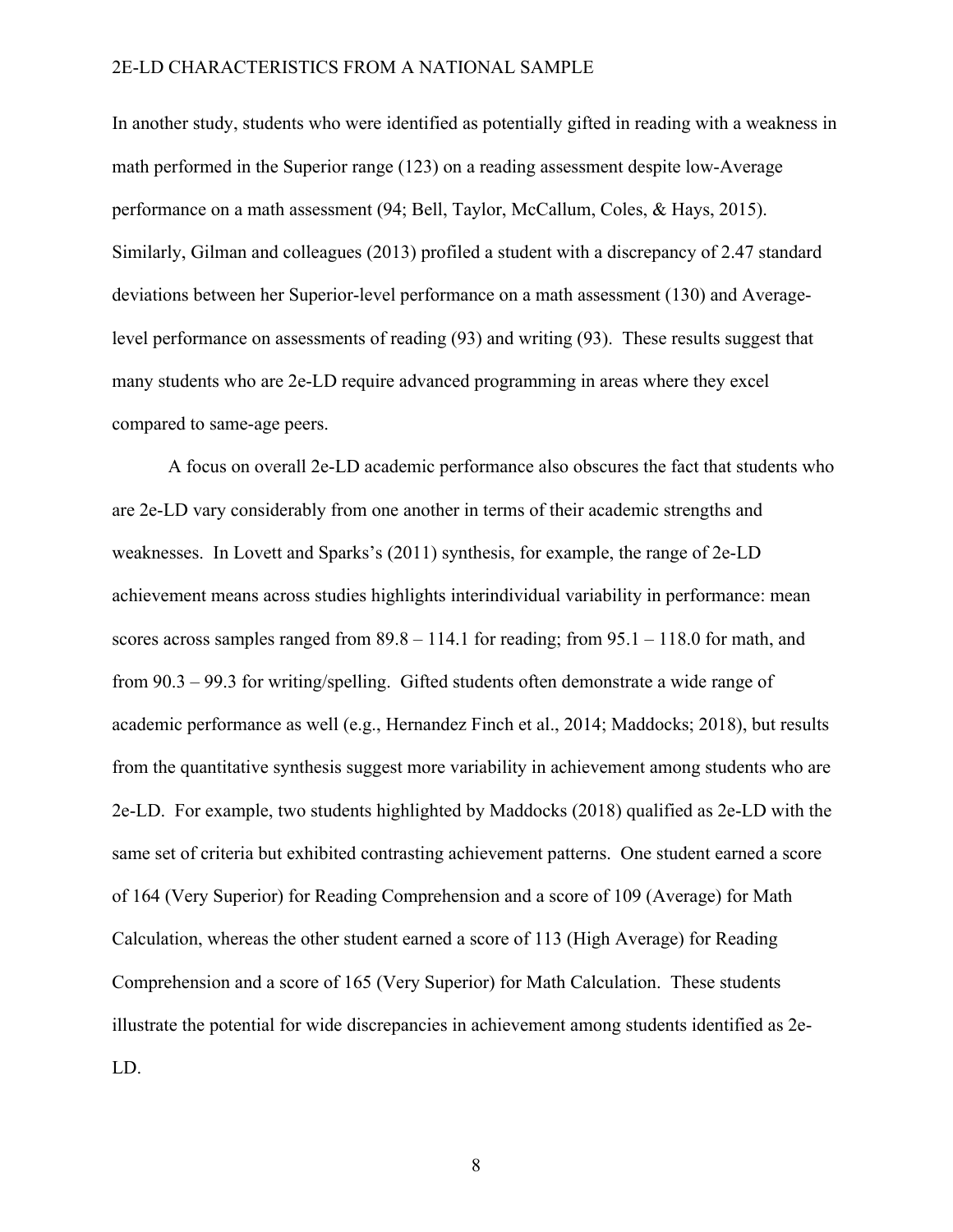## **2e-LD Identification Criteria**

One hindrance to research on 2e-LD characteristics has been the extensive debate about appropriate 2e-LD identification criteria. The criteria used to define any exceptional group are subject to debate given that such criteria are always arbitrary to some degree, and in turn the characteristics of any group are influenced by the group's identification criteria. Nonetheless, identification criteria can be based on empirical research, and the implications of specific criteria can be empirically evaluated. Therefore, a secondary goal of this study is to evaluate a specific set of 2e-LD identification criteria informed by empirical research.

Recently, Maddocks (2018) evaluated the validity and utility of several 2e-LD identification criteria used in the literature and determined that criteria focused solely on a discrepancy between ability and achievement over-identified LDs in gifted youth. For example, 69.9% of students with a general intelligence score of 130 or higher also had a discrepancy of at least 1.5 standard deviations (22.5 points) between their general intelligence score and at least one area of achievement. Maddocks suggested that future research test a process to classify students in a large dataset as potentially 2e-LD if they met a combination of normative and discrepancy-based criteria—normatively high performance on an indicator of potential giftedness, a discrepancy between ability and achievement or between two areas of achievement (e.g., Bell et al., 2015; McCallum et al., 2013), and normatively low performance in one area of processing. Maddocks (2018) suggested that in situations where cognitive processing evaluations are difficult or time-consuming to obtain, such as school practice, students who met the other screening criteria could be selected for follow-up cognitive testing if they performed in the average range or lower academically. The suggestion to combine discrepancy-based and normative criteria is aligned with recommendations by the Learning Disabilities Association of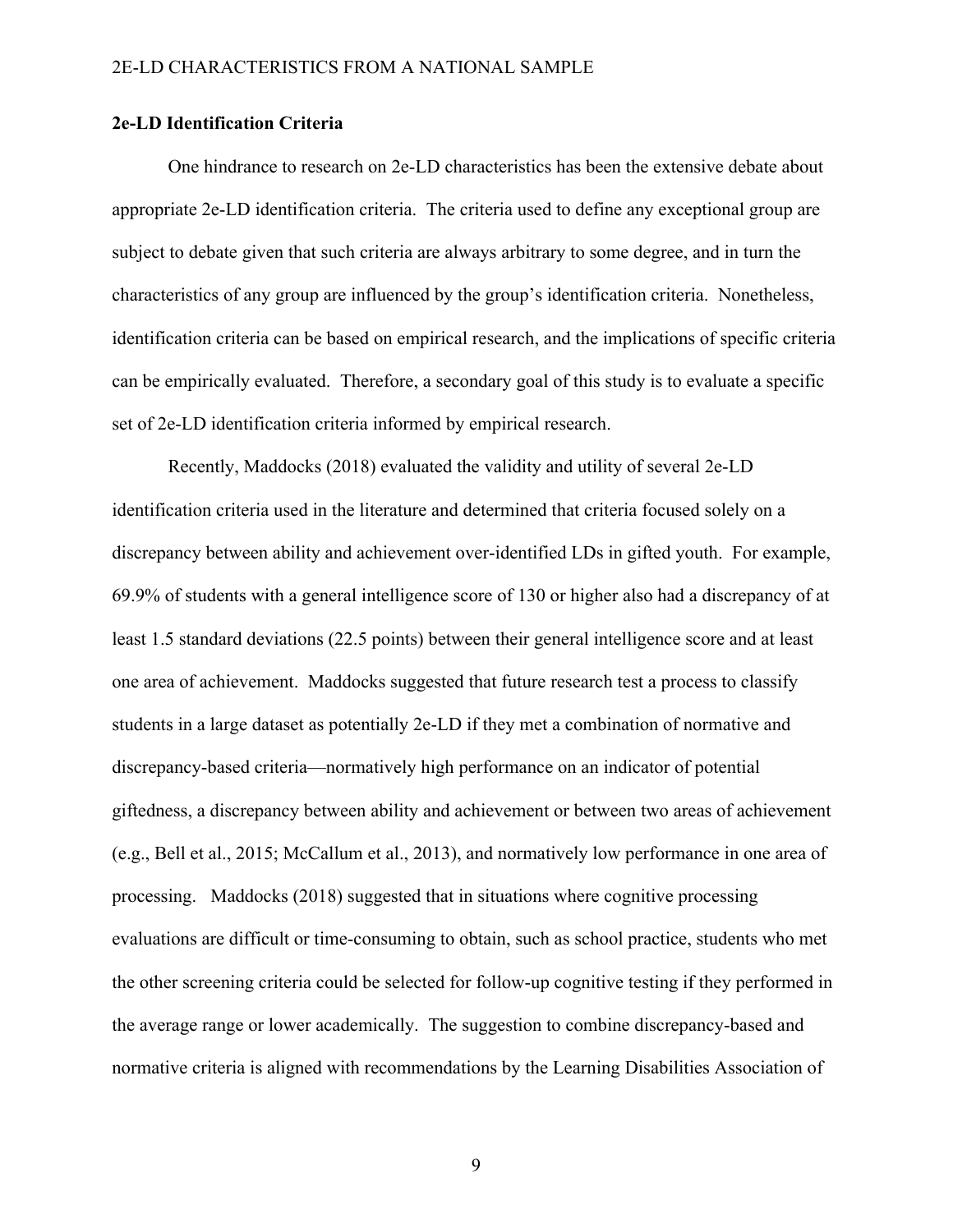American (Hale et al., 2010) and experts on twice exceptionality (Reis, Baum, & Burke, 2014) but has not yet been empirically tested for 2e-LD identification. In this study, I used a set of identification criteria based on the recommendations in Maddocks (2018) to determine the type of students who are labeled potentially 2e-LD by these specific criteria and to determine whether the criteria demonstrate adequate validity.

## **Purpose of the Study**

Information about the nature, magnitude, and range of cognitive and academic strengths and weaknesses among students who are 2e-LD may help educators and psychologists more accurately recognize, identify, advocate for, and support these students. The overarching research questions were: what are the cognitive ability and academic achievement characteristics of students identified as potentially 2e-LD and how do these characteristics compare with those of students identified as potentially gifted and of average ability? Specifically, I focused on mean levels of performance, strengths and weaknesses, and measures of intraindividual variability because these topics are often discussed in the literature on students who are 2e-LD. Because identification criteria inevitably create selection effects and some predictable differences across groups, I sought to examine aspects of 2e-LD cognitive and academic performance that were neither self-evident nor guaranteed by the identification criteria and that may be relevant for 2e-LD identification and programming. For example, were weaknesses more prevalent in some processing abilities and academic areas than others? Did the students identified as 2e-LD also exhibit processing and academic strengths? What magnitudes of intraindividual discrepancies were typical among students classified as potentially 2e-LD? No previous research has examined these patterns or questions in a representative 2e-LD sample. With a representative sample, it is easier to minimize some 2e-LD selection effects that may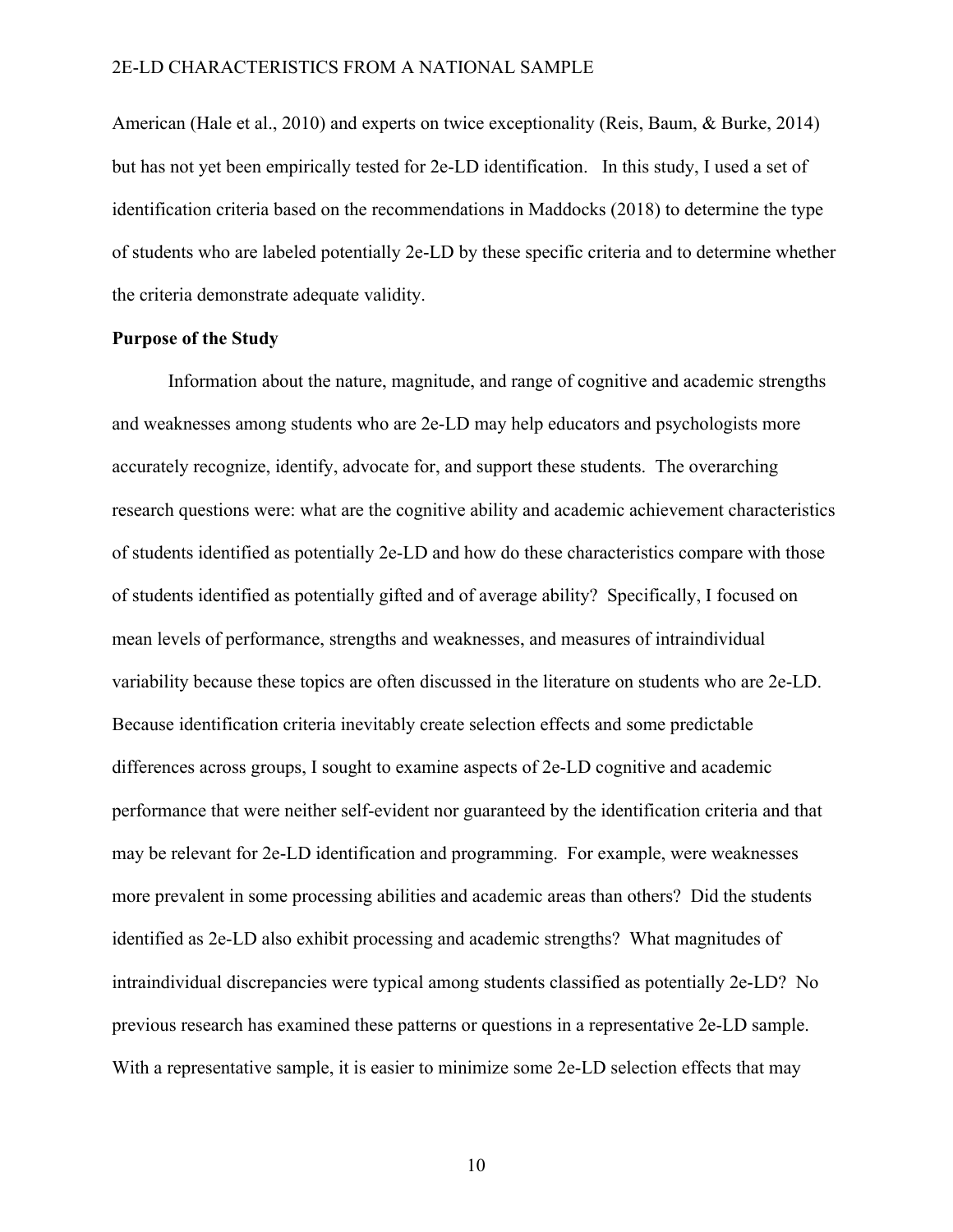have affected previous studies such as varied identification processes, biases in referral, differential parent advocacy, or socioeconomic differences in access to assessment.

I also sought to provide more detailed information about cognitive and academic performance than many past studies of students who are 2e-LD. Most previous studies have used a version of the Wechsler scales (see Lovett & Sparks, 2011) that provided scores for only four or five CHC broad cognitive abilities, and unmeasured abilities such as auditory processing and long-term retrieval play an important role in specific areas of achievement (McGrew & Wendling, 2010). The cognitive assessment measure used in this study provides information about eight broad cognitive abilities that are frequently measured in clinical and school practice. Additionally, only six studies reviewed in Lovett and Sparks's (2011) 2e-LD synthesis measured academic achievement, and they often reported broad measures of reading, math, or writing achievement even though LDs are typically identified in more specific subdomains (e.g., basic reading, reading comprehension; Flanagan, Ortiz, & Alfonso, 2013). Therefore, I examined 2e-LD achievement in narrower subdomains as well as several summary achievement scores.

A secondary research question was, do identification criteria based on suggestions in Maddocks (2018) demonstrate reasonable validity? Specifically, I examined the identification rate associated with the criteria and whether the cognitive and achievement patterns of the identified students aligned with past research.

#### **Method**

Data were drawn from the nationally-representative standardization sample for the conormed Woodcock-Johnson IV (WJ IV) Tests of Cognitive Abilities (COG) and Achievement (ACH). The school-age portion of the sample contains  $3,891$  K – 12 students and is representative of the United States school-age population in terms of sex, race, Hispanic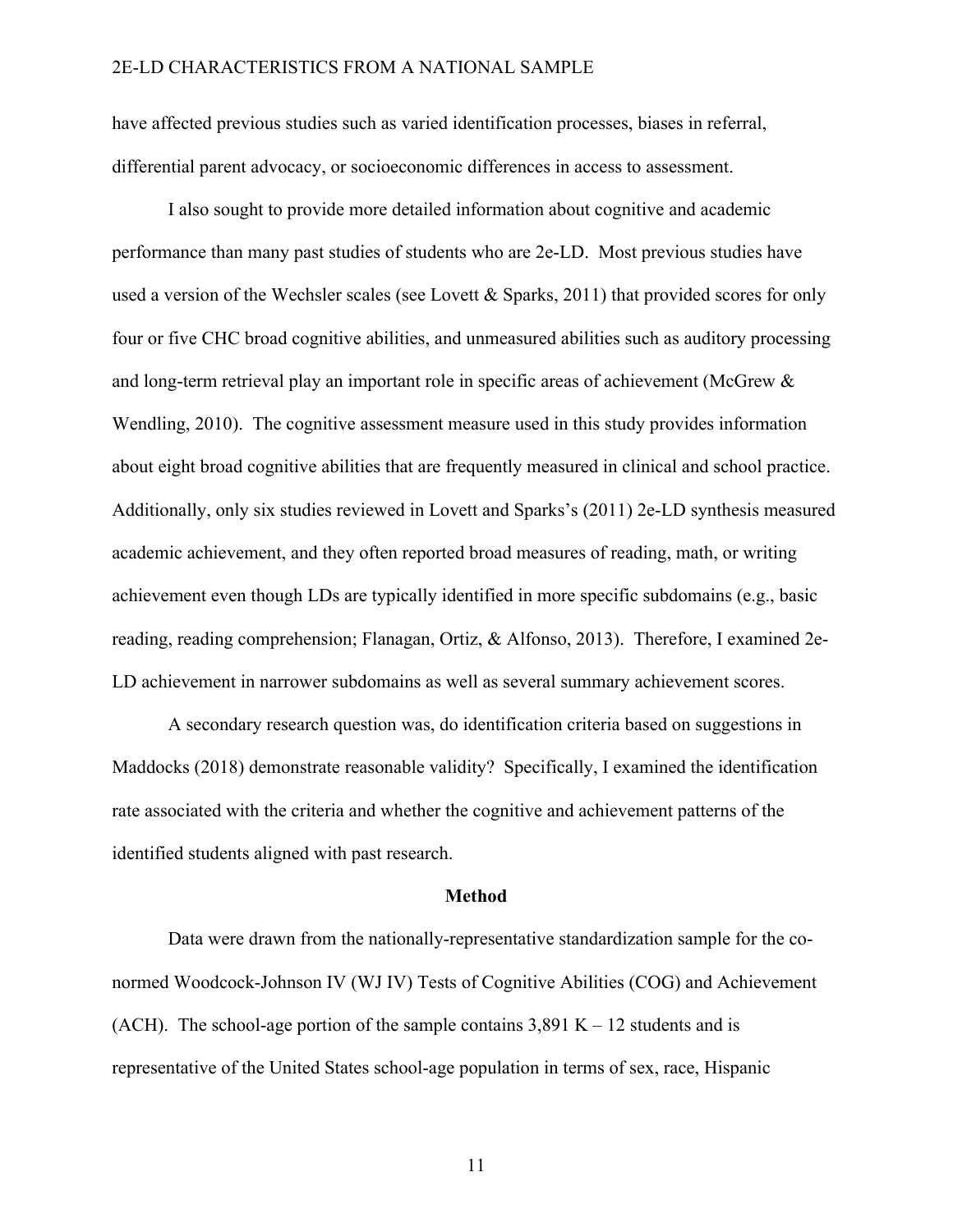ethnicity, region of the country, country of birth (United States or other), community type, type of school, and parent education levels. The technical manual provides detailed information to support the content, construct, and concurrent validity of the WJ IV (McGrew, LaForte,  $\&$ Schrank, 2014). I selected the WJ IV for this study instead of the Wechsler scales because the WJ IV has a large co-normed sample and measures a wide range of cognitive and achievement constructs consistent with CHC theory. Age-standardized scores on the WJ IV have a mean of 100 and a standard deviation of 15. Descriptive score ranges provided in the manual are Very Low (69 and below), Low (70-79), Low Average  $(80 - 89)$ , Average  $(90 - 110)$ , High Average  $(111 – 120)$ , Superior  $(121 – 130)$ , and Very Superior  $(131 +)$ .

## **Measures**

Cognitive measures included seven CHC broad cognitive ability scores from the WJ IV COG: fluid reasoning, comprehension-knowledge (a measure of verbal abilities), processing speed, short-term working memory, auditory processing, long-term storage and retrieval, and visual processing (Mather & Wendling, 2014b; McGrew et al., 2014). See Table 1 for descriptions of the broad abilities. Additionally, the General Intellectual Ability (GIA) composite score represents general intelligence, is similar to an FSIQ score, and correlates strongly  $(r = .86)$  with the WISC-IV FSIQ (McGrew et al., 2014). The fluid reasoning/comprehension-knowledge composite also has a high loading on a general intelligence latent factor and correlates strongly with the WISC-IV FSIQ (*r* = .83) but is conceptually more similar to the Wechsler GAI because it does not include measures of processing speed or working memory.

Achievement measures were 10 cluster scores from the WJ IV ACH (Mather  $\&$ Wendling, 2014a). Seven of the scores reflect achievement in specific academic subdomains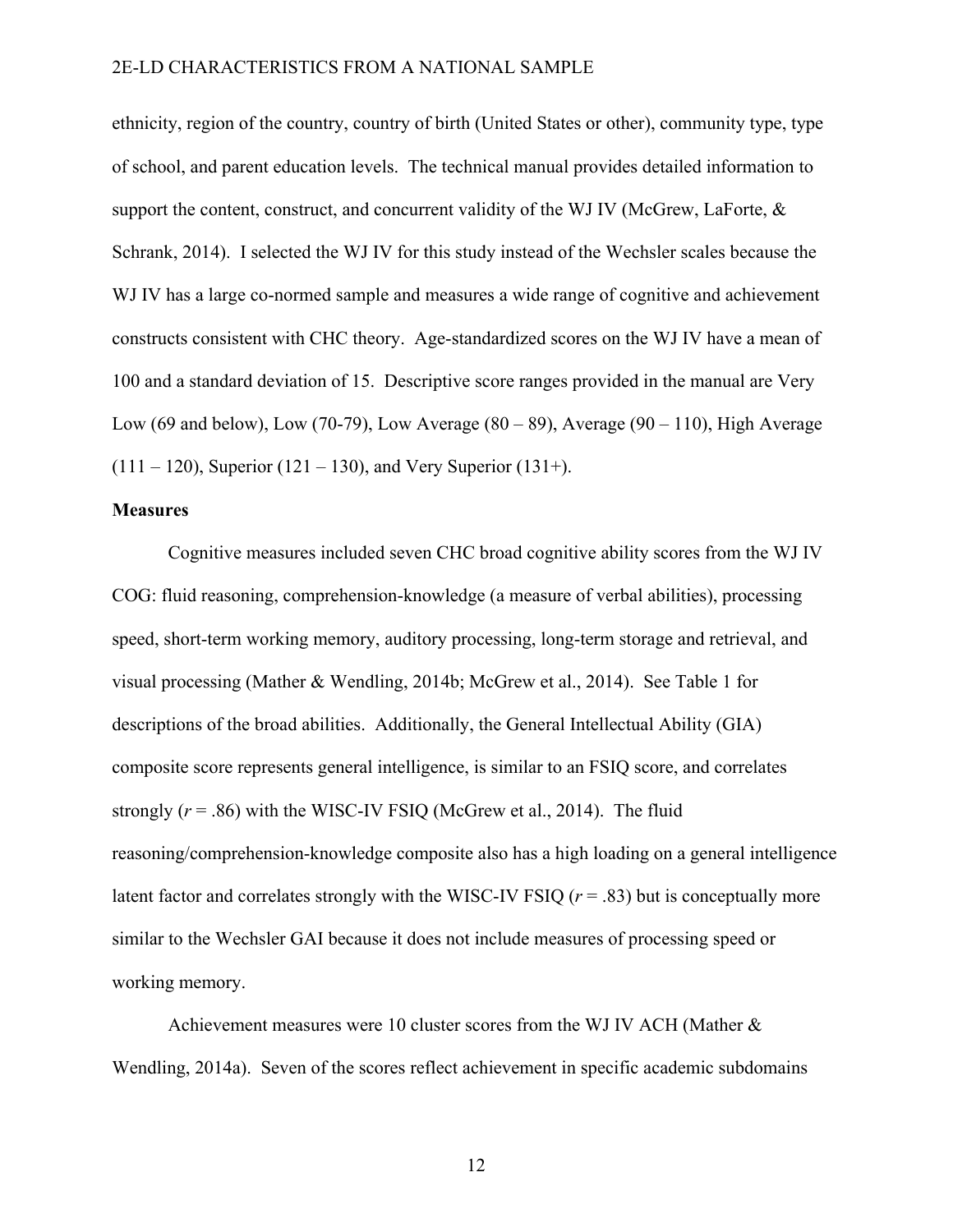that are relevant to identification of an LD (Flanagan et al., 2013). Basic Reading Skills measures phonics and decoding skills. Reading Comprehension measures comprehension of words and short passages. Reading Fluency measures reading speed and accuracy. Math Calculation measures basic calculation skills, and Math Problem Solving measures mathematical knowledge and reasoning. Basic Writing Skills assesses spelling and editing, and Written Expression assesses skills for writing simple to complex sentences. Three summary measures reflect aspects of academic performance across reading, math, and writing: Academic Skills summarizes performance on academic tasks that require memorization and basic task mastery, Academic Applications summarizes students' ability to apply academic skills to more complex tasks, and Academic Fluency summarizes performance on speeded tasks. See Table 2 for a list of the subtests that contribute to each achievement cluster score. Note that the Math Calculation and Written Expression clusters both include a test of fluency.

## **Identification Criteria to Form Gifted, 2e-LD, and Average-Ability Groups**

I classified students as potentially gifted if they earned a score of 120 or higher on the GIA, fluid reasoning/comprehension-knowledge composite, comprehension-knowledge, or fluid reasoning measures. These specific scores align with Wechsler scores used for 2e-LD identification in most previous studies (Lovett & Sparks, 2011). As described above, the GIA is similar to the FSIQ, and the fluid reasoning/comprehension-knowledge composite is similar to the GAI. The comprehension-knowledge score is similar to the WISC-IV Verbal Comprehension Index (VCI;  $r = .79$ ; McGrew et al., 2014), and the fluid reasoning score is similar to the WISC-IV Perceptual Reasoning Index (PRI; *r* = .70). The WISC-IV PRI measures both fluid reasoning and visual processing (Keith, Fine, Taub, Reynolds, & Kranzler, 2006), but I did not use the WJ IV visual processing score to identify cognitive giftedness in this study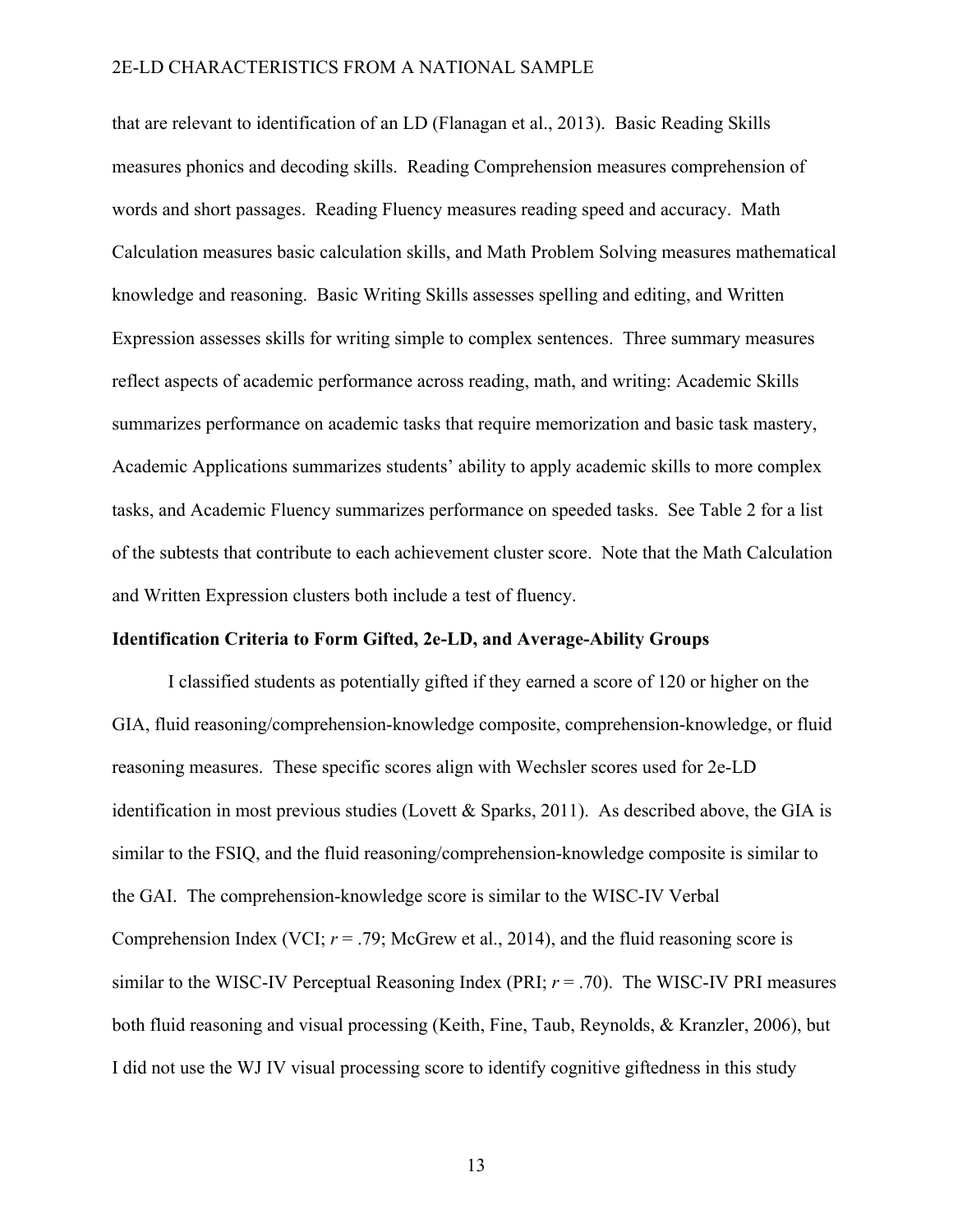because the WJ IV visual processing score does not measure visual *reasoning* (McGrew et al., 2014) and is only moderately correlated with the PRI  $(r = .55)$ . There is no consensus about the best cutoff score to identify giftedness in large research samples, and I used a cutoff score of 120 because this cutoff has been used in past research with 2e-LD samples (see Lovett & Sparks, 2011) and provided a sufficiently large sample.

I then classified some of the students who met the giftedness criterion as potentially 2e-LD if they met two additional criteria, based on recommendations in Maddocks (2018):

- (1) Evidence of intraindividual academic impairment—specifically, a discrepancy  $\geq 1.5$ standard deviations between the gifted-level cognitive ability score and at least one academic cluster score frequently used for LD identification (i.e., Basic Reading Skills, Reading Comprehension, Reading Fluency, Math Calculation, Math Problem Solving, Basic Writing, or Written Expression). Ability-achievement discrepancies between 1 and 1.75 standard deviations have often been used for 2e-LD identification in research (Lovett & Sparks, 2011).
- (2) Evidence of an absolute processing deficit—specifically, a below-average score (< 90) for processing speed, short-term working memory, long-term retrieval, or auditory processing. These processing abilities are consistently associated with one or more areas of academic performance (see McGrew & Wendling, 2010, for a review) and deficits in these abilities are considered a core feature of an LD because such deficits undermine learning in related achievement domains, as reviewed above. An LD cannot be definitively diagnosed from the limited information in this dataset, but this criterion increases the likelihood that each individual's ability-achievement discrepancy (criterion 1) is due to an LD and not simply due to regression to the mean (Carrigan, Carberry,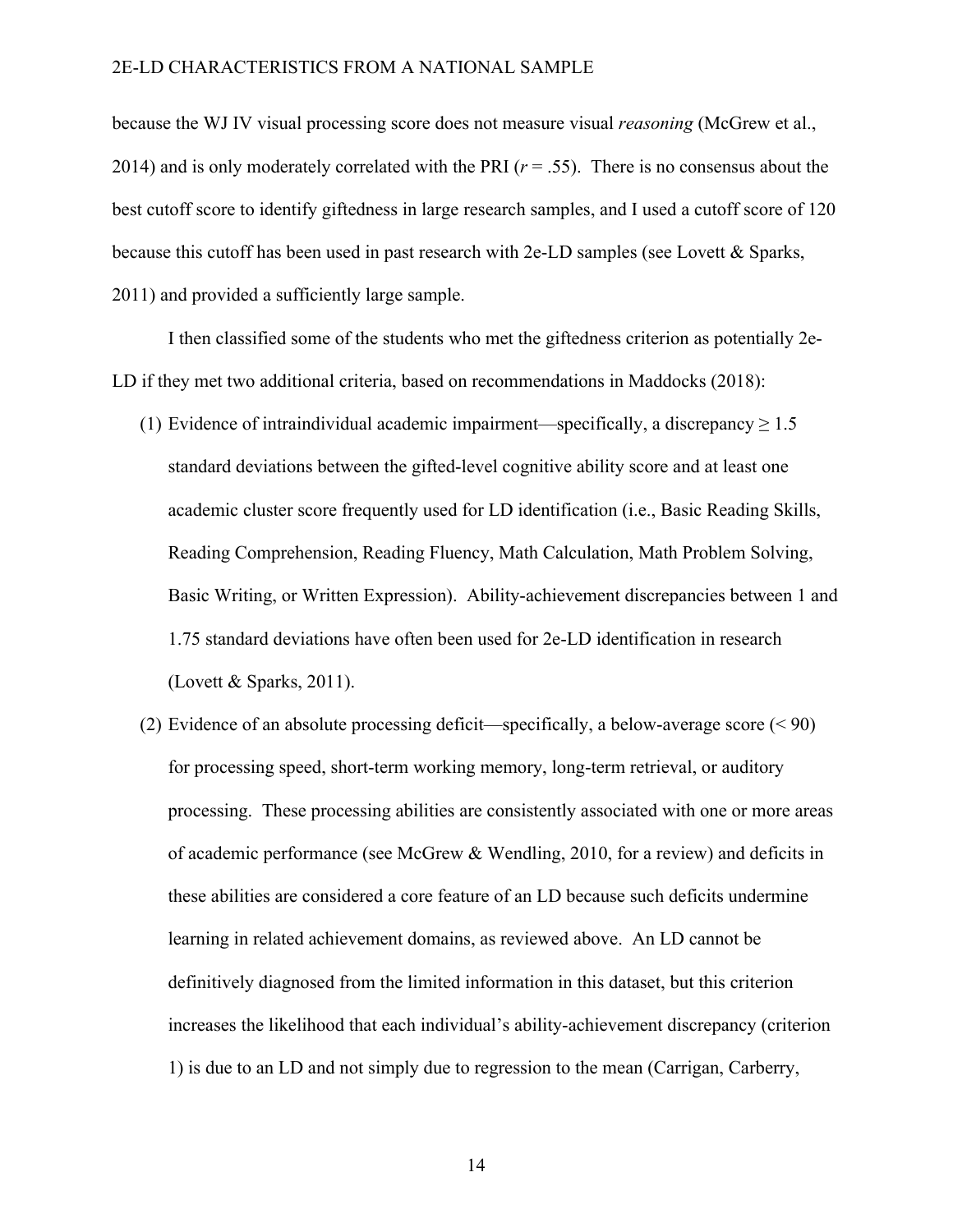Maddocks, & Keith, 2018) or factors such as low motivation or inadequate instruction (McCoach, Kehle, Bray, & Siegle, 2001). I did not include the visual processing score in this criterion because the WJ IV visual processing score is typically unrelated to academic performance and therefore not considered relevant for identification of an LD because deficits in visual processing as measured by the WJ IV do not compromise academic performance (Flanagan et al., 2013; McGrew & Wendling, 2010).

It is important to note that these 2e-LD identification criteria guaranteed that the cognitive ability profile of the 2e-LD group would be consistent with the 2e-LD cognitive profile described in the literature, in which strong reasoning or verbal abilities coexist with deficits in processing speed, working memory, or other processing abilities. Finally, I classified students as potentially of average ability if their GIA score was within one standard deviation of the test mean of 100 (i.e., 85 – 115), they did not have a significant discrepancy (1.5 *SD*) between their GIA score and the seven specific academic clusters, and they were not classified as either gifted or 2e-LD.

#### **Group Comparisons**

First, I used chi-square tests to examine potential group differences in gender, race, Hispanic ethnicity, and parent education level. For significant omnibus chi-square results, I used a Fisher exact approach with a Bonferroni correction to compare standardized residuals across groups while controlling the family-wise error rate (Shan, n.d.; Shan & Gerstenberger, 2017). Next, I examined the normality and variance of the cognitive and achievement variables to determine the appropriate statistical tests to compare means across groups. In the gifted group, the fluid reasoning/comprehension-knowledge composite, processing speed, and visual processing scores exhibited significant positive skew (*p* < .01) as did Basic Reading Skills, Math Calculation, and Academic Skills. The fluid reasoning score exhibited significant negative skew.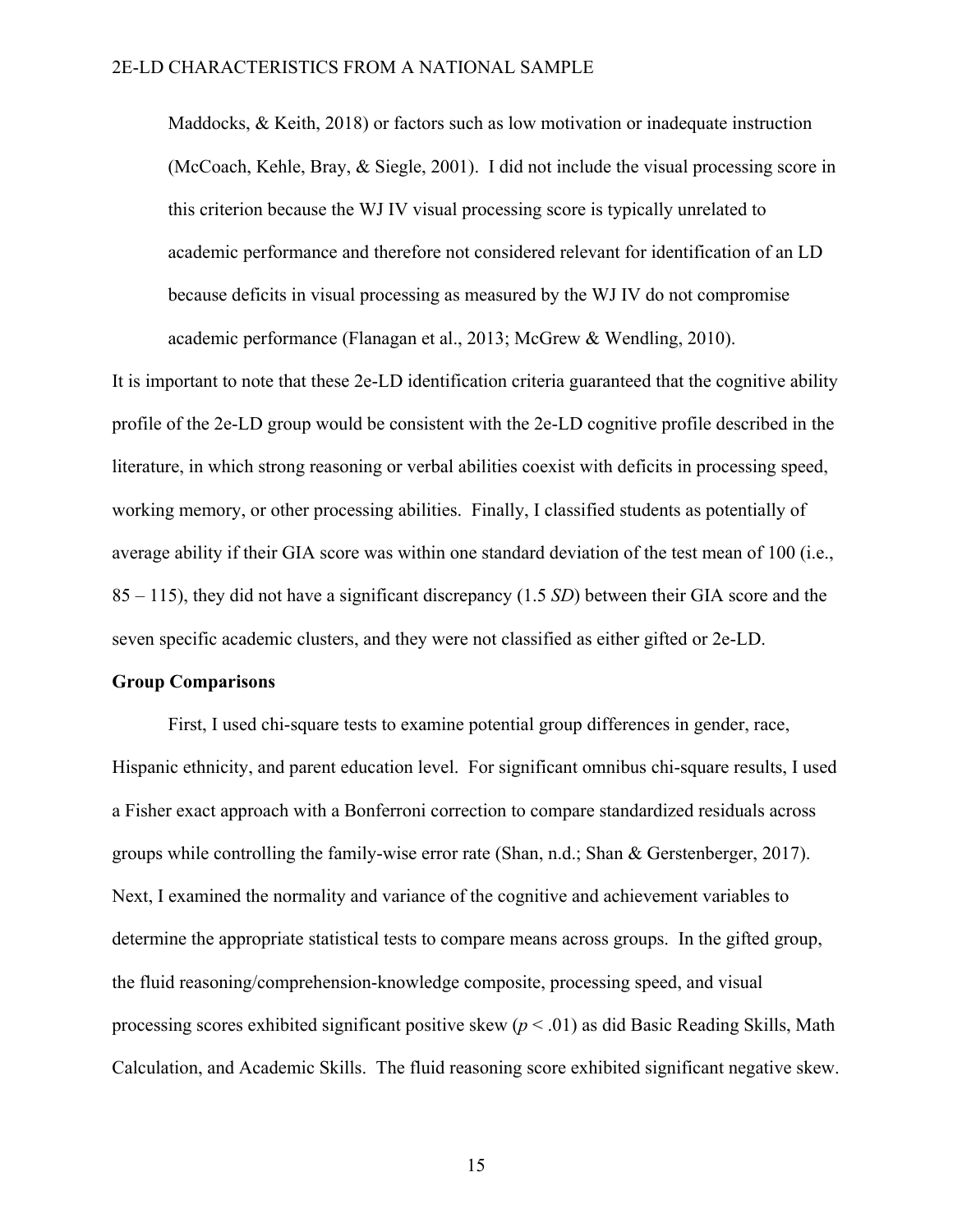The GIA, fluid reasoning/comprehension-knowledge composite, and fluid reasoning scores were leptokurtic. In the 2e-LD group, the fluid reasoning/comprehension-knowledge composite, fluid reasoning, and comprehension-knowledge scores demonstrated significant negative skew, and Written Expression was leptokurtic. The average-ability group displayed positive skew for most academic variables and significant kurtosis on the gifted cognitive criteria. I used Levene's test to compare variance in cognitive and achievement variables across groups, and the test was significant for multiple variables (see Results section for details).

Due to these violations of the assumptions of normality and homogeneity of variance as well as differences in group size, ANOVA was not appropriate for mean comparisons. Instead, I used Welch's *F* test to compare mean 2e-LD, gifted, and average-ability scores, and I used the Games-Howell post-hoc test to examine differences between groups while accounting for differences in sample size and variance. Next, I used frequency analyses to determine the percentage of students in each group who earned scores below average  $($  < 90), above average  $($ 110), 120 or higher (120+; top 10%), and 130 or higher (130+; top 2%) on each variable. These results complement the mean score information, provide information about interindividual heterogeneity in each group, and illustrate specific strengths and weaknesses that may be obscured by mean scores. Because gifts and disabilities operate at the individual level and not at the group level, it was also important to examine total indicators of giftedness and disability within individuals (see Maddocks, 2018). To do so, I calculated the percentage of students in each group who demonstrated certain indicators of academic talent (at least one academic score 120+ or 130+) and LD-related deficits (at least one academic or processing score below average).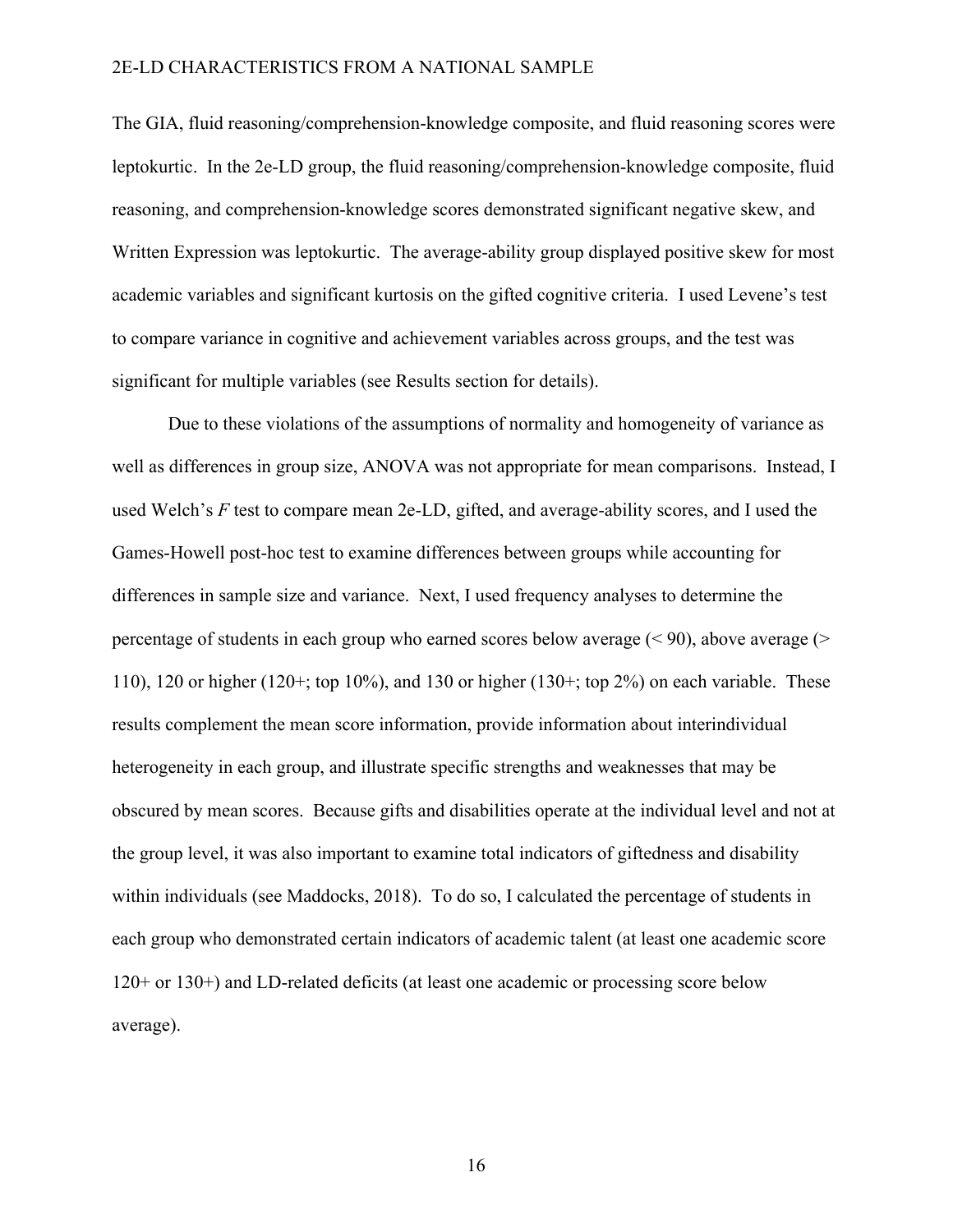I then calculated intraindividual discrepancies between certain cognitive scores and converted these discrepancies to absolute values to examine hypothesized aspects of 2e-LD cognitive abilities: between fluid reasoning and comprehension-knowledge to examine ability tilt; between the GIA and fluid reasoning/comprehension-knowledge composite to examine depression of a full-scale IQ score; and between each of the primary gifted scores (fluid reasoning/comprehension-knowledge, fluid reasoning, and comprehension-knowledge) and processing speed and short-term working memory, to quantify the discrepancy between cognitive gifts and processing weaknesses. I focused on processing speed and short-term working memory for this analysis because these processing abilities affect most areas of achievement (Flanagan et al., 2013; McGrew & Wendling, 2010) and are often highlighted in the 2e-LD literature, as described above. The absolute discrepancy values demonstrated significant skew and heterogeneity of variance across groups as well as significant kurtosis for the average-ability group and some gifted/2e-LD discrepancies, so again Welch's *F* test and Games-Howell posthoc tests were used to compare means. Below, the results of these analyses are discussed in relation to group formation and the cognitive and academic characteristics of students classified as 2e-LD.

#### **Results**

Criteria identified 683 students (17.7%) as potentially gifted and 99 students as potentially 2e-LD, which accounts for 2.6% of the total sample and 12.7% of all students identified as potentially gifted. Only six of the students classified as 2e-LD earned a GIA score of 120 or higher; the majority were identified based on a high fluid reasoning/comprehensionknowledge composite, fluid reasoning, or comprehension-knowledge score. The criteria identified 1,901 students (49.2%) for the average-ability comparison group.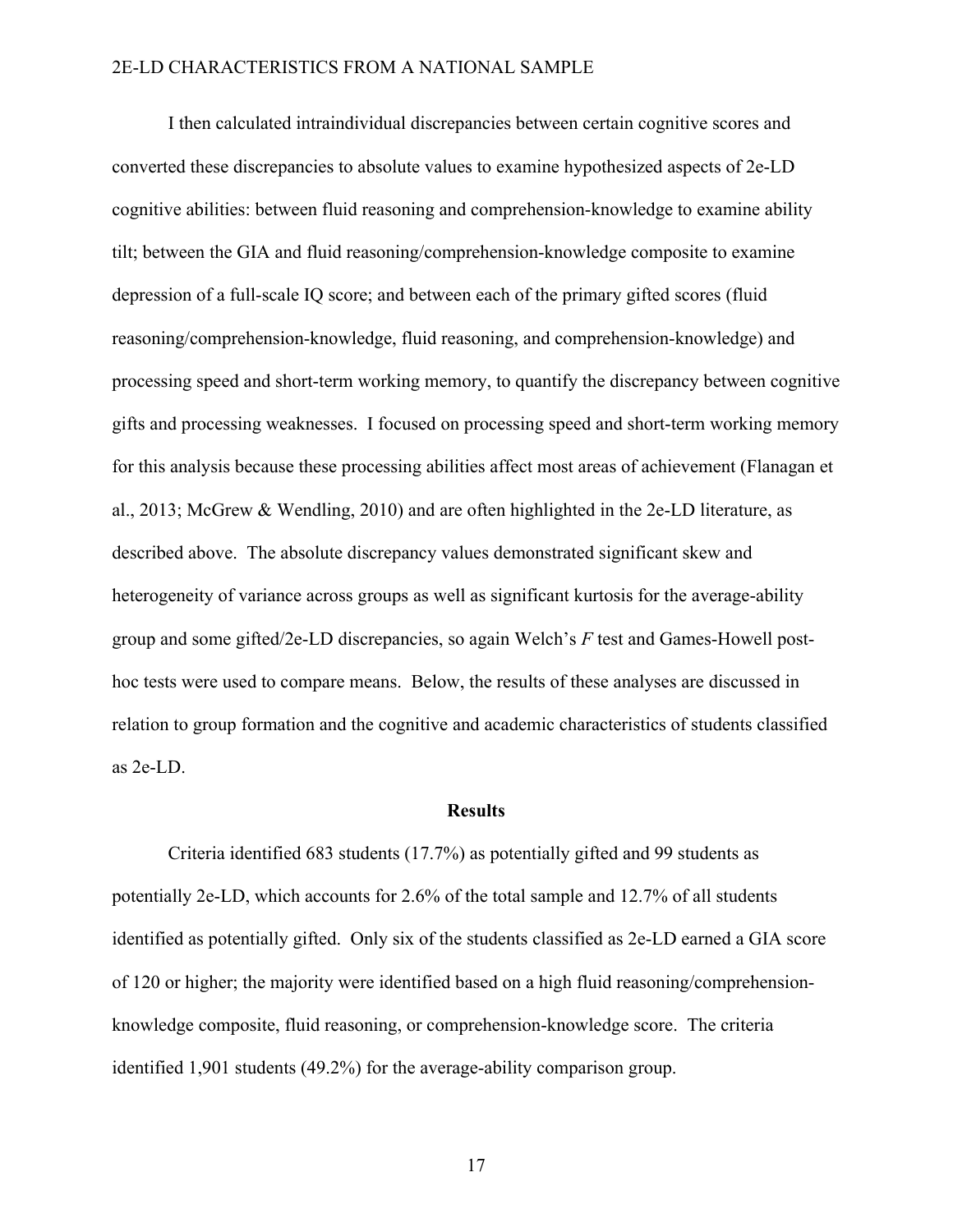Table 3 lists demographic information for each group and the total sample. All three groups had similar proportions of males and females. The gifted group included significantly fewer students who were Black ( $p < .001$ ) or Hispanic ( $p = .002$ ) and more students who were Asian/Pacific Islander (*p* = .002) or non-Hispanic (*p* = .002). During test development, items in the WJ IV were reviewed for potentially biased content by a panel of experts and were tested for differential item functioning (DIF; a quantitative measure of test bias) across male/female, White/non-White, and Hispanic/non-Hispanic participants. Items identified as potentially biased for any group were reviewed and either removed from the test or retained if the apparent DIF could not be explained by item content and was primarily due to unusual responding by members of one subgroup. Therefore, it seems unlikely that the demographic differences across groups are due to WJ IV test bias. Furthermore, the demographic differences noted here are mostly consistent with previous research findings that African-American and Latino students are consistently under-identified in gifted programs and Caucasian and Asian-American students are often over-identified compared to population proportions (e.g., Esquierdo & Arreguín-Anderson, 2012; McBee, 2010; Yoon & Gentry, 2009). The average-ability group included significantly more students who were Black (*p* < .001) or Hispanic (*p* = .008) as well as fewer students who were non-Hispanic ( $p = .008$ ). Students in the gifted group were more likely to have parents who obtained education beyond high school  $(p < .001)$  and less likely to have parents with a high school education ( $p < .001$ ) or less ( $p = .001$ ); students in the average ability group showed the opposite pattern of parental education (all *p*s < .001). No significant differences across groups were due to differences in the 2e-LD demographics.

Table 4 displays descriptive statistics for cognitive and academic variables. Table 5 shows the percentage of students in the gifted, 2e-LD, and average-ability groups who earned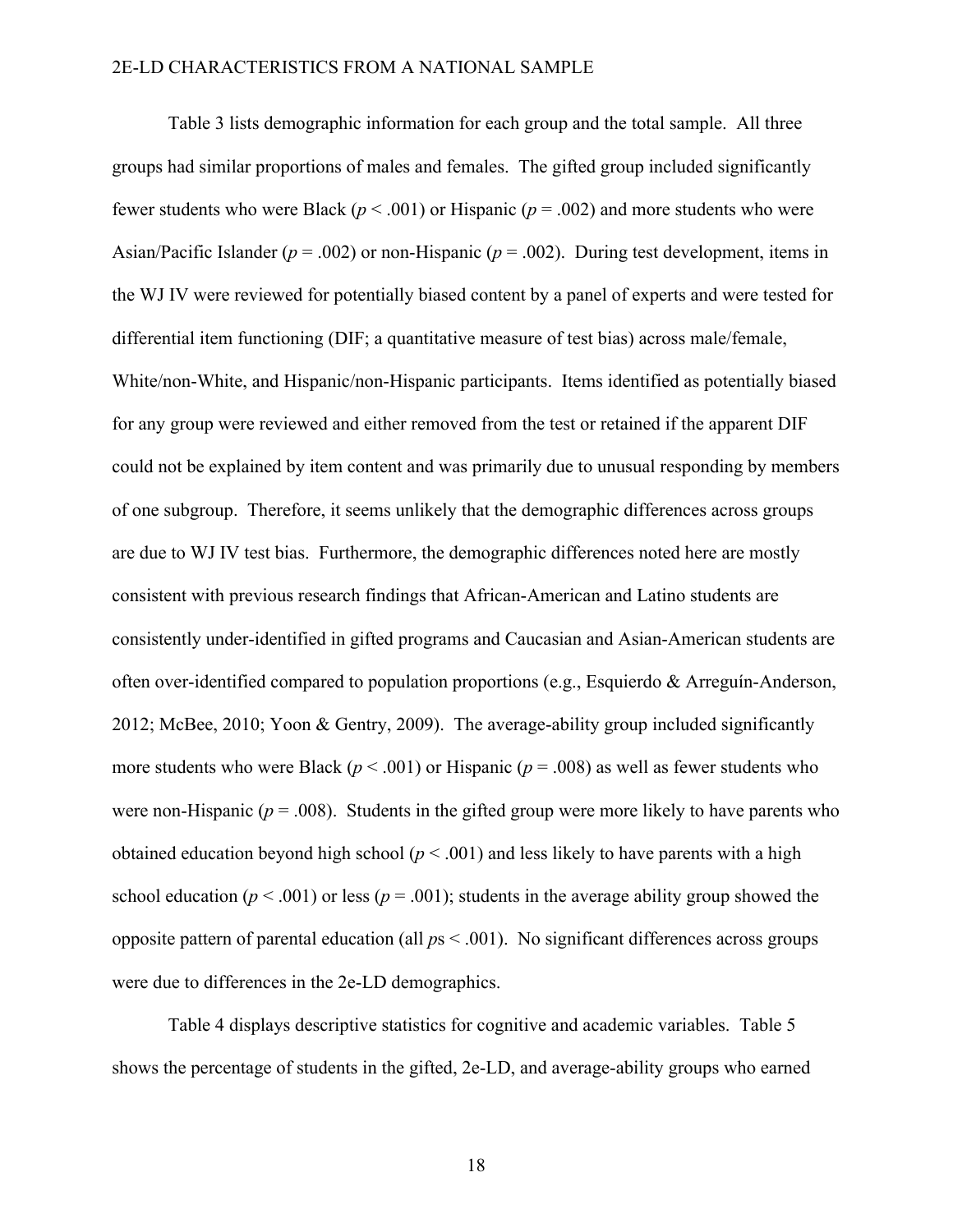scores that were below average, above average, 120+, and 130+ for each cognitive ability and academic area. Table 6 shows the percentage of students in the total sample and each group who earned at least one score indicative of academic talents or LD-related deficits. Table 7 displays descriptive statistics for the absolute discrepancies between different cognitive abilities for each group. Below, I summarize the results in Tables  $4 - 7$  to describe the cognitive and academic characteristics of the 2e-LD group, both on its own and in comparison to the gifted and average-ability groups. I focus on mean levels of performance, individual strengths and weaknesses, and measures of intraindividual variability.

## **Cognitive Characteristics**

Consistent with the criteria used to identify potential giftedness, the 2e-LD and gifted groups both earned mean scores in the High Average range for measures of verbal abilities and fluid reasoning, and few students in either group earned below-average scores for comprehension-knowledge (4.0 and 1.5% respectively) or the fluid reasoning/comprehensionknowledge composite (1.0 and 0%). Overall, however, results suggested more isolated cognitive strengths among the students classified as 2e-LD than among their gifted counterparts without an LD, with a tendency towards verbal strengths. The 2e-LD group's comprehension-knowledge score (117.21) was equivalent to that of the gifted group (117.41), and a greater proportion of the 2e-LD group than the gifted group earned comprehension-knowledge scores of 120 or higher. For the other gifted identification criteria, however, the 2e-LD group earned lower mean scores and fewer scores above average or above 120 or 130 than the gifted group (see Tables 4 and 5). Additionally, 13.1% of the 2e-LD group earned below-average scores for fluid reasoning. The mean discrepancy between verbal abilities and fluid reasoning was approximately 1.5 standard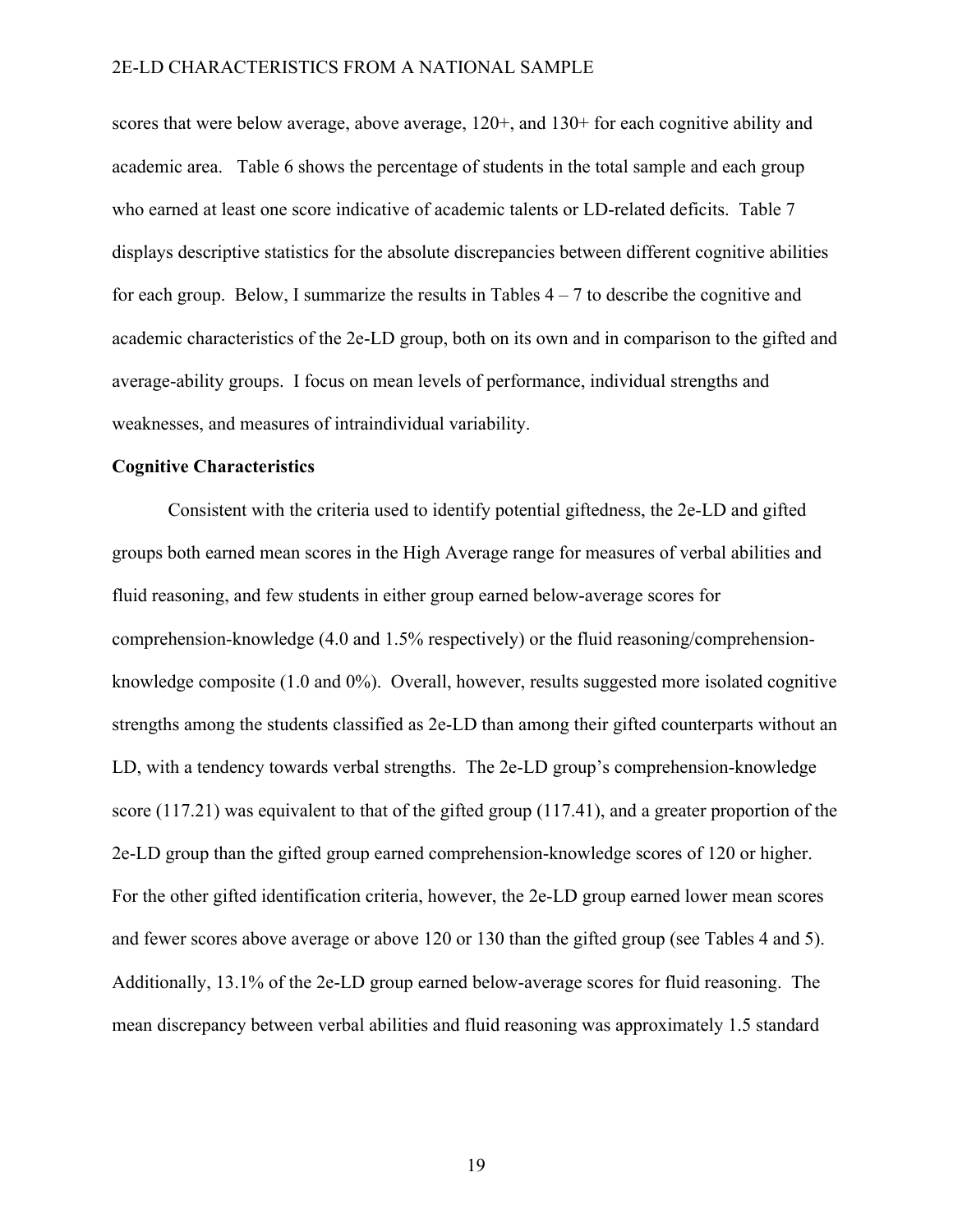deviations (23.74 points) for the 2e-LD group, compared to approximately 1 standard deviation (16.62 points) for the gifted group.

For cognitive processing abilities, the 2e-LD group earned equivalent scores to the average-ability group (and in the Average range) for short-term working memory, auditory processing, and long-term retrieval. Compared to both other groups, a higher percentage of students classified as potentially 2e-LD earned below-average scores for these processing abilities, likely due to selection effects and the 2e-LD identification criterion that required a processing deficit. Unlike the average ability group, however, the processing performance of the 2e-LD group was marked by heterogeneity. First, the standard deviations of these processing abilities were qualitatively higher for the 2e-LD group  $(15.13 - 17.35)$  than the other groups (12.00 – 13.18). The results in Table 5 also indicate that students in the 2e-LD group exhibited absolute strengths in some processing abilities; a higher percentage of these students earned scores above average and above 120 or 130 for the same processing abilities compared to the average-ability group—2 to 6 times higher for scores of 120+ and 130+.

In contrast, the 2e-LD group demonstrated more widespread deficits in processing speed. Almost half (48.5%) of the 2e-LD group earned a processing speed score that was below average, and the 2e-LD mean processing speed score was lower than that of both comparison groups. The discrepancies between cognitive gifts and processing speed were approximately 1.5 standard deviations  $(22.16 - 25.97)$  for the 2e-LD group compared to less than one standard deviation for both comparison groups  $(11.66 - 14.80)$ ; see Table 7).

Overall, the 2e-LD group displayed more variability in cognitive performance than the comparison groups. According to Levene's test, the three groups had statistically significantly different levels of variability for all cognitive variables except the GIA, fluid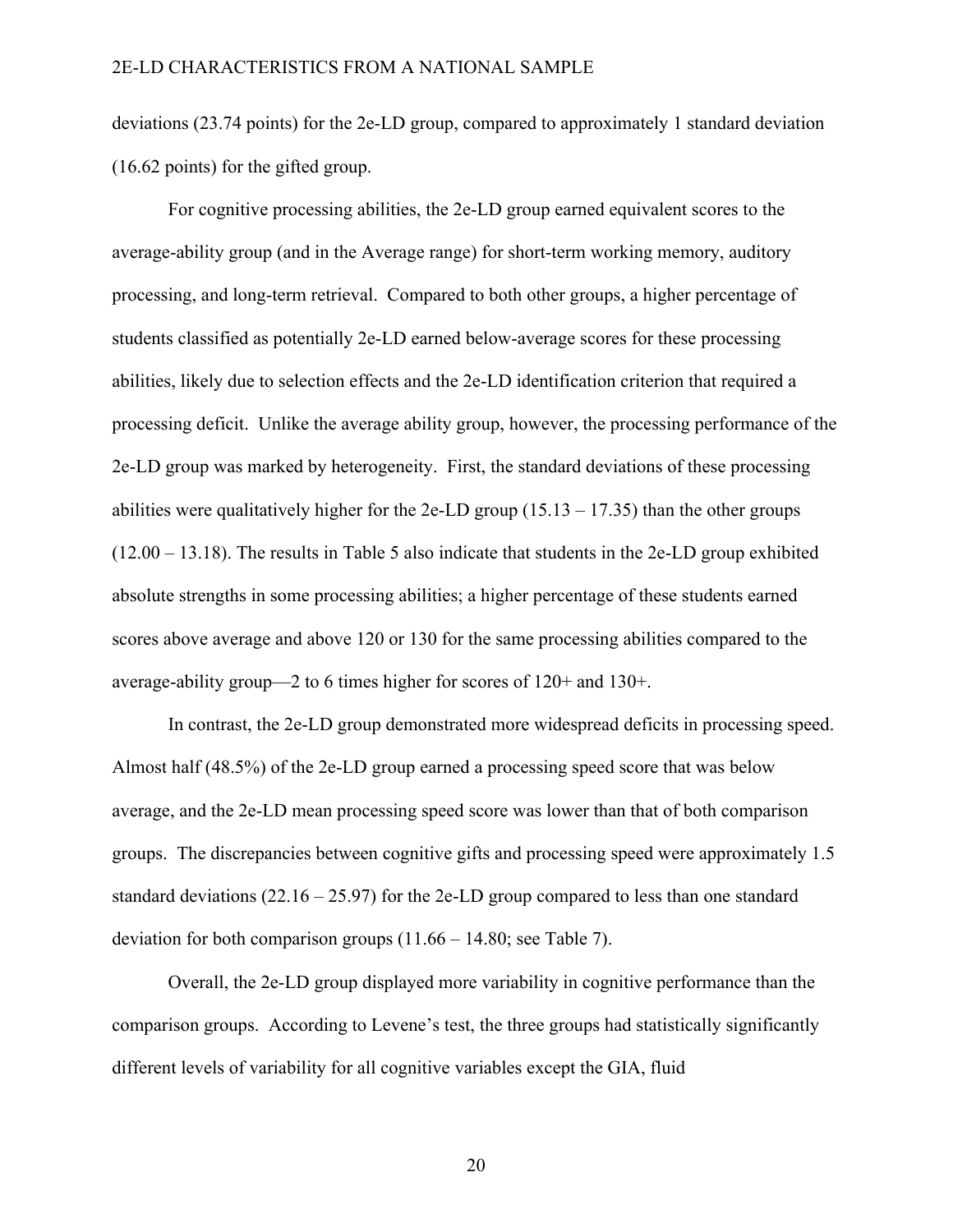reasoning/comprehension-knowledge, and visual processing scores. Consistent with the selection criteria, the 2e-LD group's scores had more variance than the other groups. The mean discrepancy values displayed in Table 7 also differed significantly across all three groups, 2e-LD > gifted > average ability, with some differences between the 2e-LD and gifted groups exceeding one standard deviation. Mean 2e-LD discrepancies among cognitive abilities ranged from 11.38 to 25.97. The standard deviations for all cognitive discrepancy scores were also larger in the 2e-LD group, which indicates greater interindividual variability in discrepancy magnitude in addition to larger discrepancy magnitude overall. Perhaps due to such large discrepancies among cognitive scores, the mean GIA score for the 2e-LD group (104.98) was in the Average range and significantly lower than the GIA score for the gifted group even though individuals in both groups met the same gifted criteria.

## **Academic Characteristics**

On the achievement measures, the 2e-LD group earned mean scores in the Average range for all domains, and all scores were significantly lower than the gifted group's mean scores in the High Average range; this relatively poorer performance by the 2e-LD group is expected given the identification criteria that required a discrepancy between ability and achievement. Similarly, consistent with its deficits in processing speed, the 2e-LD group earned equivalent or lower scores than the average ability group in all clusters that included a speeded component (Reading Fluency, Math Calculation Skills, Written Expression, and Academic Fluency).

Nonetheless, the 2e-LD group earned significantly higher mean scores than the averageability group for all achievement clusters without a fluency component. Additional analyses also illuminated 2e-LD academic strengths that were obscured by the Average-range 2e-LD group means and that were not present in the average-ability group. For example, almost half (41.4%)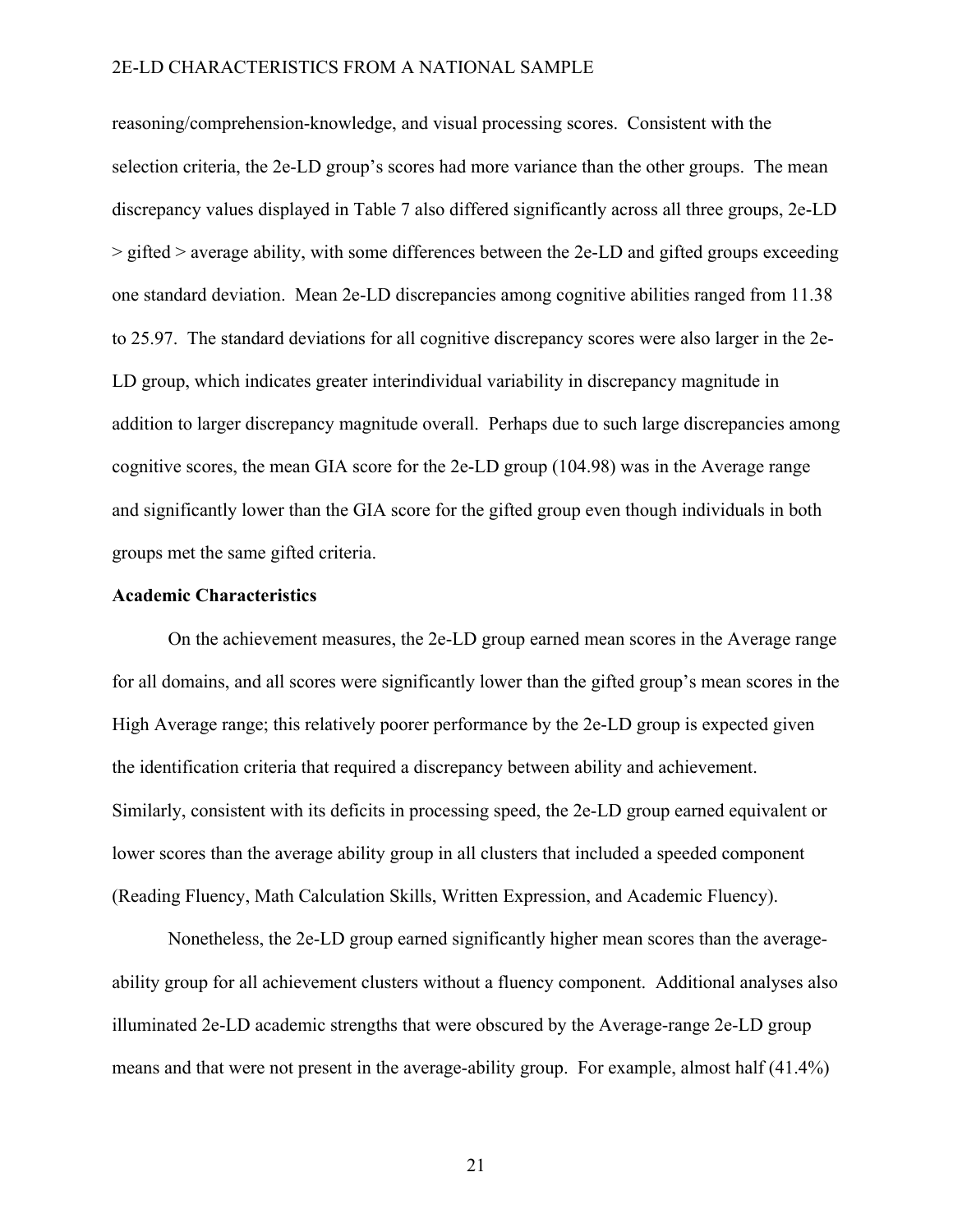of the 2e-LD group earned at least one achievement score of 120+, compared to 23.7% of the average-ability group; 2e-LD rates of above-average, 120+, and 130+ scores were highest for Basic Reading, Math Problem Solving, and Basic Writing.

According to Levene's test, the three groups had statistically significantly different variability for all academic cluster scores except Math Problem Solving. Unexpectedly, the standard deviations were often higher or equivalent for the gifted group compared to the 2e-LD group, but other analyses revealed 2e-LD heterogeneity in performance. For example, the 2e-LD group had higher rates of academic talent indicators than the average-ability group despite similar rates of academic deficits (Table 6).

## **Discussion**

This study is the first to identify a group of students as potentially 2e-LD using a standard set of identification criteria applied to a nationally representative sample. The main goal of this study was to provide empirical information about the cognitive and achievement patterns of students classified as potentially 2e-LD with the hope that such information can guide assessment, identification, and support of this population. A secondary goal of the study was to evaluate the validity of the specific identification criteria by comparing the associated identification rate and group characteristics to past research on students who are 2e-LD.

## **Cognitive Characteristics**

The 2e-LD identification criteria used in this study guaranteed that students classified as potentially 2e-LD exhibited strengths in verbal and/or reasoning abilities. Beyond these selection effects, the specific criteria identified a group of students with particularly strong verbal abilities; the 2e-LD group mean comprehension-knowledge score (117.21) was commensurate with that of the gifted group (117.41) and similar to the mean Verbal Index score from a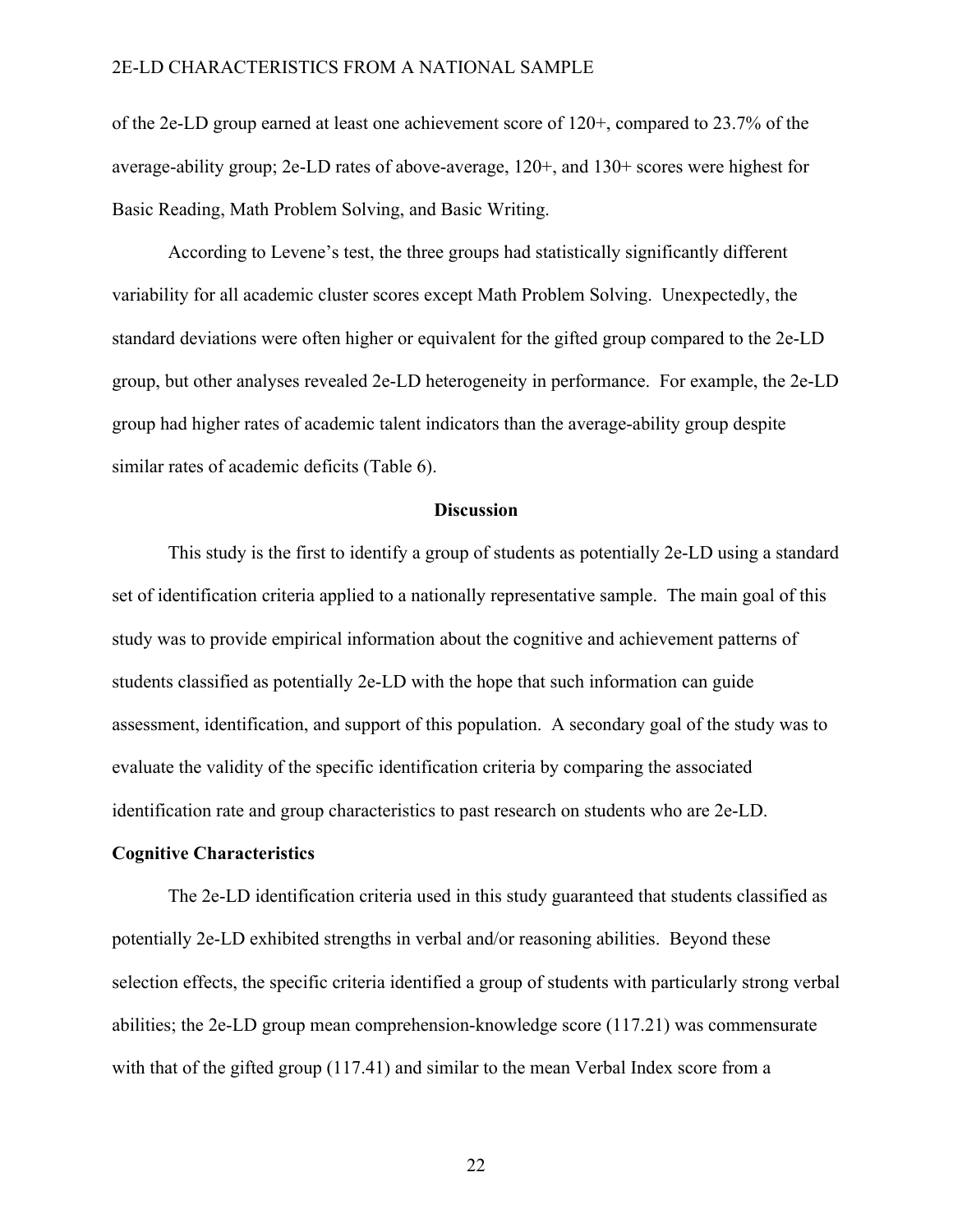quantitative synthesis of 2e-LD studies (118.6; Lovett & Sparks, 2011). Overall, however, results suggest that the gifted abilities of students who are 2e-LD are neither as strong nor as consistent as those in the gifted group even though the groups were identified with the same gifted criteria. An ability tilt between verbal ability and fluid reasoning was much larger among students identified as potentially 2e-LD (23.74 points) than in the comparison groups and favored verbal abilities. The mean 2e-LD fluid reasoning score was 110.14 and a full standard deviation lower than the mean PIQ score in the Lovett  $\&$  Sparks (2011) research synthesis (125.9), perhaps because the PIQ measures visual as well as reasoning strengths and visual strengths are not strongly related to academic performance. Previous research has reported stronger verbal than nonverbal abilities among students who are 2e-LD (e.g., Assouline et al., 2010) as well as the opposite pattern (e.g., Nielsen, 2002); any pattern may be due in part to selection effects associated with specific identification criteria.

The 2e-LD identification criteria used in this study also guaranteed that students in the 2e-LD group had at least one processing deficit. Students could qualify with a deficit in processing speed, short-term working memory, auditory processing, or long-term memory and retrieval, but deficits in processing speed were most common and affected almost half of the 2e-LD group compared to one quarter of the group for each other processing deficit.

Overall, 2e-LD cognitive scores were characterized by notable heterogeneity, as reported and discussed in past 2e-LD literature. In addition to higher levels of variance for most cognitive variables, students in the 2e-LD group exhibited higher rates of processing deficits than both other groups but also higher rates of processing strengths than the average ability group in all processing abilities except processing speed. All of the cognitive discrepancy scores were largest in the 2e-LD group. The discrepancies between the GIA and verbal abilities (12.23) and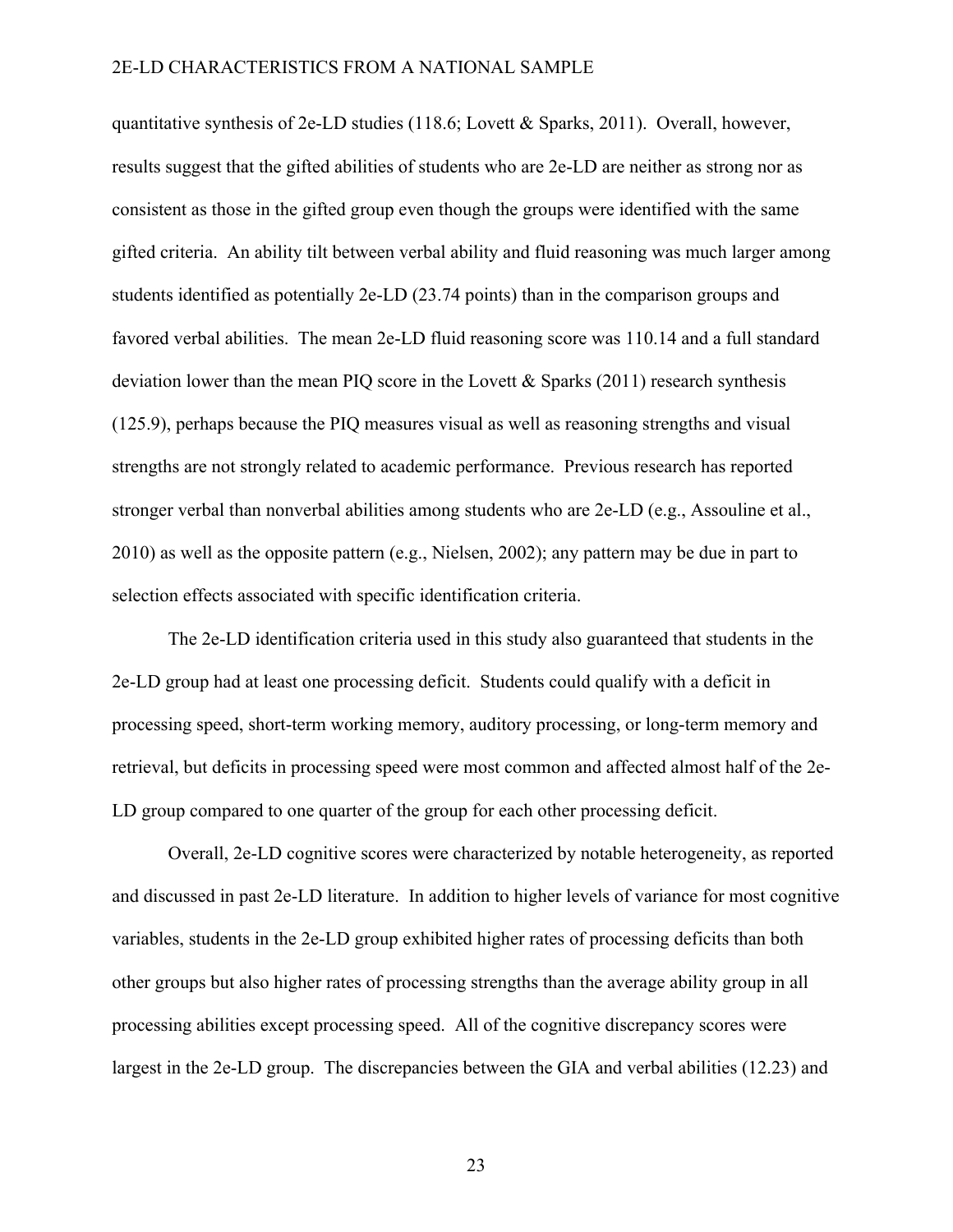between the GIA and fluid reasoning/comprehension-knowledge composite (11.38) were approximately twice as large in the 2e-LD group than the other groups and similar in magnitude to FSIQ/GAI discrepancies in previous research (Assouline et al., 2010).

Such large discrepancies can render summary cognitive scores uninterpretable, as is often the case for gifted students (NAGC, 2018); in this study, the cognitive weaknesses and discrepancies in the 2e-LD group appeared to depress performance on the measure of general intelligence, as described in the literature (Assouline et al., 2010; Silverman, 1989). Despite their strengths in verbal and fluid reasoning, the 2e-LD group earned a mean overall intelligence score in the Average range (104.98), likely due to Average-range mean scores in all other cognitive abilities, and only six students out of 99 in the 2e-LD group earned a GIA score of 120 or higher. The 2e-LD mean GIA score is much lower than the mean FSIQ score of 122.8 reported in Lovett and Sparks's (2011) synthesis, perhaps because students in this study were required to earn at least one processing score below 90 to qualify as 2e-LD. These large 2e-LD discrepancies support recent recommendations from NAGC that practitioners consider multiple index scores on the WISC-V to determine giftedness instead of requiring overall high performance on the FSIQ or across multiple cognitive domains (NAGC, 2018).

#### **Academic Characteristics**

Researchers have rarely examined 2e-LD academic performance in detail, and the results of this study provide information about common strengths and weaknesses among students identified as potentially 2e-LD as well as measures of intra- and interindividual heterogeneity in performance. The 2e-LD group in this study earned mean scores in the Average range for all academic areas studied. These results are relatively consistent with the results of the 2e-LD synthesis (Lovett & Sparks, 2011) in which students' weighted mean academic scores were in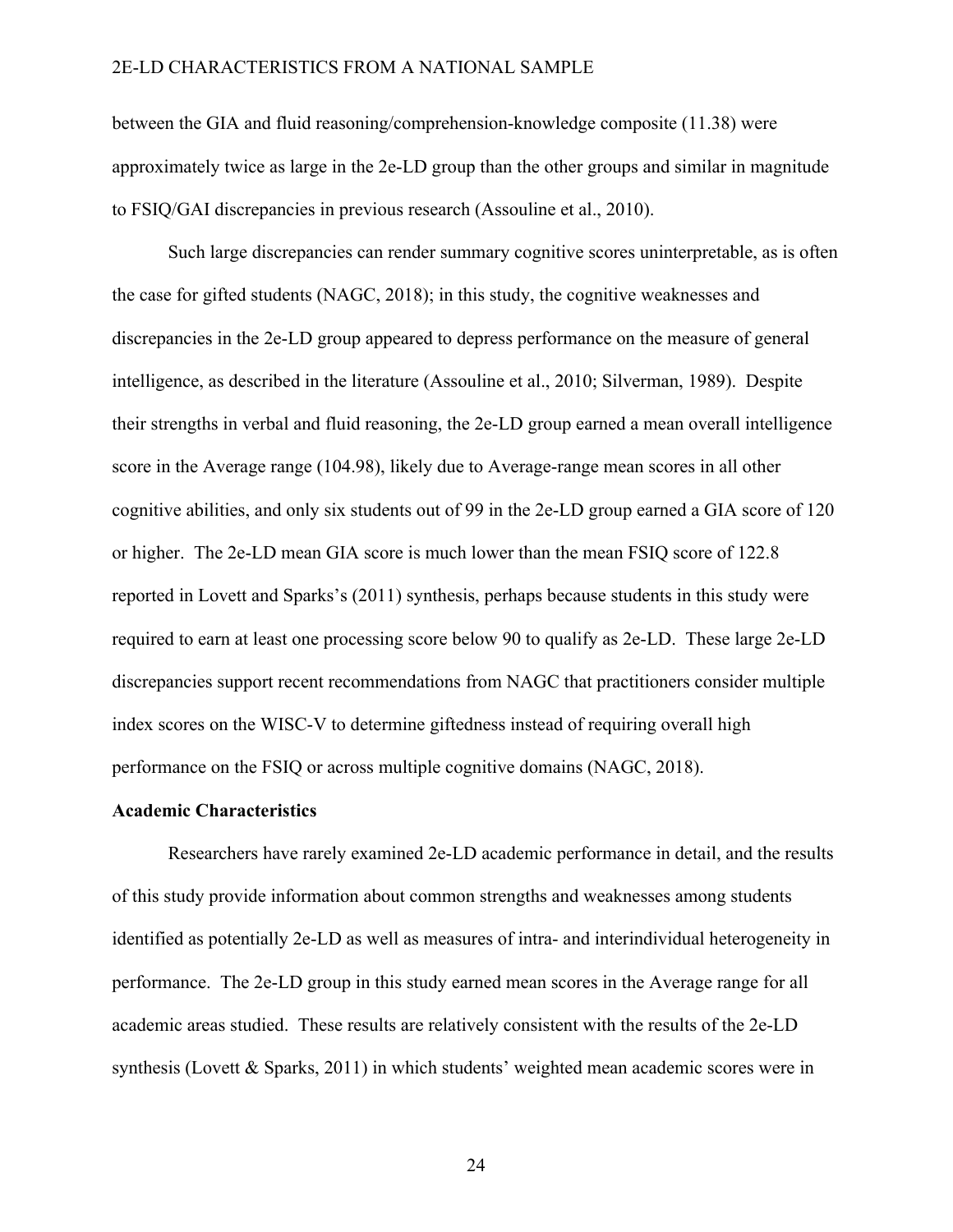the Average range for reading (95.8) and writing (93.0) and in the High Average range for math (111.1). The lower mean math score in this study may be more representative of gifted students with a diverse range of LDs, including those specific to math. Contrary to expectations, the 2e-LD group did not show markedly stronger performance on applied versus basic tasks. The two areas with strongest 2e-LD performance were Basic Reading Skills (a basic skill) and Math Problem Solving (an applied domain; see Table 5). As in past research, students with a math disability may have very strong decoding skills, and individuals with a reading disability may excel at math problem solving, particularly because the WJ IV is administered verbally and requires no reading (Bell et al., 2015). Overall, results highlight considerable variability in 2e-LD academic performance across students and across subjects. Only a small proportion (7.1 – 19.2%) of the 2e-LD group performed below average for each area of achievement, and similar proportions  $(6.2 - 16.2\%)$  earned a score of  $120+$  in each area.

Results were also consistent with compensation and masking. The 2e-LD group earned slightly higher scores than the average-ability group in all areas without a fluency component despite their cognitive deficits. More students in the 2e-LD group performed poorly on fluencyrelated academic tasks compared to the average-ability group, but more students in the 2e-LD group also excelled in other academic areas. These results suggest that students who are 2e-LD can compensate for their weak processing skills on some academic tasks, particularly those that do not require speed. The complementary result of compensation is a masking effect in which cognitive deficits mask students' gifts when they complete academic work, and this pattern was also present. For example, verbal abilities relate to performance in all the areas of achievement studied here, so the gifted and 2e-LD groups might be expected to perform similarly well on some academic tasks given their comparable scores for comprehension-knowledge (Flanagan et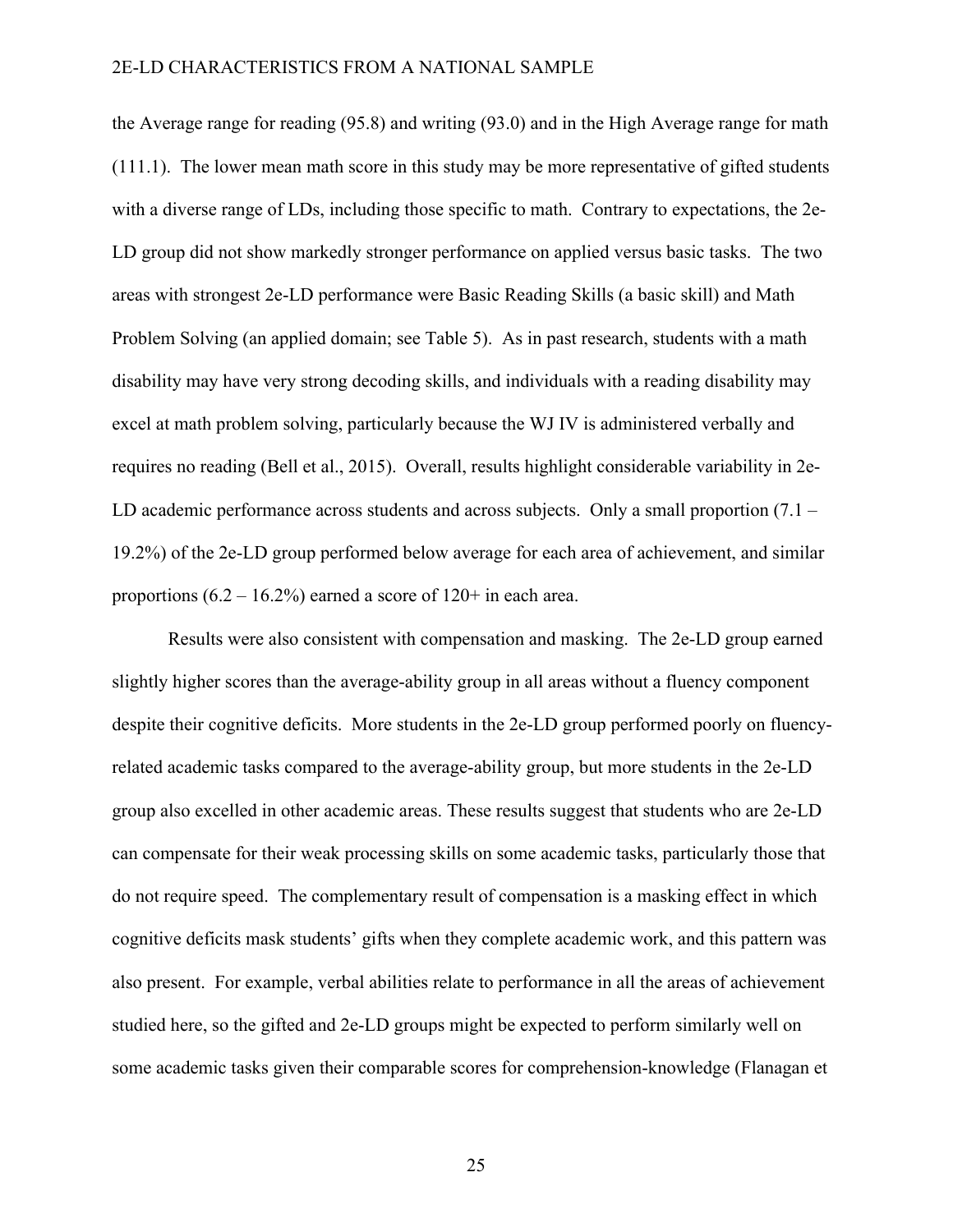al., 2013; McGrew & Wendling, 2010). The 2e-LD group performed worse than the gifted group in all academic areas, however, often by a standard deviation or more on the mean group score. Additionally, the low rate of academic scores of 130+ among students who are 2e-LD suggests their disabilities may often preclude exceptional achievement. Research has documented similar masking patterns in verbally gifted youth with dyslexia, whose reading and writing scores are often in the Average range despite Superior scores on verbal reasoning tasks (Berninger & Abbott, 2013; van Viersen et al., 2014).

#### **Interindividual Heterogeneity**

Because results documented considerable heterogeneity among the 2e-LD group it is critical to emphasize that the other cognitive and achievement trends identified here characterize many 2e-LD students but do not apply to every member of the group. This qualification is true of the 2e-LD population of the whole and particularly relevant to the potentially 2e-LD group identified here because the methodology and small sample size made it difficult to separate the 2e-LD group into subgroups based on type of learning disability or specific strengths and weaknesses. Furthermore, as mentioned before, individual strengths and weaknesses can vary even among 2e-LD students with the same category of LD. To put the overall results in context and to provide a brief illustration of the variability in performance within individual profiles and across students, Table 8 displays cognitive and achievement scores for three students identified as potentially 2e-LD in this study.

Student A reflects some of the trends noted in this paper, including an ability tilt of 16 points favoring verbal versus reasoning abilities, a discrepancy of 1.67 standard deviations (25 points) between the GIA and fluid reasoning/comprehension-knowledge composite, and belowaverage processing speed. In line with this cognitive profile, Student A excelled in most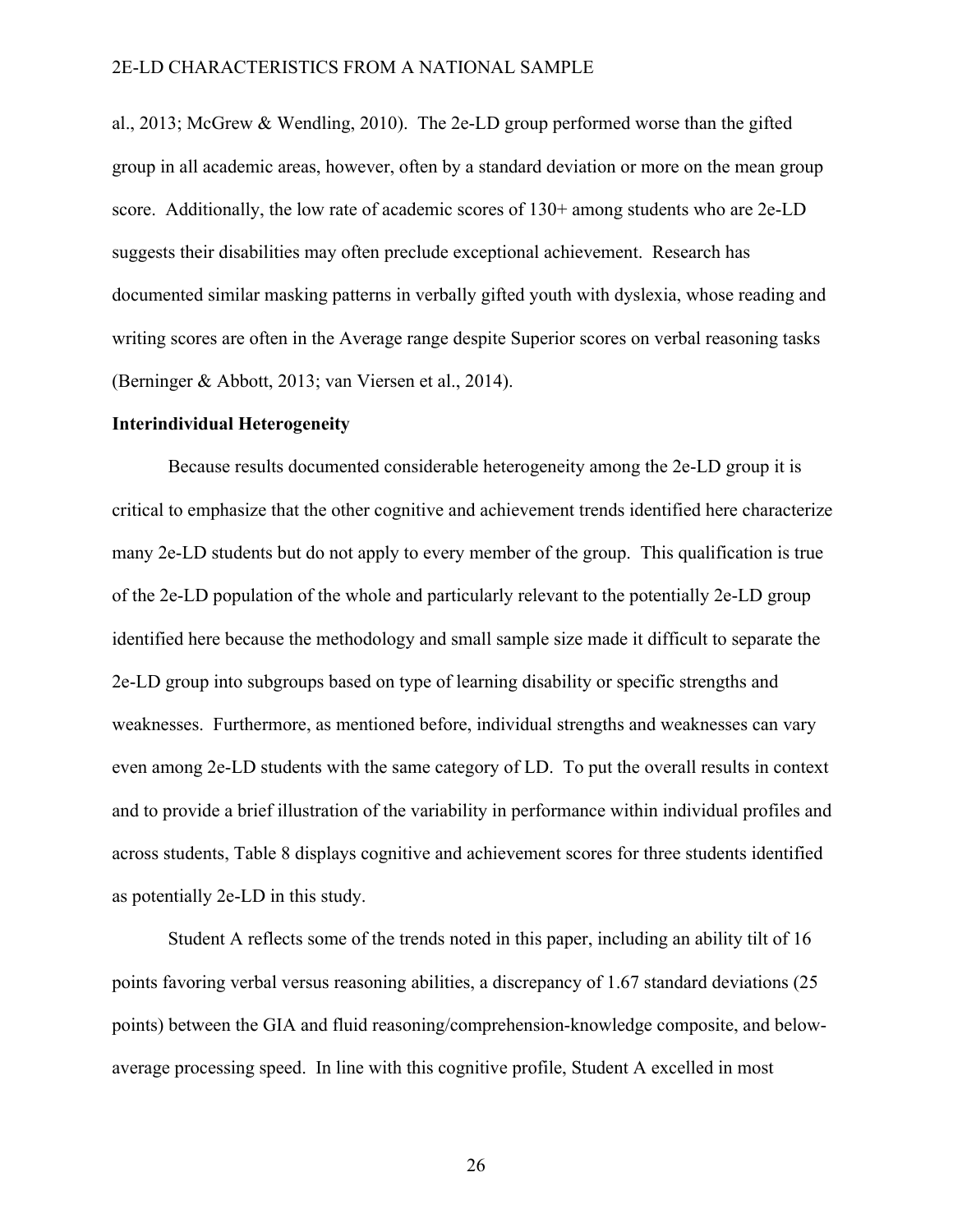academic domains (scores 125 – 132) and had relatively circumscribed academic weaknesses as indicated by Average-range scores for all speeded achievement tasks  $(102 - 108)$ . Student A may benefit from advanced or accelerated programming in multiple academic domains and a deemphasis of speeded tasks. Student B also exhibited an ability tilt in favor of verbal reasoning (of 14 points or .93 standard deviations), but this student did not display depression of a fullscale intelligence score or weaknesses in processing speed, short-term working memory, and speeded academic tasks that are often considered hallmarks of students who are 2e-LD. Instead, Student B displayed a weakness in auditory processing, which may indicate a learning disability in reading or writing. Accordingly, Student B demonstrated relative weaknesses on decoding and reading comprehension tasks and may need additional support or accommodations for a reading disability despite apparent academic strengths in math and basic writing skills. Finally, Student C demonstrated a weakness in processing speed and average or below-average performance in most academic areas, as was typical among this 2e-LD sample, but Student C also exhibited an ability tilt in favor of reasoning versus verbal abilities (by 18 points or 1.2 standard deviations) and a relative strength in Math Problem Solving, an area of achievement often linked to fluid reasoning abilities (e.g., Niileksela et al., 2016).

As the scores for these three students demonstrate, there is no single profile nor any guaranteed pattern of strengths and weaknesses that will accurately characterize all students who are 2e-LD or even all students who are 2e-LD with the same learning disability. Nonetheless, all three student profiles highlight the need for dual differentiation to support areas of academic weakness and provide appropriate challenge in areas of academic strength, although the scope and intensity of the challenge and support needs vary from student to student. Although this manuscript identifies some cognitive and academic characteristics that are relatively common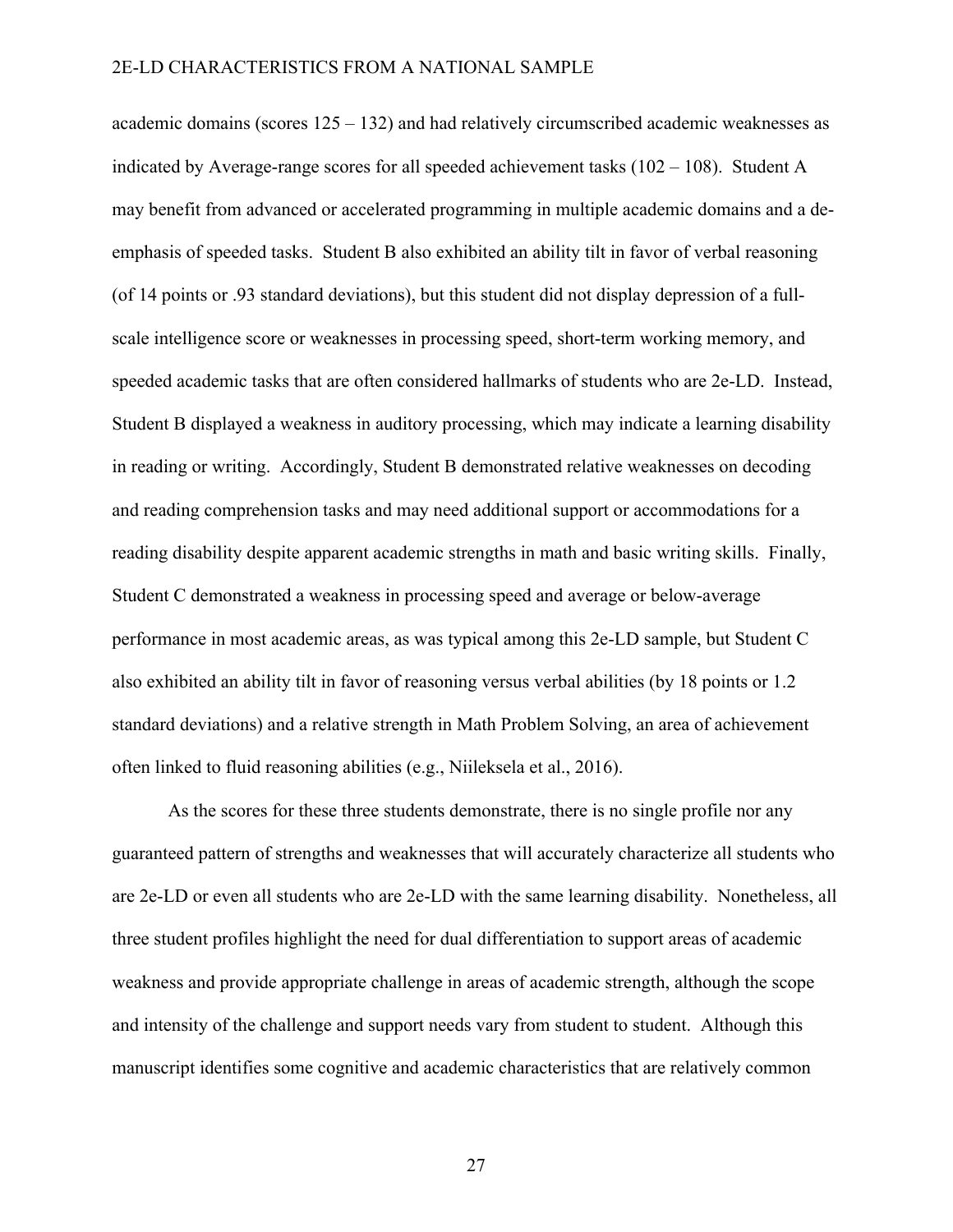among individuals identified as 2e-LD, these characteristics are best understood as potential indicators of 2e-LD status, and an individual psychoeducational evaluation is still necessary to accurately identify giftedness or an LD and to determine appropriate academic services.

## **Identification Criteria Validity**

A secondary goal of this study was to examine the validity of the 2e-LD identification criteria, which were based on suggestions from Maddocks (2018) and which required absolute strengths in verbal and/or reasoning abilities, an ability-achievement discrepancy  $\geq 1.5$  standard deviations, and a below-average score in at least one processing ability associated with achievement. The group of students identified as potentially 2e-LD was small  $(n = 99)$  out of 3865), but the identification rates in the sample (2.6%) and among the potentially gifted sample (12.7%) appear appropriate given the hypothesized low incidence rate of 2e-LD status in the population. No agency collects prevalence rates for twice exceptionality, but the National Center for Learning Disabilities reports that 5% of students in the United States have an identified LD and that an additional 15% or more of students may have an unidentified learning or attention disability (Cortiella & Horowitz, 2014). Therefore, it seems likely that  $5 - 20\%$  of gifted students would have an LD. Similarly, the gifted criteria in this study identified 21.5% of the standardization sample as potentially gifted; if this rate is applied to the estimated  $5 - 20\%$  of students in the United States with an LD, estimated identification rates for concurrent gifted and LD status in the population as a whole range between 1.1 and 4.3%. Furthermore, the criteria did not over- or under-identify students based on sex, race, Hispanic ethnicity, or parent education levels.

As described above, mean cognitive and achievement levels were relatively consistent with past research with 2e-LD samples. Discrepancy magnitudes were also similar to those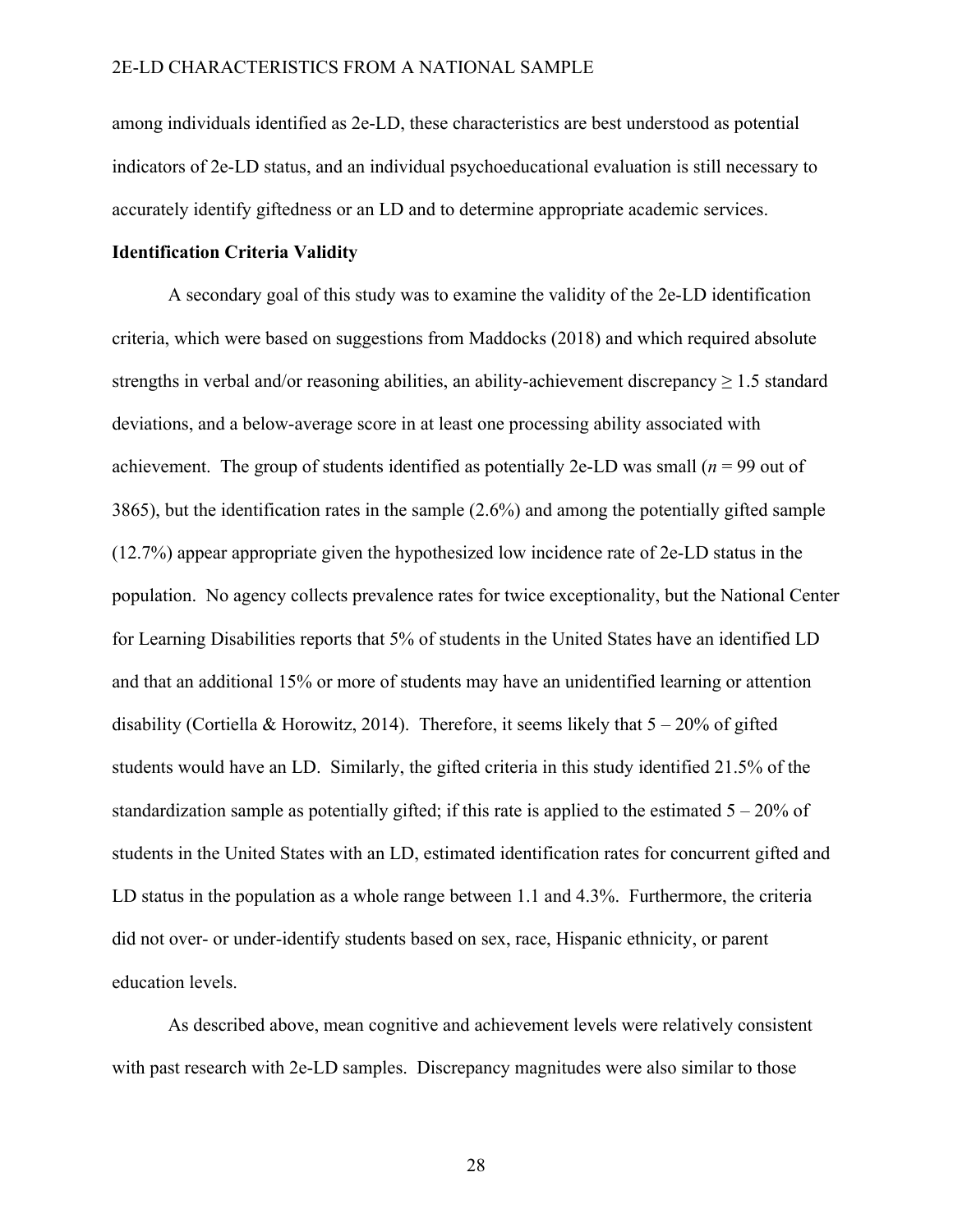reported in past studies. The most notable difference between the results of this study and past research was the lower GIA score in the Average range. Overall, these results suggest that the identification criteria in this study achieved reasonable validity and, if anything, may have been more stringent than some criteria used in past 2e-LD research by requiring a cognitive weakness.

### **Implications for Practice**

This study offers a unique examination of 2e-LD cognitive and achievement characteristics and complements research with convenience or community samples of students who are 2e-LD. The criteria used to identify any exceptional group create some predictable group characteristics, and in this study I tried to illuminate some characteristics of the identified group that were not guaranteed by the identification criteria. Students classified as potentially 2e-LD demonstrated significant weaknesses in some areas of processing and achievement, as guaranteed by the criteria, but they also demonstrated processing and academic strengths that exceeded those of average-ability peers. Therefore, it is critical that educators and psychologists explore and understand both strengths and weaknesses of students who are 2e-LD. Masking and compensation may obscure students' concurrent giftedness and disabilities; therefore, education for teachers and parents could emphasize the fact that large discrepancies between abilities or heterogeneous achievement patterns may indicate 2e-LD status and thereby warrant further assessment and support. Additionally, it may be helpful to emphasize that some students who are 2e-LD have weaknesses that are relative instead of absolute. These students may perform on grade level but still have an underlying LD. Thorough psychological evaluations can inform dually differentiated educational plans that provide appropriate challenges in areas of strength alongside support or accommodations for areas of weakness.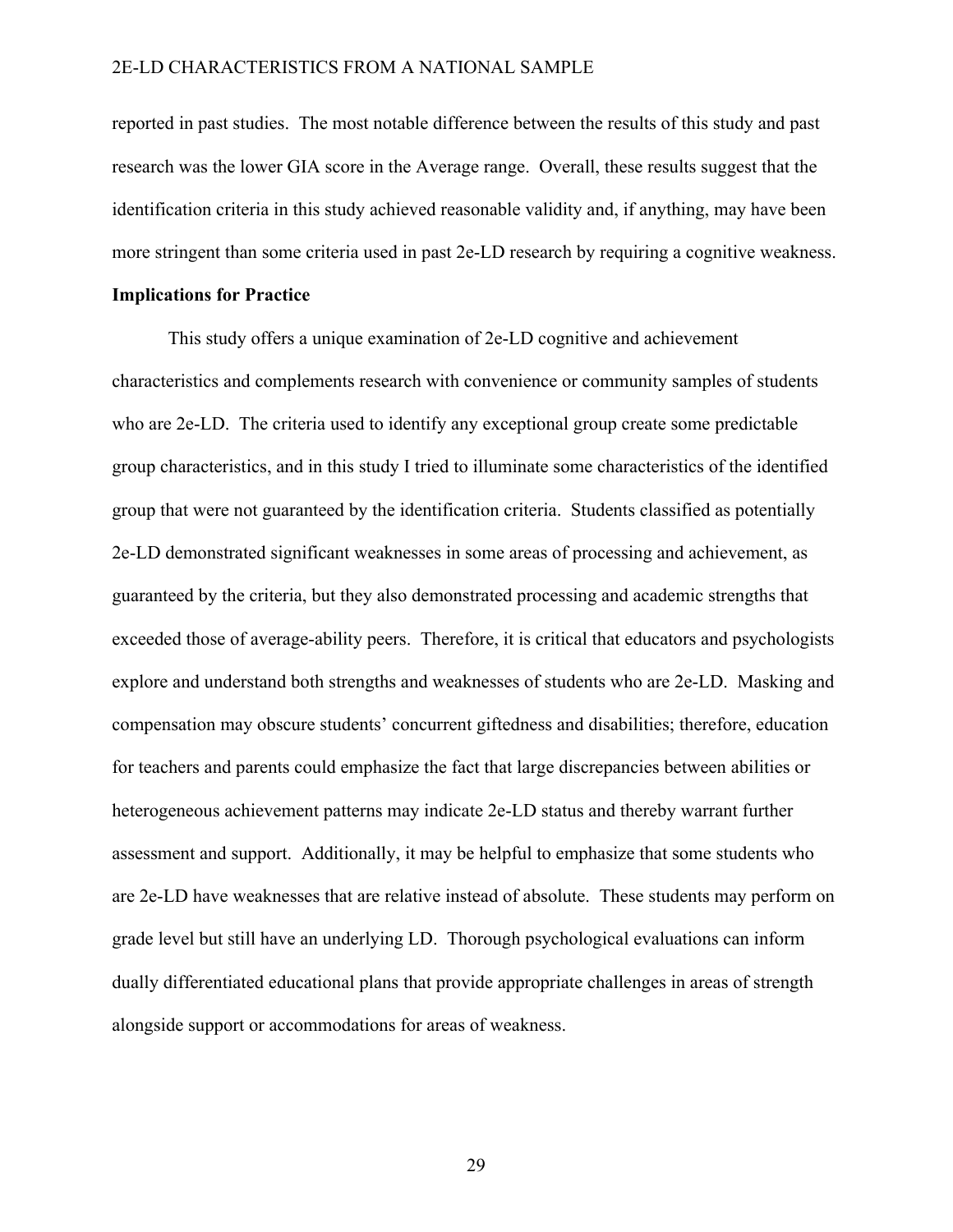As a group, students classified as potentially 2e-LD exhibited slower processing speed than average-ability peers and performed particularly poorly on academic tasks that measured fluency. Therefore, it may be appropriate to de-emphasize speeded academic tasks in identification processes and curriculum for students who are 2e-LD, although it is also important to note that processing speed is a strength for some students who are 2e-LD. Results also supported the use of identification measures that focus specifically on verbal and reasoning abilities instead of summary intelligence scores, in line with recommendations by NAGC (2018) and other experts (e.g., Assouline et al., 2010).

## **Limitations and Future Research**

The nationally representative dataset and standard identification criteria used in this study improved the generalizability of the findings, but several notable limitations of this methodology may inform future research. The students classified as 2e-LD in this sample were analyzed as a single group even though they had different cognitive strengths and LDs in different areas, as illustrated by the student scores in Table 8. For example, the 2e-LD group identified in this study showed particularly strong verbal abilities and relatively weaker fluid reasoning abilities as a group, which may limit the generalizability of some of these findings to 2e-LD students with verbal versus nonverbal strengths. The interindividual variability in 2e-LD performance highlights the need for continued research that examines performance patterns for individual 2e-LD students and for specific subgroups with similar strengths and disabilities (e.g., verbally gifted with dyslexia). In particular, more research is needed on students who are 2e-LD who have nonverbal strengths or LDs in math or writing.

Furthermore, best practices to identify giftedness and LDs require multiple indicators and the criteria in this study are not considered valid for "true" identification of 2e-LD status, which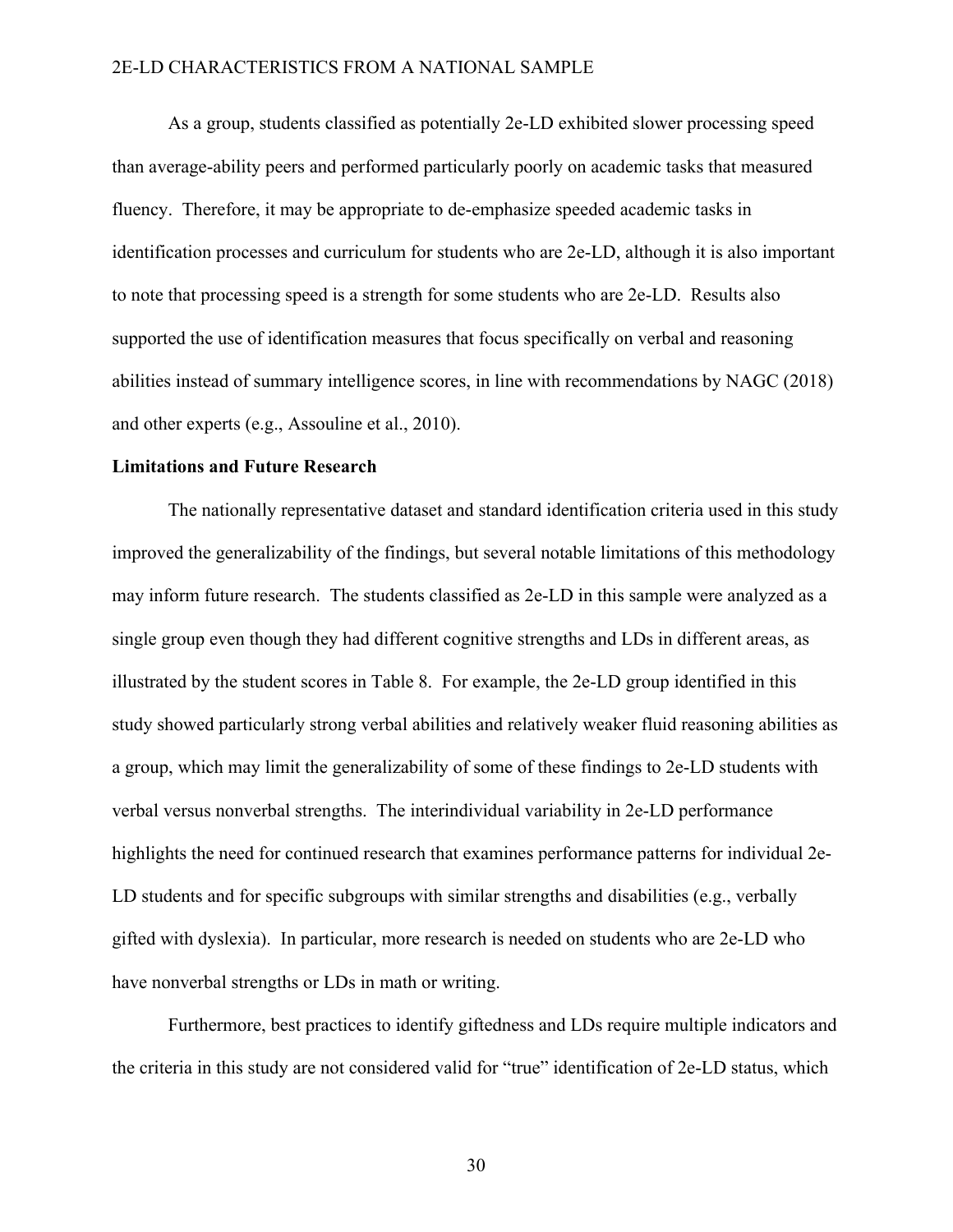requires more thorough assessment data and a psychoeducational evaluation by a trained professional. Therefore, another limitation is that there is no way to determine whether the students identified as potentially gifted and 2e-LD in this study are truly gifted or 2e-LD. It would be useful to compare the results found here to cognitive and achievement characteristics of students identified as 2e-LD using similar criteria but within the context of thorough psychoeducational evaluations.

A third limitation is that most research with gifted populations has been conducted with the Wechsler scales (e.g., Lovett & Sparks, 2011; NAGC, 2018) and I used the WJ IV for this study. The WJ IV and the WISC-V measure similar abilities and are both consistent with CHC theory, but future research should examine whether the results found here are replicated with the WISC-V. Some experts on giftedness and twice exceptionality have expressed concern about changes to the WISC-V such as the increased use of timed tests, shorter discontinue criteria, and fewer supplemental tests (NAGC, 2018). Therefore, future gifted research with a range of cognitive test batteries, including the WJ IV or others, may be beneficial to offer alternatives to the WISC-V. Additionally, it is unknown whether students who are 2e-LD perform consistently across different measures of academic achievement. Therefore, it may be helpful for future research to examine whether different measures of academic performance (e.g., the WJ IV, the WIAT-III, curriculum-based measures, and others) identify similar groups of students as 2e-LD.

Despite these limitations, the criteria used in this study demonstrated adequate validity for screening 2e-LD status or identifying potentially 2e-LD students in large datasets for research purposes. Future research might apply similar criteria to school, clinical, or national datasets to identify students as potentially 2e-LD and examine other characteristics, processes, or outcomes (e.g., see Bell et al., 2015, for a similar approach with curriculum-based instruction data). For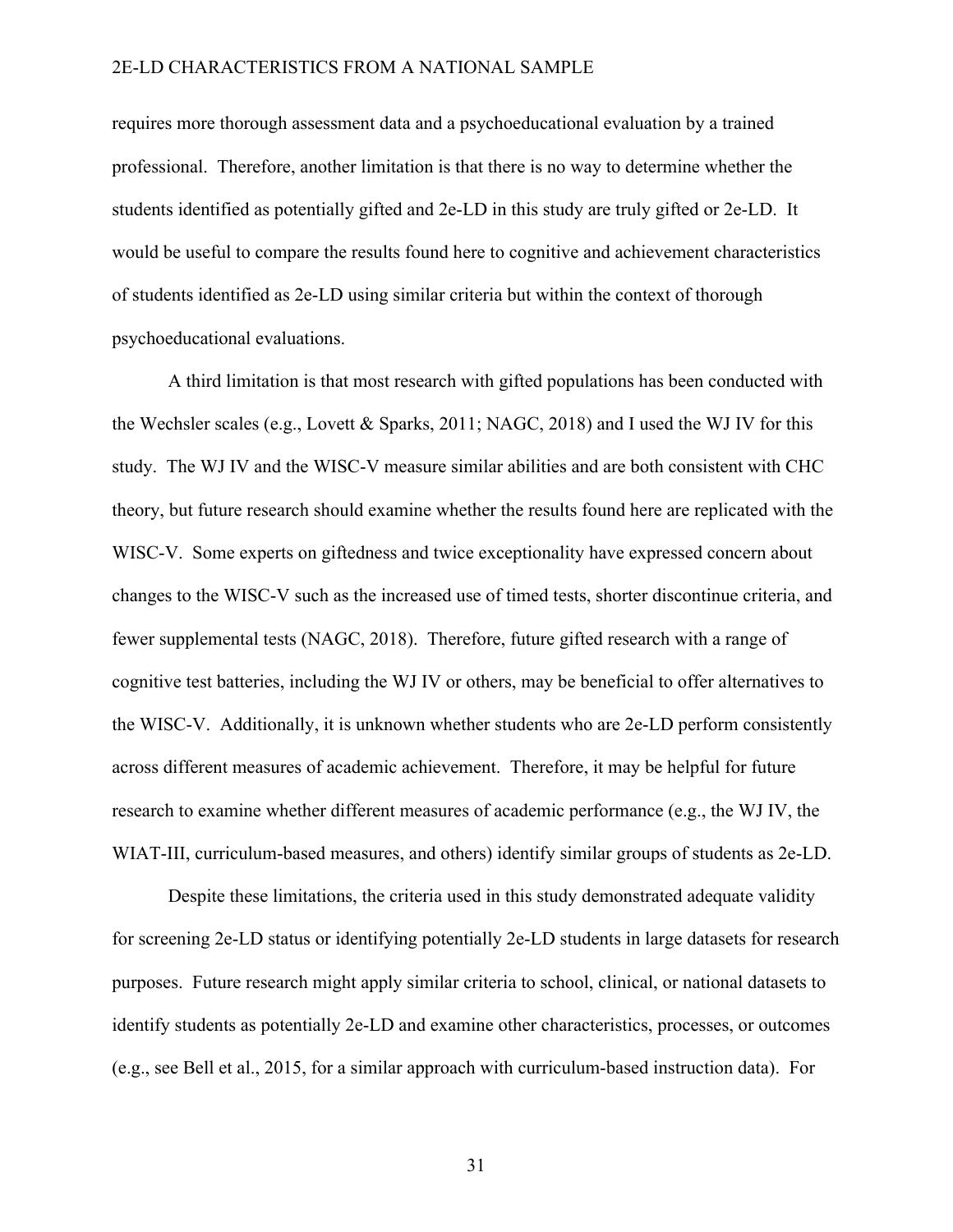example, researchers might examine whether ability tilts predict academic performance, subject preferences, and career decisions of individuals who are 2e-LD as they do among gifted individuals. Future research with students who are 2e-LD could also explore whether specific patterns of strengths and weaknesses relate to emotional well-being, academic self-regulation, ability to benefit from specific supports, or other aspects of development and learning.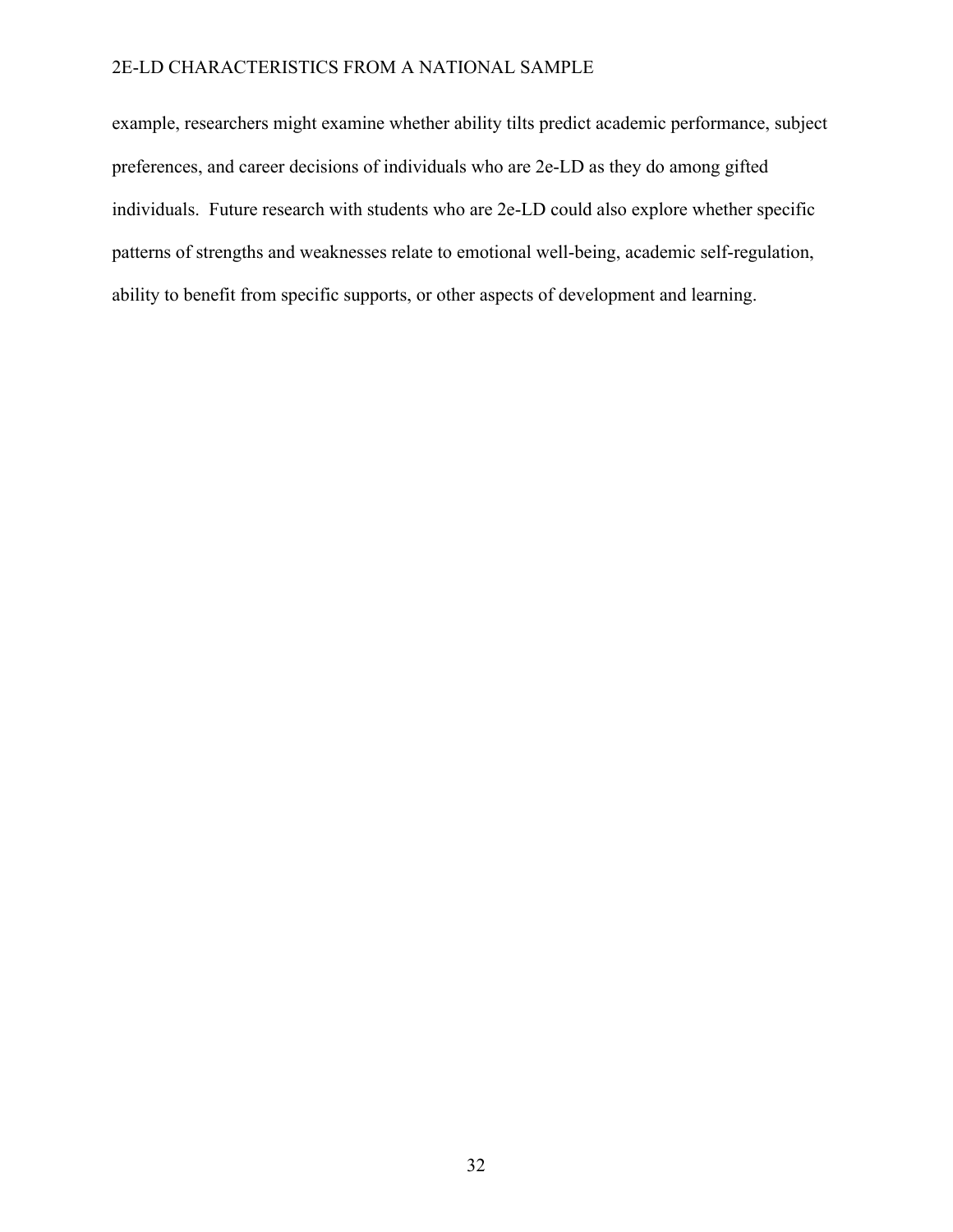#### **References**

- Assouline, S. G., Foley Nicpon, M., & Whiteman, C. (2010). Cognitive and psychosocial characteristics of gifted students with written language disability. *Gifted Child Quarterly, 54*, 102-115. doi:10.1177/0016986209355974
- Bell, S. M., Taylor, E. P., McCallum, R. S., Coles, J. T., & Hays, E. (2015). Comparing prospective twice-exceptional students with high-performing peers on high-stakes tests of achievement. *Journal for the Education of the Gifted, 38*, 294-317. doi:10.1177/0162353215592500
- Benbow, C. P., & Minor, L. L. (1990). Cognitive profiles of verbally and mathematically precocious students: Implications for identification of the gifted. *Gifted Child Quarterly, 34*, 21-26. doi:10.1177/001698629003400105
- Berninger, V. W., & Abbott, R. D. (2013). Differences between children with dyslexia who are and are not gifted in verbal reasoning. *Gifted Child Quarterly, 57*, 223-233. doi:10.1177/0016986213500342
- Carrigan, J., Carberry, C., Maddocks, D. L. S., & Keith, T. Z. (2018, July). *Are gifted individuals' relative processing speed deficits the result of regression to the mean?* Paper presented at the meeting of the International Society for Intelligence Research, Edinburgh.
- Cortiella, C., & Horowitz, S. (2014). *The state of learning disabilities: Facts, trends, and emerging issues*. National Center for Learning Disabilities: New York. Retrieved from https://www.ncld.org/wp-content/uploads/2014/11/2014-State-of-LD.pdf.
- Esquierdo, J. J., & Arreguín-Anderson, M. (2012). The "invisible" gifted and talented bilingual students: A current report on enrollment in GT programs. *Journal for the Education of*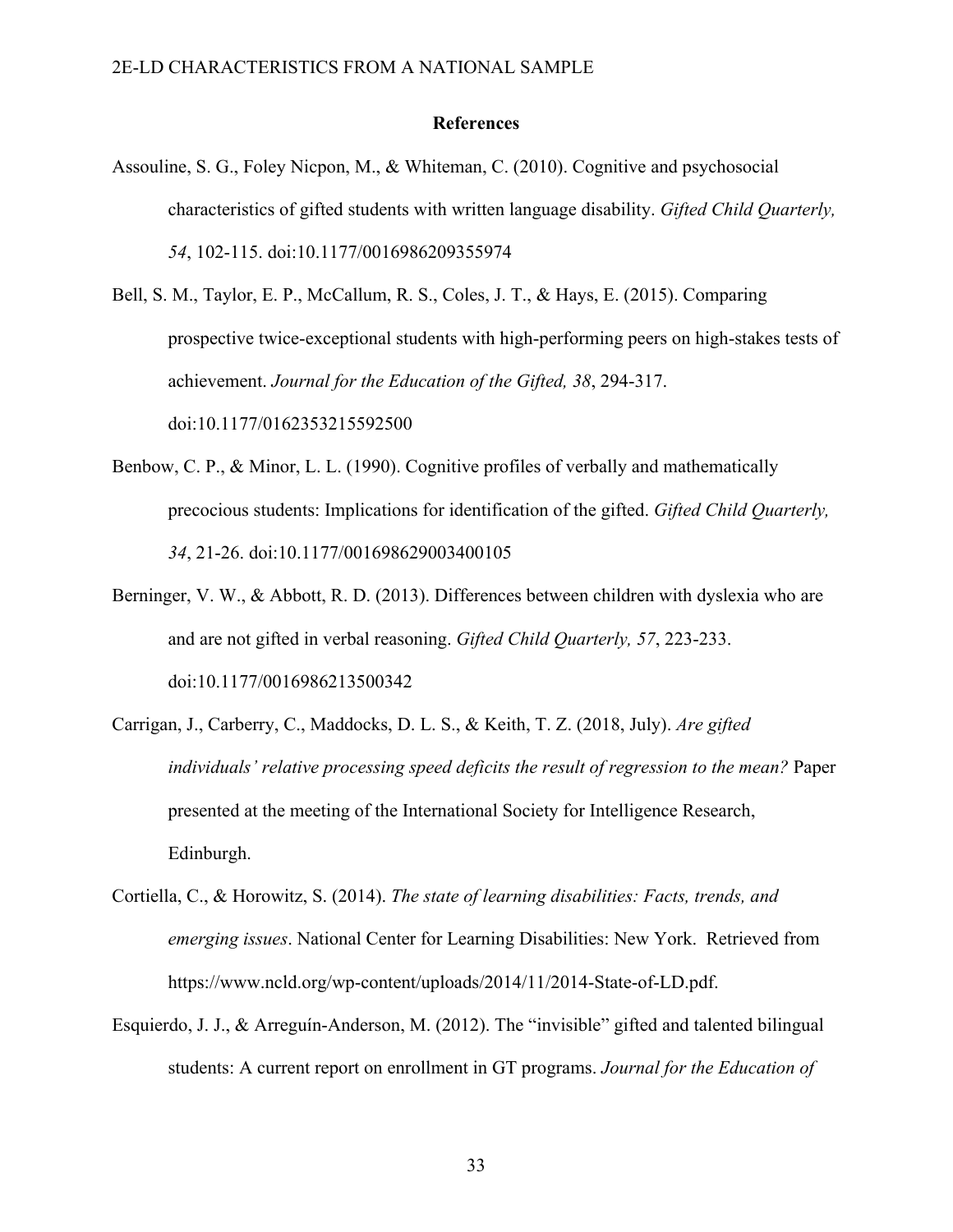*the Gifted*, *35*, 35-47. doi:10.1177/0162353211432041

- Evans, J. J., Floyd, R. G., McGrew, K. S., & Leforgee, M. H. (2002). The relations between measures of Cattell–Horn–Carroll (CHC) cognitive abilities and reading achievement during childhood and adolescence. *School Psychology Review, 31*, 246–262.
- Flanagan, D. P., Ortiz, S. O., & Alfonso, V. C. (2013). *Essentials of cross-battery assessment* (3rd ed.). Hoboken, NJ: Wiley.
- Floyd, R. G., Evans, J. J., & McGrew, K. S. (2003). Relations between measures of Cattell-Horn-Carroll (CHC) cognitive abilities and mathematics achievement across the schoolage years. *Psychology in the Schools*, *40*, 155–171. doi:10.1002/pits.10083
- Floyd, R. G., McGrew, K. S., & Evans, J. J. (2008). The relative contributions of the Cattell-Horn-Carroll cognitive abilities in explaining writing achievement during childhood and adolescence. *Psychology in the Schools, 45*, 132-144. doi:10.1002/pits.20284
- Foley Nicpon, M., Allmon, A., Sieck, B., & Stinson, R. D. (2011). Empirical investigation of twice-exceptionality: Where have we been and where are we going? *Gifted Child Quarterly, 55*, 3-17. doi:10.1177/0016986210382575
- Gilman, B. J., Lovecky, D. V., Kearney, K., Peters, D. B., Wasserman, J. D., Silverman, L. K., ... & Curry, P. H. (2013). Critical issues in the identification of gifted students with coexisting disabilities: The twice-exceptional. *Sage Open*, *3*(3), doi:10.1177/2158244013505855.
- Gottfried, A. W., Gottfried, A. E., & Guerin, D. W. (2006). The Fullerton Longitudinal Study: A long-term investigation of intellectual and motivational giftedness. *Journal for the Education of the Gifted, 29*, 430-450. doi:10.4219/jeg-2006-244

Hale, J., Alfonso, V., Berninger, V., Bracken, B., Christo, C., Clark, E., … Yalof, J. (2010). *The*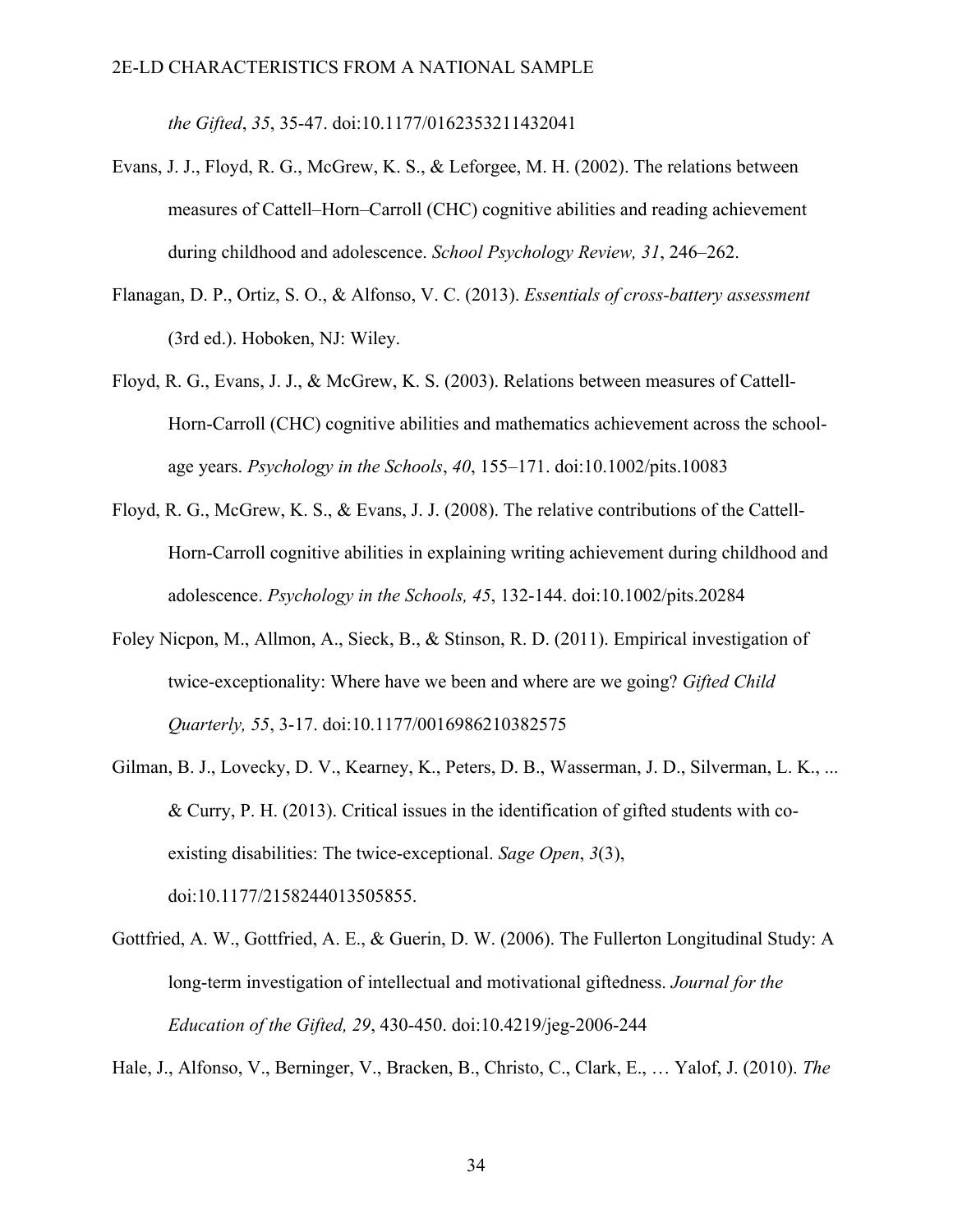*Learning Disabilities Association of America's white paper on evaluation, identification, and eligibility criteria for students with specific learning disabilities*. Retrieved from https://ldaamerica.org/wp-content/uploads/2013/10/LDA-White-Paper-on-IDEA-Evaluation-Criteria-for-SLD.pdf

- Hernandez Finch, M. E., Speirs Neumeister, K. L., Burney, V. H., & Cook, A. L. (2014). The relationship of cognitive and executive functioning with achievement in gifted kindergarten children. *Gifted Child Quarterly, 58*, 167-182. doi:10.1177/0016986214534889
- Hollinger, C. L., & Kosek, S. (1986). Beyond the use of full scale IQ scores. *Gifted Child Quarterly, 30*, 74-77. doi:10.1177/001698628603000206
- Keith, T. Z., Fine, J. G., Taub, G. E., Reynolds, M. R., & Kranzler, J. H. (2006). Higher order, multisample, confirmatory factor analysis of the Wechsler Intelligence Scale for Children—Fourth Edition: What does it measure? *School Psychology Review*, *35*(1), 108- 127.
- LaFrance, E. B. (1997). The gifted/dyslexic child: characterizing and addressing strengths and weaknesses. *Annals of Dyslexia, 47,* 163-182. doi:10.1007/s11881-997-0025-7
- Lovett, B. J., & Sparks, R. L. (2011). The identification and performance of gifted students with learning disability diagnoses: a quantitative synthesis. *Journal of Learning Disabilties, 46*, 304-316. doi:10.1177/0022219411421810

Lubinski, D., & Benbow, C. P. (2006). Study of Mathematically Precocious Youth after 35 years: Uncovering antecedents for the development of math-science expertise. *Perspectives on Psychological Science, 1*, 316-345. doi:10.1111/j.1745- 6916.2006.00019.x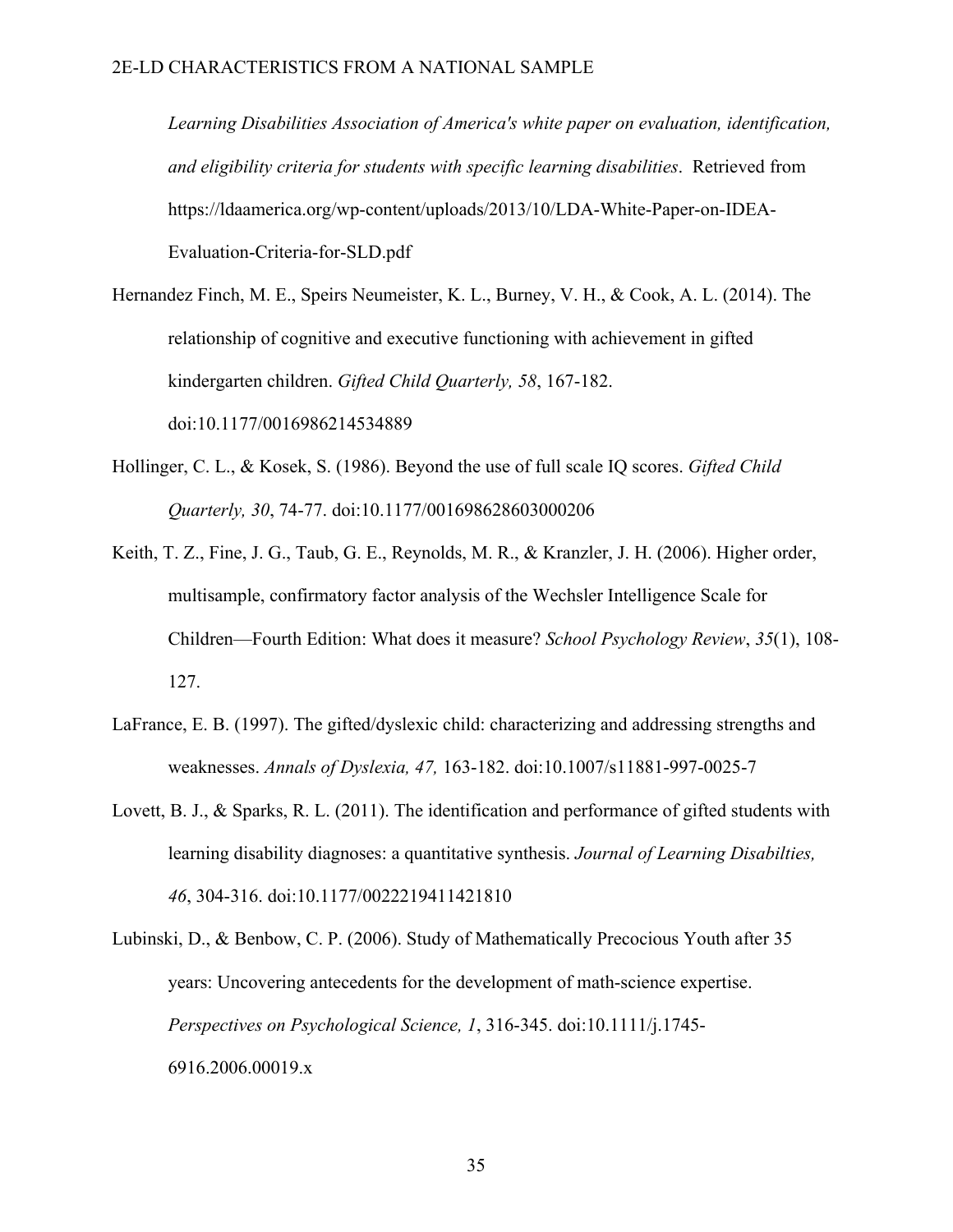- Maddocks, D. L. S. (2018). The identification of students who are gifted and have a learning disability: A comparison of different diagnostic criteria. *Gifted Child Quarterly*, *62*, 175–192. doi:10.1177/0016986217752096
- Makel, M. C., Kell, H. J., Lubinski, D., Putallaz, M., & Benbow, C. P. (2016). When lightning strikes twice: Profoundly gifted, profoundly accomplished. *Psychological Science, 27,*  1004-1018. doi:10.1177/0956797616644735
- Mather, N., & Wendling, B. J. (2014a). *Examiner's manual. Woodcock-Johnson IV Tests of Achievement*. Rolling Meadows, IL: Riverside.
- Mather, N., & Wendling, B. J. (2014b). *Examiner's manual. Woodcock-Johnson IV Tests of Cognitive Abilities*. Rolling Meadows, IL: Riverside.
- McBee, M. (2010). Examining the probability of identification for gifted programs for students in Georgia elementary schools: A multilevel path analysis study. *Gifted Child Quarterly, 54,* 283-297. doi:10.1177/0016986210377927
- McCoach, D. B., Kehle, T. J., Bray, M. A., & Siegle, D. (2001). Best practices in the identification of gifted students with learning disabilities. *Psychology in the Schools, 38*, 403-411. doi:10.1002/pits.1029
- McCallum, R. S., Bell, S. M., Coles, J. T., Miller, K. C., Hopkins, M. B., & Hilton-Prillhart, A. (2013). A model for screening twice-exceptional students (gifted students with learning disabilities) within a Response to Intervention paradigm. *Gifted Child Quarterly, 57*, 209-222. doi:10.1177/0016986213500070
- McGrew, K. S., LaForte, E. M., & Schrank, F. A. (2014). *Technical manual. Woodcock-Johnson IV*. Rolling Meadows, IL: Riverside.

McGrew, K. S., & Wendling, B. J. (2010). Cattell-Horn-Carroll cognitive-achievement relations: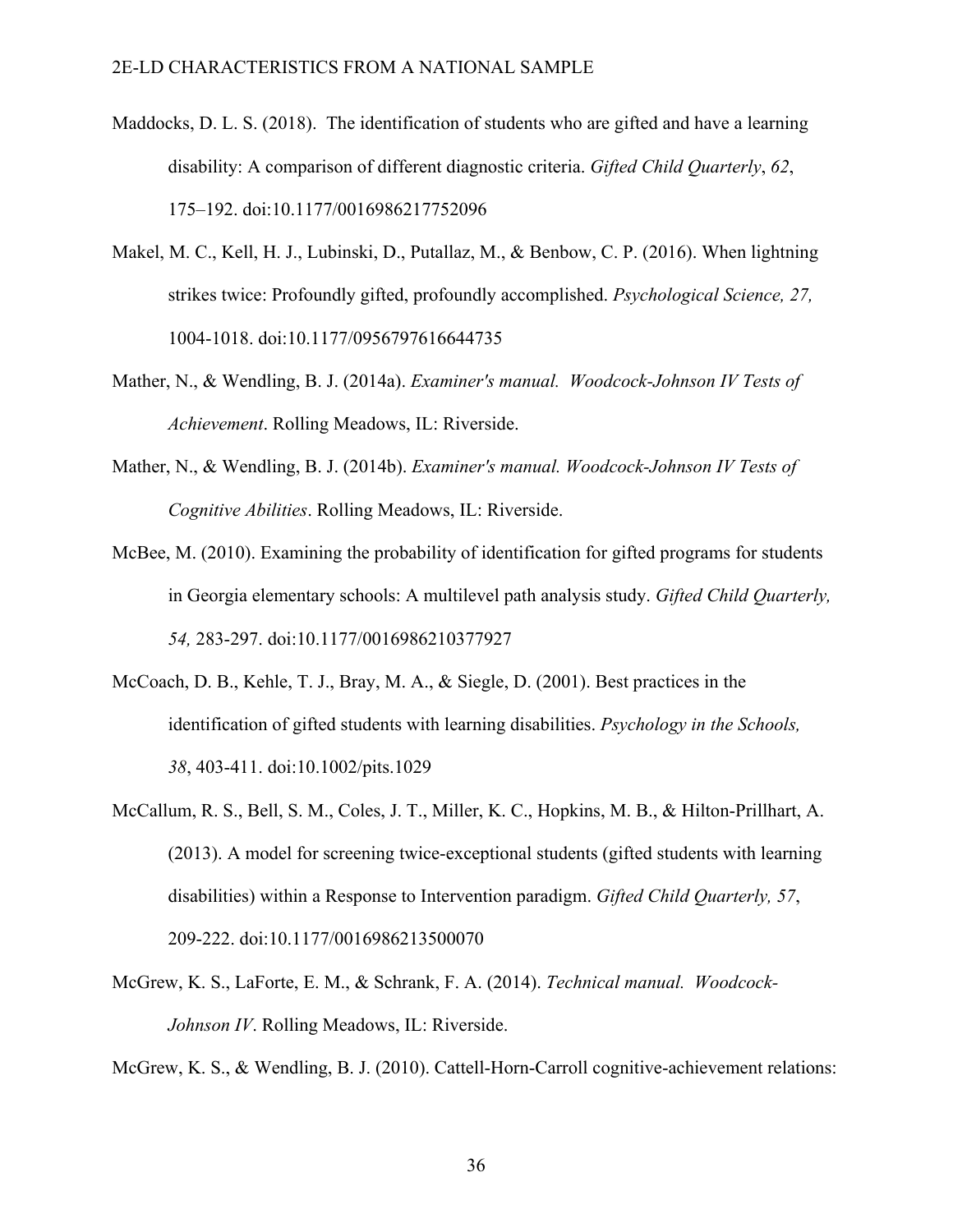What we have learned from the past 20 years of research. *Psychology in the Schools, 47*, 651-675. doi:10.1002/pits.20497

- National Association for Gifted Children (2018). Use of the WISC-V for gifted and twice exceptional identification. Retrieved from National Association for Gifted Children website: https://www.nagc.org/sites/default/files/Misc\_PDFs/WISC-V%20Position%20Statement%20Aug2018.pdf
- Nielsen, M. E. (2002). Gifted students with learning disabilities: Recommendations for identification and programming. *Exceptionality*, *10*, 93-111.
- Niileksela, C. R., & Reynolds, M. R., Keith, T. Z., & McGrew, K. S. (2016). A special validity study of the WJ IV: Acting on evidence for specific abilities*.* In D.P. Flanagan & V.C. Alfonso (Eds.), *WJ IV clinical use and interpretation: Scientist-practitioner perspectives* (pp. 65-106). Boston, MA: Elsevier*.*
- Reis, S. M., Baum, S. M., & Burke, E. (2014). An operational definition of twice-exceptional learners: Implications and applications. *Gifted Child Quarterly*, *58*, 217-230.
- Schiff, M. M., Kaufman, A. S., & Kaufman, N. L. (1981). Scatter analysis of WISC-R profiles for learning disabled children with superior intelligence. *Journal of Learning Disabilities*, *14*, 400-404.
- Schneider, W. J., & McGrew, K. S. (2012). The Cattell–Horn–Carroll model of intelligence. In D. P. Flanagan & P. L. Harrison (Eds.), *Contemporary intellectual assessment (3rd ed.)* (pp. 99–144). New York, NY: Guilford Press.
- Shan, G., & Gerstenberger, S. (2017). Fisher's exact approach for post hoc analysis of a chisquared test. *PloS one*, *12*(12), e0188709. doi:10.1371/journal.pone.0188709
- Shan, G. (n.d.). Post hoc test after a chi-squared test, by using Fisher exact approach.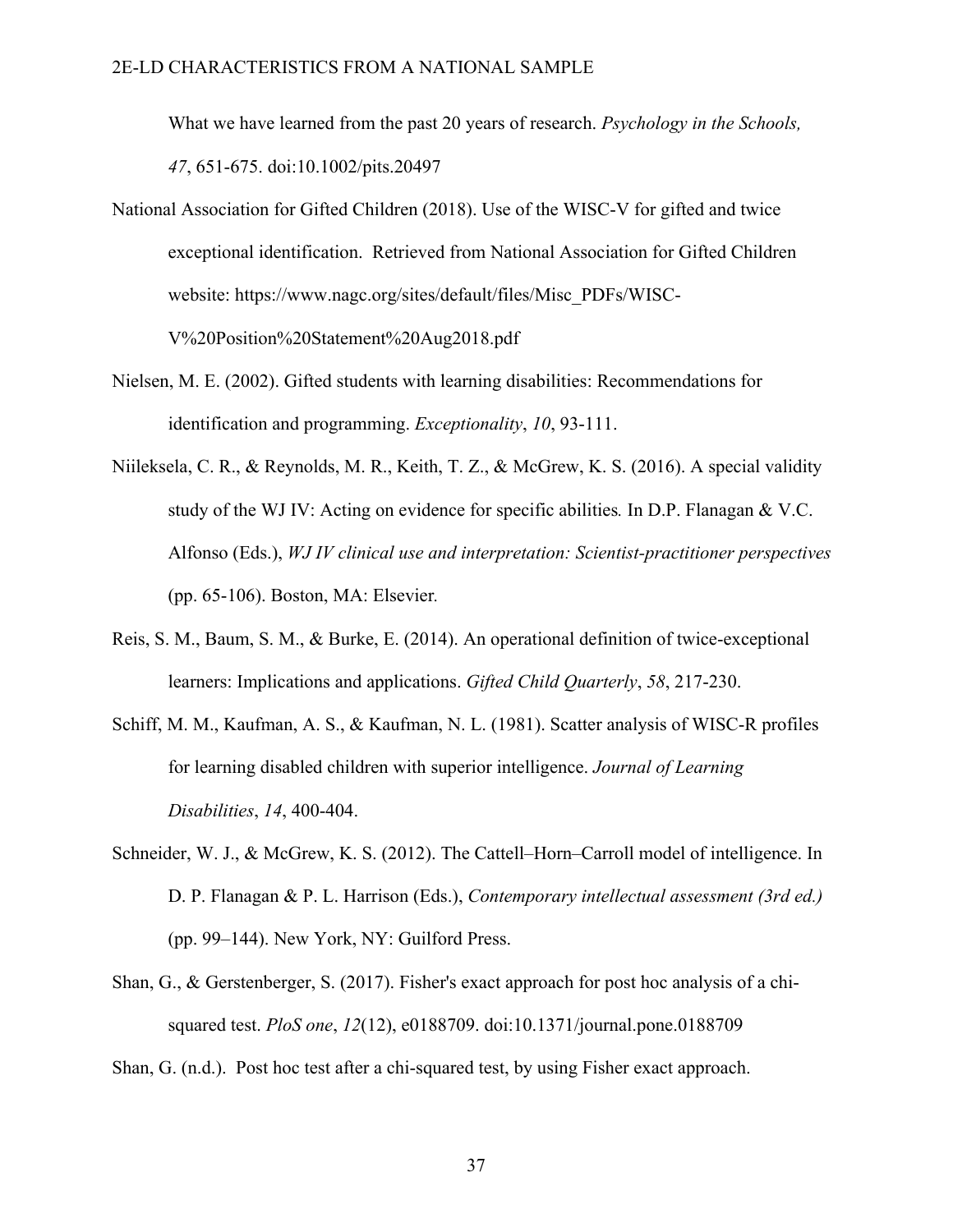http://gshan.i2.unlv.edu/ZPostHoc/.

- Shea, D. L., Lubinski, D., & Benbow, C. P. (2001). Importance of assessing spatial ability in intellectually talented young adolescents: A 20-year longitudinal study. *Journal of Educational Psychology, 93*, 604-614. doi:10.1037/0022-0663.93.3.604
- Silver, S. J., & Clampit, M. K. (1990). WISC-R profiles of high ability children: Interpretation of verbal-performance discrepancies. *Gifted Child Quarterly, 34*, 76-79. doi:10.1177/001698629003400205
- Silverman, L. K. (1989). Invisible gifts, invisible handicaps. *Roeper Review*, *12*, 37-42. doi:10.1080/02783198909553228
- Snowling, M. J. (2013). Early identification and interventions for dyslexia: A contemporary view. J*ournal of Research in Special Educational Needs*, *13*, 7-14. doi:10.1111/j.1471-3802.2012.01262.x
- Steeves, K. J. (1983). Memory as a factor in the computational efficiency of dyslexic children with high abstract reasoning ability. *Annals of Dyslexia, 33*, 141-152. doi:10.1007/BF02648001
- Sweetland, J. D., Reina, J. M., & Tatti, A. F. (2006). WISC-III Verbal/Performance discrepancies among a sample of gifted children. *Gifted Child Quarterly, 50*, 7-10. doi:10.1177/001698620605000102
- van Viersen, S., Kroesbergen, E. H., Slot, E. M., & de Bree, E. H. (2014). High reading skills mask dyslexia in gifted children. *Journal of Learning Disabilities.* doi:10.1177/0022219414538517
- Waldron, K. A., & Saphire, D. G. (1990). An analysis of WISC-R factors for gifted students with learning disabilities. *Journal of Learning Disabilities, 23*, 491-498.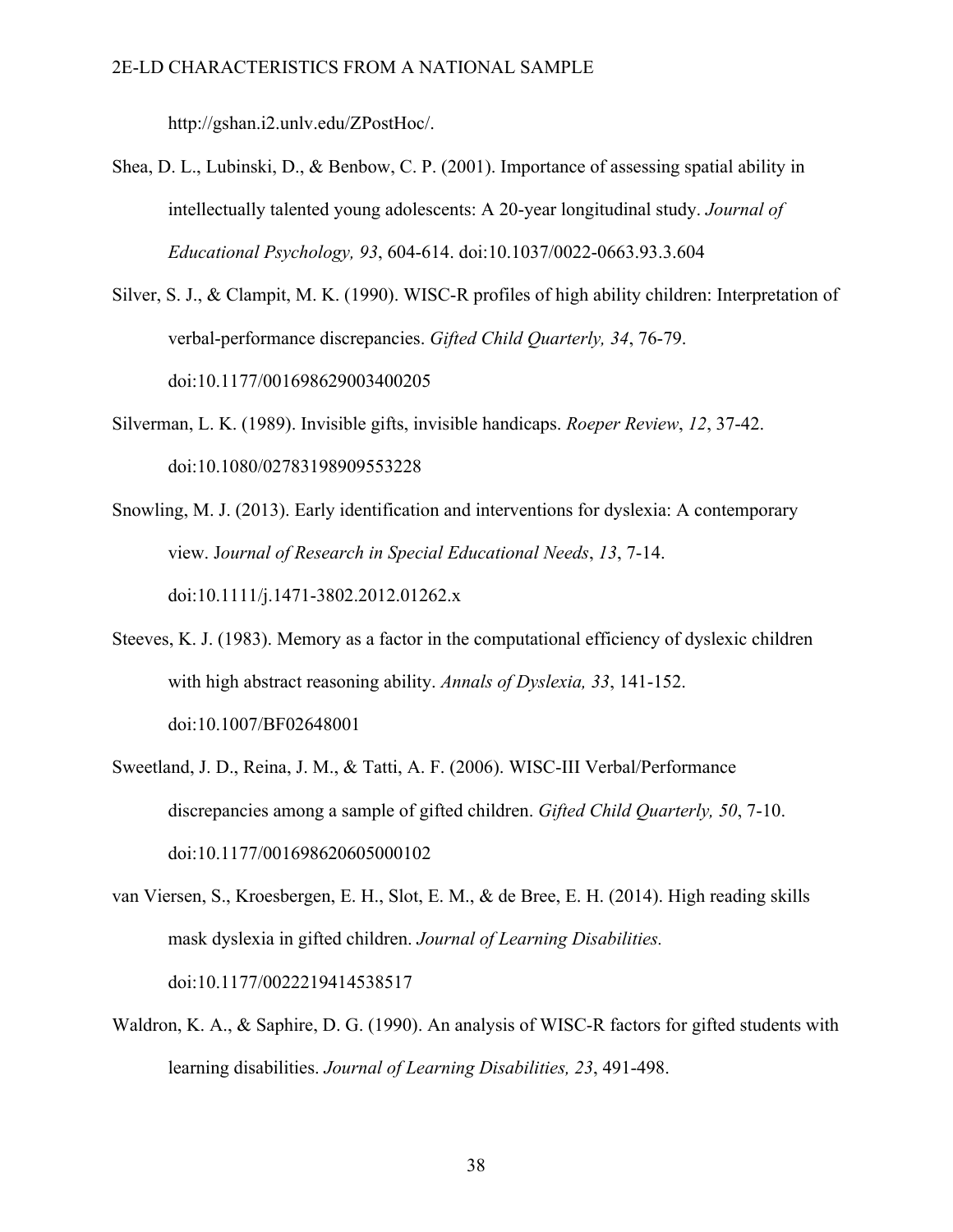doi:10.1177/002221949002300807

Waldron, K. A., & Saphire, D. G. (1992). Perceptual and academic patterns of learningdisabled/gifted students. *Perceptual and Motor Skills, 74*, 599-609. doi:10.2466/PMS.74.2.599-609

- Wilkinson, S. C. (1993). WISC-R profiles of children with superior intellectual ability. *Gifted Child Quarterly, 37*, 84-91. doi:10.1177/001698629303700206
- Yoon, S. Y., & Gentry, M. (2009). Racial and ethnic representation in gifted programs: Current status of and implications for gifted Asian American students. *Gifted Child Quarterly*, *53*, 121-136. doi:10.1177/0016986208330564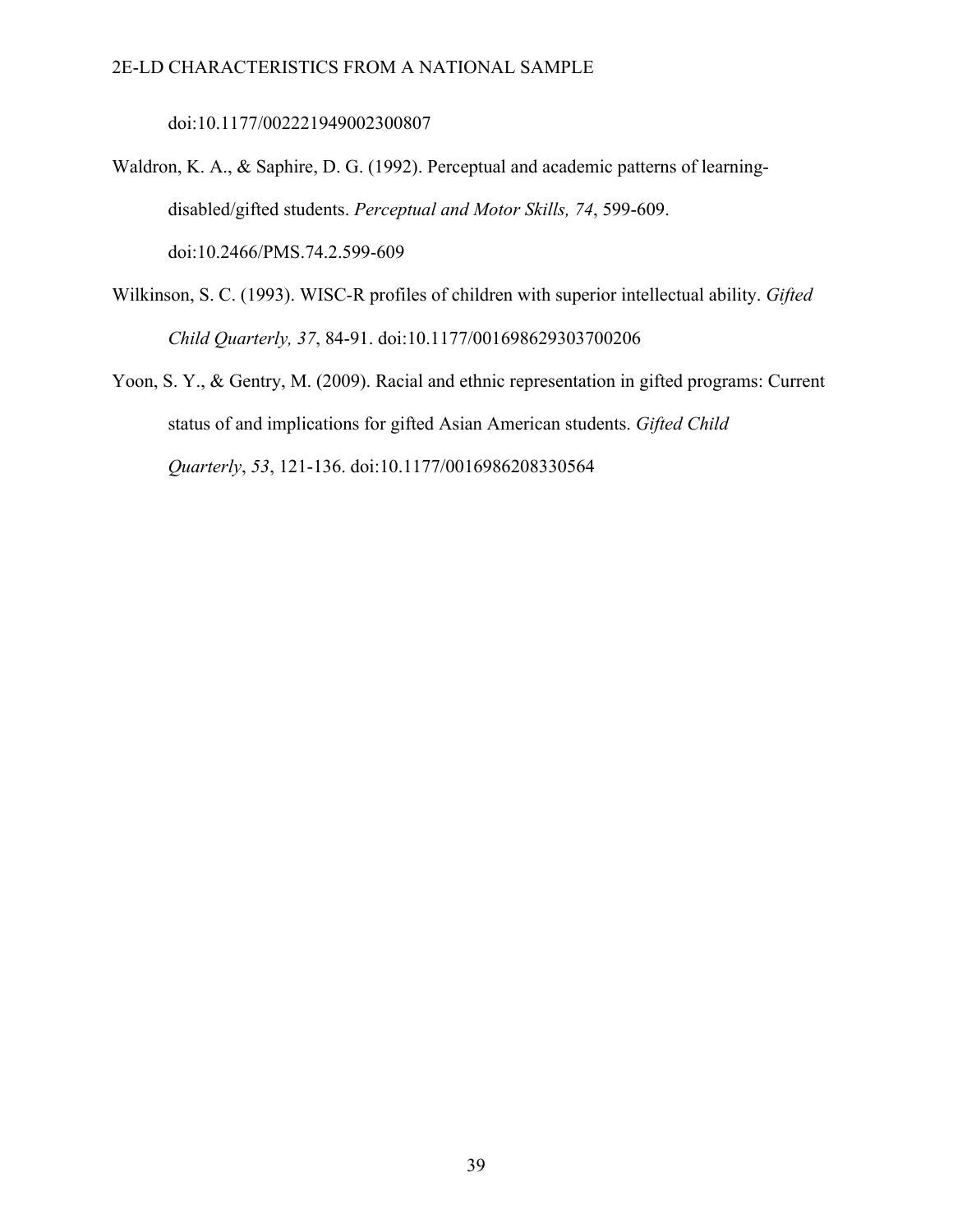Table 1

| Cognitive ability                     | Definition                                                                                                                                     |
|---------------------------------------|------------------------------------------------------------------------------------------------------------------------------------------------|
| Fluid reasoning (Gf)                  | The deliberate, flexible control of attention to solve<br>novel problems that cannot be solved with previously<br>learned strategies or schema |
| Comprehension-knowledge (Gc)          | The breadth and depth of acquired knowledge from<br>one's culture, including vocabulary and general<br>information                             |
| Processing speed (Gs)                 | The ability to perform repetitive cognitive tasks<br>quickly and fluently                                                                      |
| Short-term working memory (Gwm)       | The ability to encode, temporarily store, and actively<br>review or manipulate information in one's immediate<br>awareness                     |
| Auditory processing (Ga)              | The ability to detect and process meaningful<br>nonverbal information in sound                                                                 |
| Long-term storage and retrieval (Glr) | The ability to store, consolidate, and retrieve<br>information over minutes, hours, days, and years                                            |
| Visual processing $(Gv)$              | The ability to make use of mental visual imagery and<br>visual memory to solve problems                                                        |

# *Definitions of CHC Broad Cognitive Abilities*

*Note*. Adapted from Schneider and McGrew (2012) and McGrew, et al. (2014).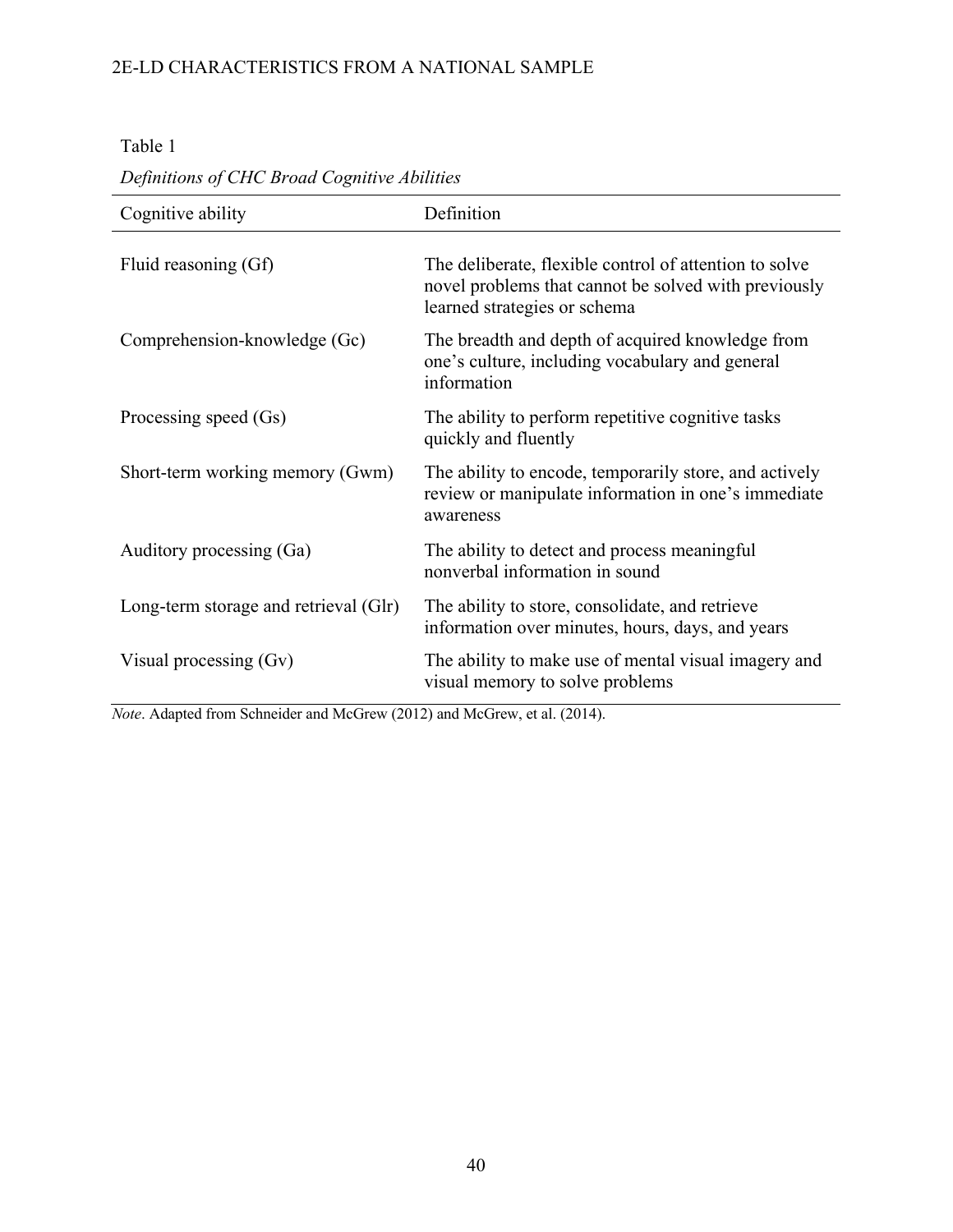Table 2

*Subtests for Each Academic Achievement Cluster Score*

| Achievement cluster         | <b>Subtests</b>                                                        |
|-----------------------------|------------------------------------------------------------------------|
| <b>Basic Reading Skills</b> | Letter-Word Identification, Word Attack                                |
| Reading Comprehension       | Passage Comprehension, Reading Recall                                  |
| Reading Fluency             | Oral Reading, Sentence Reading Fluency                                 |
| Math Calculation Skills     | Calculation, Math Facts Fluency                                        |
| Math Problem Solving        | <b>Applied Problems, Number Matrices</b>                               |
| <b>Basic Writing Skills</b> | Spelling, Editing                                                      |
| Written Expression          | Writing Samples, Sentence Writing Fluency                              |
| Academic Skills             | Letter-Word Identification, Calculation, Spelling                      |
| Academic Fluency            | Sentence Reading Fluency, Math Facts Fluency, Sentence Writing Fluency |
| Academic Applications       | Passage Comprehension, Applied Problems, Writing Samples               |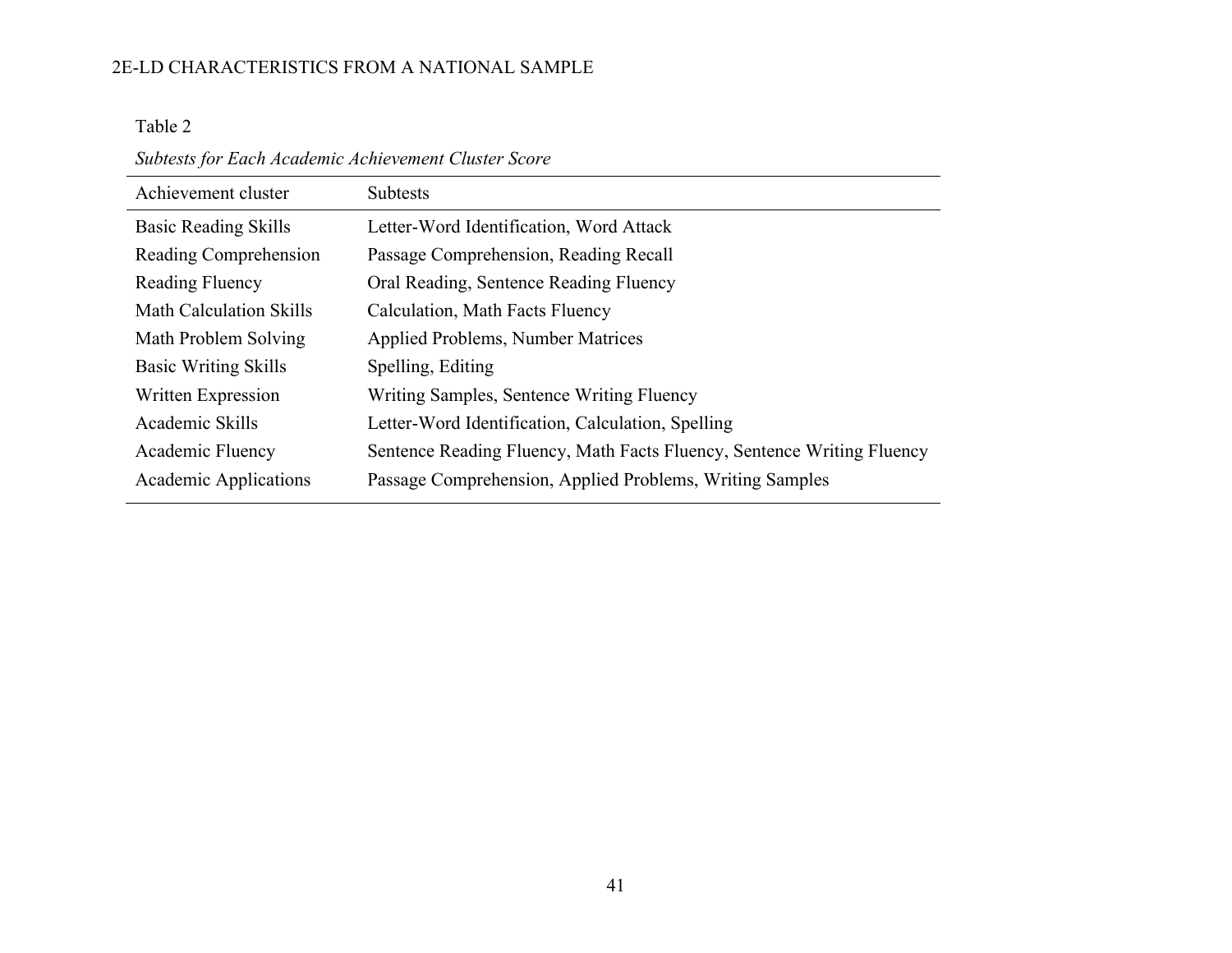Table 3

| Characteristic                      | Total sample<br>$(n = 3865)$ | Gifted<br>$(n = 683)$ | $2e$ - $LD$<br>$(n = 99)$ | Avg-ab<br>$(n = 1901)$ |
|-------------------------------------|------------------------------|-----------------------|---------------------------|------------------------|
| Gender                              |                              |                       |                           |                        |
| Male                                | 49.6                         | 50.5                  | 58.6                      | 47.1                   |
| Female                              | 50.4                         | 49.5                  | 41.4                      | 52.9                   |
| Race                                |                              |                       |                           |                        |
| White                               | 78.4                         | 83.5                  | 77.8                      | 79.9                   |
| <b>Black</b>                        | 14.0                         | 7.0                   | 14.1                      | 13.3                   |
| Asian/Pacific Islander              | 4.5                          | 7.2                   | 3.0                       | 4.2                    |
| American Indian                     | 0.7                          | 0.9                   | 1.0                       | 0.6                    |
| Other                               | 2.3                          | 1.5                   | 4.0                       | 2.1                    |
| Hispanic ethnicity                  |                              |                       |                           |                        |
| Non-Hispanic                        | 82.0                         | 87.7                  | 81.8                      | 82.8                   |
| Hispanic                            | 18.0                         | 12.3                  | 18.2                      | 17.2                   |
| Parents' highest level of education |                              |                       |                           |                        |
| Greater than a high school diploma  | 56.3                         | 74.1                  | 53.5                      | 57.2                   |
| High school diploma or equivalent   | 30.3                         | 18.7                  | 38.4                      | 31.0                   |
| Less than a high school diploma     | 12.9                         | 7.0                   | 8.1                       | 11.6                   |
| Missing                             | 0.3                          | 0.1                   | 0.0                       | 0.3                    |
| Region                              |                              |                       |                           |                        |
| Northeast                           | 16.9                         | 16.7                  | 18.2                      | 18.5                   |
| Midwest                             | 25.4                         | 23.9                  | 33.3                      | 23.3                   |
| South                               | 32.0                         | 30.2                  | 25.3                      | 32.9                   |
| West                                | 25.7                         | 29.3                  | 23.2                      | 25.4                   |
| Community size                      |                              |                       |                           |                        |
| Metro                               | 85.5                         | 86.2                  | 81.8                      | 85.6                   |
| Micro                               | 9.4                          | 8.8                   | 14.1                      | 9.5                    |
| Rural                               | 5.0                          | 5.0                   | 4.0                       | 4.8                    |

*Demographic Percentages for the Total Sample and Each Group*

*Note.* 2e-LD = gifted with a learning disability. Avg-ab = average-ability.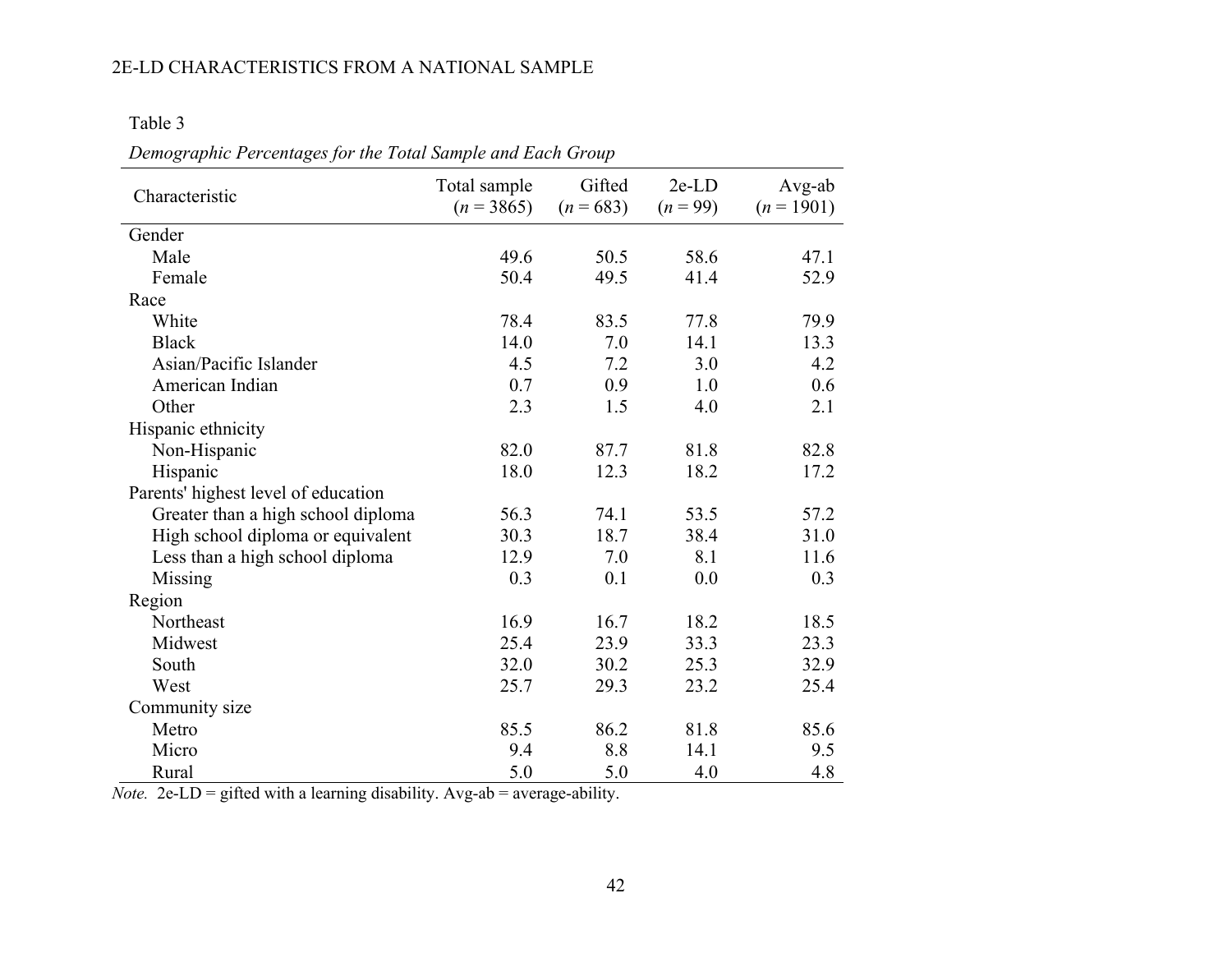|                              | Gifted ( $n = 683$ ) |       | 2e-LD $(n = 99)$    |           | Avg-ab $(n = 1901)$ |       |
|------------------------------|----------------------|-------|---------------------|-----------|---------------------|-------|
| Score                        | $\overline{M}$       | SD    | $\boldsymbol{M}$    | <b>SD</b> | $\overline{M}$      | SD    |
| Cognitive ability            |                      |       |                     |           |                     |       |
| <b>GIA</b>                   | 119.68 <sub>a</sub>  | 8.73  | 104.98 <sub>b</sub> | 9.40      | 99.51 <sub>c</sub>  | 7.80  |
| Gf-Gc composite              | 120.68 <sub>a</sub>  | 8.49  | 115.76 <sub>b</sub> | 8.44      | 99.46 <sub>c</sub>  | 7.74  |
| Fluid reasoning              | $117.72_a$           | 11.81 | 110.14 <sub>b</sub> | 15.72     | 99.66 <sub>c</sub>  | 9.23  |
| Comprehension-knowledge      | $117.41_a$           | 12.89 | 117.21 <sub>a</sub> | 13.68     | 99.30 <sub>c</sub>  | 9.73  |
| Processing speed             | 111.41 <sub>a</sub>  | 12.62 | 94.58 <sub>b</sub>  | 14.83     | 100.07 <sub>c</sub> | 12.90 |
| Short-term working memory    | 115.19 <sub>a</sub>  | 12.00 | 101.40 <sub>b</sub> | 15.13     | 100.25 <sub>b</sub> | 12.17 |
| Auditory processing          | 113.97 <sub>a</sub>  | 12.25 | 102.93 <sub>b</sub> | 16.22     | 99.49 <sub>b</sub>  | 12.45 |
| Long-term retrieval          | 112.18 <sub>a</sub>  | 13.00 | 101.16 <sub>b</sub> | 17.35     | 100.17 <sub>b</sub> | 13.18 |
| Visual-spatial processing    | 110.98 <sub>a</sub>  | 14.63 | 100.18 <sub>b</sub> | 13.09     | 100.57 <sub>b</sub> | 13.88 |
| Achievement area             |                      |       |                     |           |                     |       |
| <b>Basic Reading Skills</b>  | 114.71 <sub>a</sub>  | 13.12 | 105.25 <sub>b</sub> | 14.33     | 101.16 <sub>c</sub> | 11.54 |
| Reading Comprehension        | $115.23_a$           | 12.65 | 104.93 <sub>b</sub> | 11.40     | 101.38 <sub>c</sub> | 11.34 |
| Reading Fluency              | 114.48 <sub>a</sub>  | 13.10 | 101.51 <sub>b</sub> | 11.70     | 101.11 <sub>b</sub> | 11.71 |
| Math Calculation Skills      | $115.15_a$           | 13.26 | 102.88 <sub>b</sub> | 12.32     | 101.30 <sub>b</sub> | 11.28 |
| Math Problem Solving         | $116.64_a$           | 11.27 | 109.21 <sub>b</sub> | 11.67     | 100.82 <sub>c</sub> | 10.58 |
| <b>Basic Writing Skills</b>  | 114.95a              | 12.49 | 104.75 <sub>b</sub> | 13.16     | 100.84c             | 11.23 |
| Written Expression           | 113.79a              | 14.34 | 98.16 <sub>b</sub>  | 13.52     | 102.06 <sub>c</sub> | 12.08 |
| Academic Skills              | $116.17_a$           | 12.26 | 105.63 <sub>b</sub> | 11.70     | 101.03 <sub>c</sub> | 10.55 |
| <b>Academic Applications</b> | 118.14 <sub>a</sub>  | 11.79 | 107.37 <sub>b</sub> | 11.22     | $101.72_c$          | 10.70 |
| Academic Fluency             | 113.82a              | 12.51 | 99.54 <sub>b</sub>  | 12.50     | 100.97 <sub>b</sub> | 11.52 |

Table 4

*Means and Standard Deviations for Cognitive and Achievement Variables by Group*

*Note*. Means with different subscripts are significantly different based on Games-Howell post-hoc tests, all  $ps < .009$ . 2e-LD = gifted with a learning disability. Avg-ab = average-ability. GIA = General Intellectual Ability. Gf-Gc composite = fluid reasoning/comprehension-knowledge composite.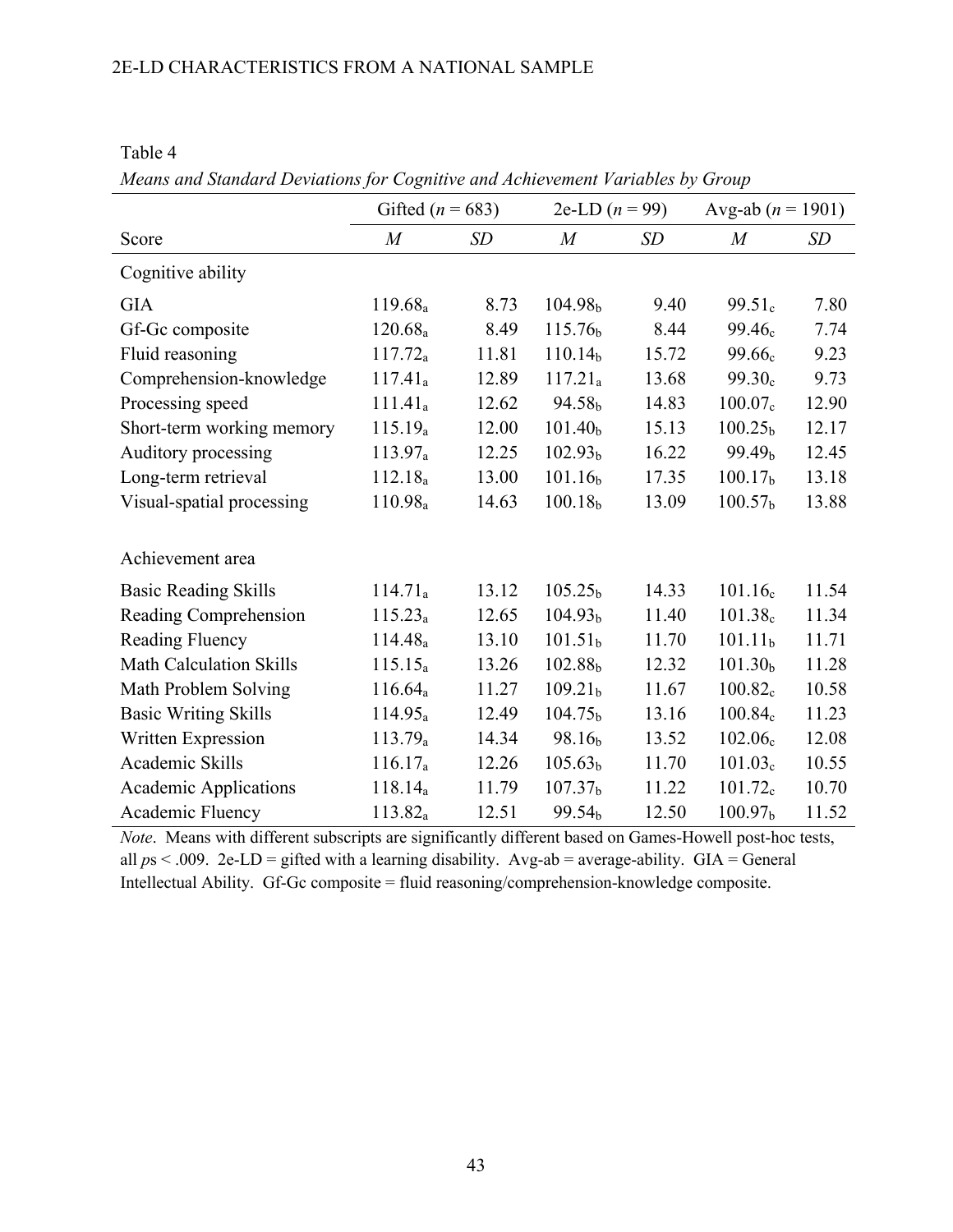Table 5

*Percentage of Each Group with Scores Below and Above Certain Thresholds for Cognitive and Achievement Variables*

|                   |        | Below average $(< 90)$ |        |        | Above average $(>110)$ |        |        | $120+$      |        |        | $130+$      |        |
|-------------------|--------|------------------------|--------|--------|------------------------|--------|--------|-------------|--------|--------|-------------|--------|
| Score             | Gifted | $2e$ - $LD$            | Avg-ab | Gifted | $2e$ - $LD$            | Avg-ab | Gifted | $2e$ - $LD$ | Avg-ab | Gifted | $2e$ - $LD$ | Avg-ab |
| Cognitive ability |        |                        |        |        |                        |        |        |             |        |        |             |        |
| <b>GIA</b>        | 0.0    | 5.1                    | 11.9   | 85.4   | 25.3                   | 10.1   | 53.9   | 6.1         | 0.0    | 12.3   | 1.0         | 0.0    |
| Gf-Gc             | 0.0    | 1.0                    | 11.0   | 90.0   | 77.8                   | 9.0    | 55.3   | 33.3        | 0.0    | 13.5   | 5.1         | 0.0    |
| Gf                | 1.3    | 13.1                   | 14.9   | 75.7   | 50.5                   | 13.3   | 50.8   | 41.4        | 0.0    | 12.2   | 7.1         | 0.0    |
| Gc                | 1.5    | 4.0                    | 16.7   | 71.0   | 70.7                   | 13.3   | 49.2   | 62.6        | 0.0    | 16.4   | 17.2        | 0.0    |
| Gs                | 1.0    | 48.5                   | 20.4   | 50.2   | 17.2                   | 20.8   | 26.5   | 8.1         | 7.0    | 7.5    | 1.0         | 1.1    |
| Gwm               | 1.2    | 26.3                   | 18.8   | 64.6   | 32.3                   | 20.7   | 36.5   | 13.1        | 5.9    | 11.1   | 2.0         | 0.7    |
| Ga                | 1.3    | 26.3                   | 22.5   | 59.4   | 33.3                   | 19.7   | 31.6   | 15.2        | 5.6    | 11.0   | 6.1         | 0.9    |
| Glr               | 1.8    | 27.3                   | 20.0   | 54.2   | 28.3                   | 21.1   | 28.4   | 16.2        | 6.6    | 9.8    | 3.0         | 1.5    |
| Gv                | 5.7    | 20.2                   | 20.6   | 48.6   | 22.2                   | 23.8   | 26.5   | 5.1         | 7.9    | 11.0   | 1.0         | 1.8    |
| Achievement area  |        |                        |        |        |                        |        |        |             |        |        |             |        |
| <b>BRS</b>        | 1.6    | 10.1                   | 15.1   | 60.3   | 35.4                   | 19.6   | 32.5   | 16.2        | 5.7    | 13.5   | 6.1         | 1.3    |
| RC                | 1.6    | 7.1                    | 14.8   | 64.9   | 32.3                   | 21.2   | 34.7   | 10.1        | 5.7    | 12.2   | 2.0         | 1.2    |
| RF                | 2.8    | 13.3                   | 15.9   | 62.8   | 21.4                   | 20.1   | 34.7   | 7.1         | 6.1    | 11.8   | 0.0         | 1.1    |
| <b>MCS</b>        | 2.5    | 15.2                   | 14.9   | 61.6   | 25.3                   | 20.6   | 34.3   | 7.1         | 5.2    | 13.8   | 3.0         | 1.0    |
| <b>MPS</b>        | 0.7    | 8.1                    | 14.3   | 69.3   | 52.5                   | 18.1   | 38.2   | 14.1        | 4.5    | 12.2   | 5.1         | 0.5    |
| <b>BWS</b>        | 1.6    | 11.2                   | 15.5   | 63.9   | 31.6                   | 20.5   | 34.2   | 13.3        | 5.5    | 12.4   | 5.1         | 1.0    |
| <b>WE</b>         | 3.7    | 19.2                   | 14.3   | 57.7   | 14.1                   | 23.2   | 32.2   | 6.1         | 7.8    | 13.4   | 2.0         | 2.0    |
| <b>AS</b>         | 0.7    | 8.1                    | 12.8   | 66.6   | 34.3                   | 18.1   | 36.6   | 10.1        | 4.4    | 13.6   | 3.0         | 0.8    |
| AA                | 0.7    | 3.0                    | 11.7   | 75.1   | 37.4                   | 20.3   | 43.8   | 12.1        | 5.0    | 16.5   | 2.0         | 1.1    |
| $\rm AF$          | 2.4    | 16.3                   | 15.4   | 58.7   | 18.4                   | 20.1   | 32.3   | 6.1         | 5.5    | 11.5   | 0.0         | 1.1    |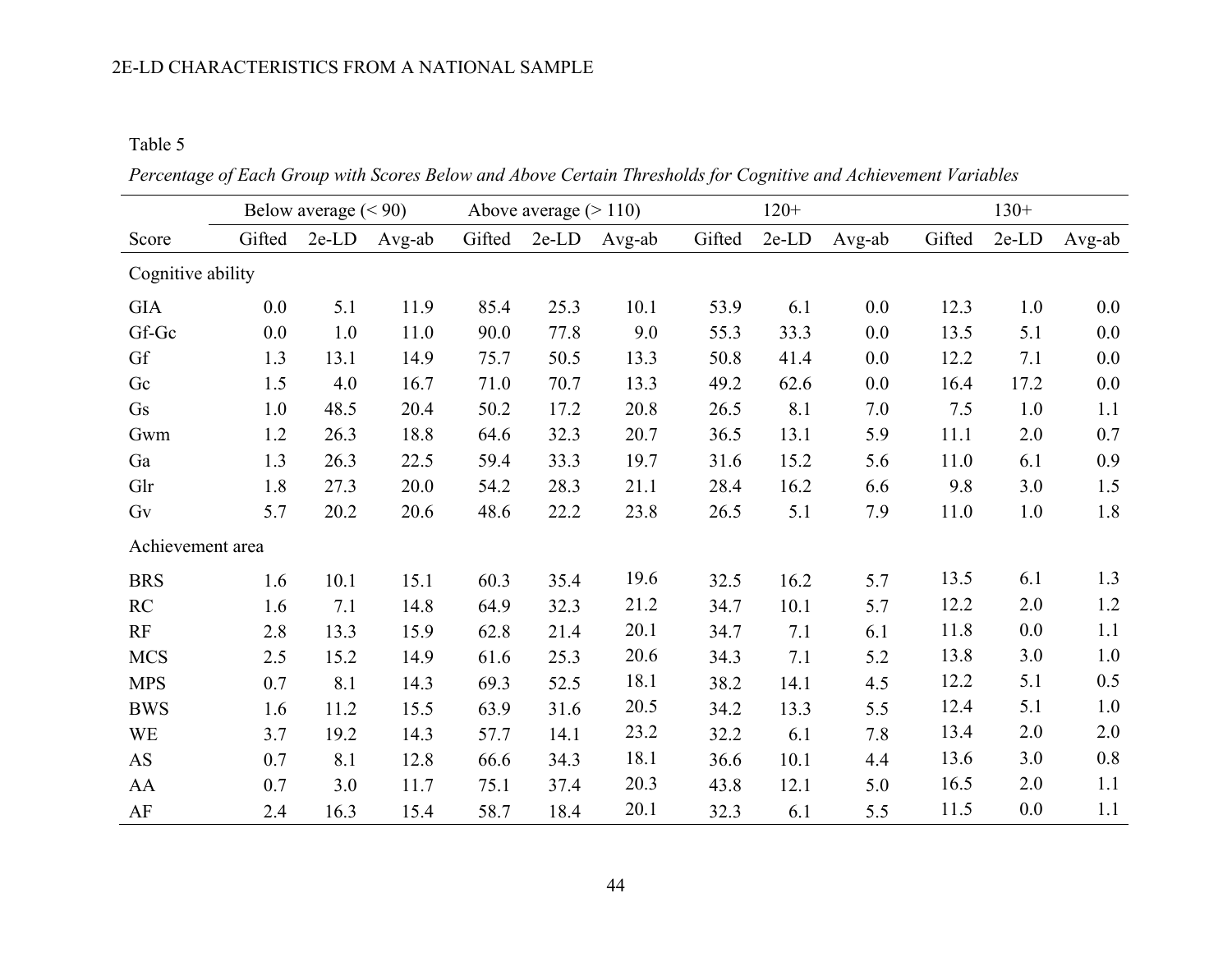*Note.* 2e-LD = gifted with a learning disability. Avg-ab = average-ability. GIA = General Intellectual Ability. Gf-Gc = fluid reasoning/comprehension-knowledge composite. Gf = fluid reasoning. Gc = comprehension-knowledge. Gs = processing speed. Gwm = short-term working memory. Ga = auditory processing. Gv = visual-spatial processing. Glr = long-term retrieval. BRS = Basic Reading Skills.  $RC = Reading$  Comprehension.  $RF = Reading$  Fluency.  $MCS = Math$  Calculation Skills.  $MPS = Math$  Problem Solving. BWS = Basic Writing Skills. WE = Written Expression. AS = Academic Skills. AA = Academic Applications. AF = Academic Fluency.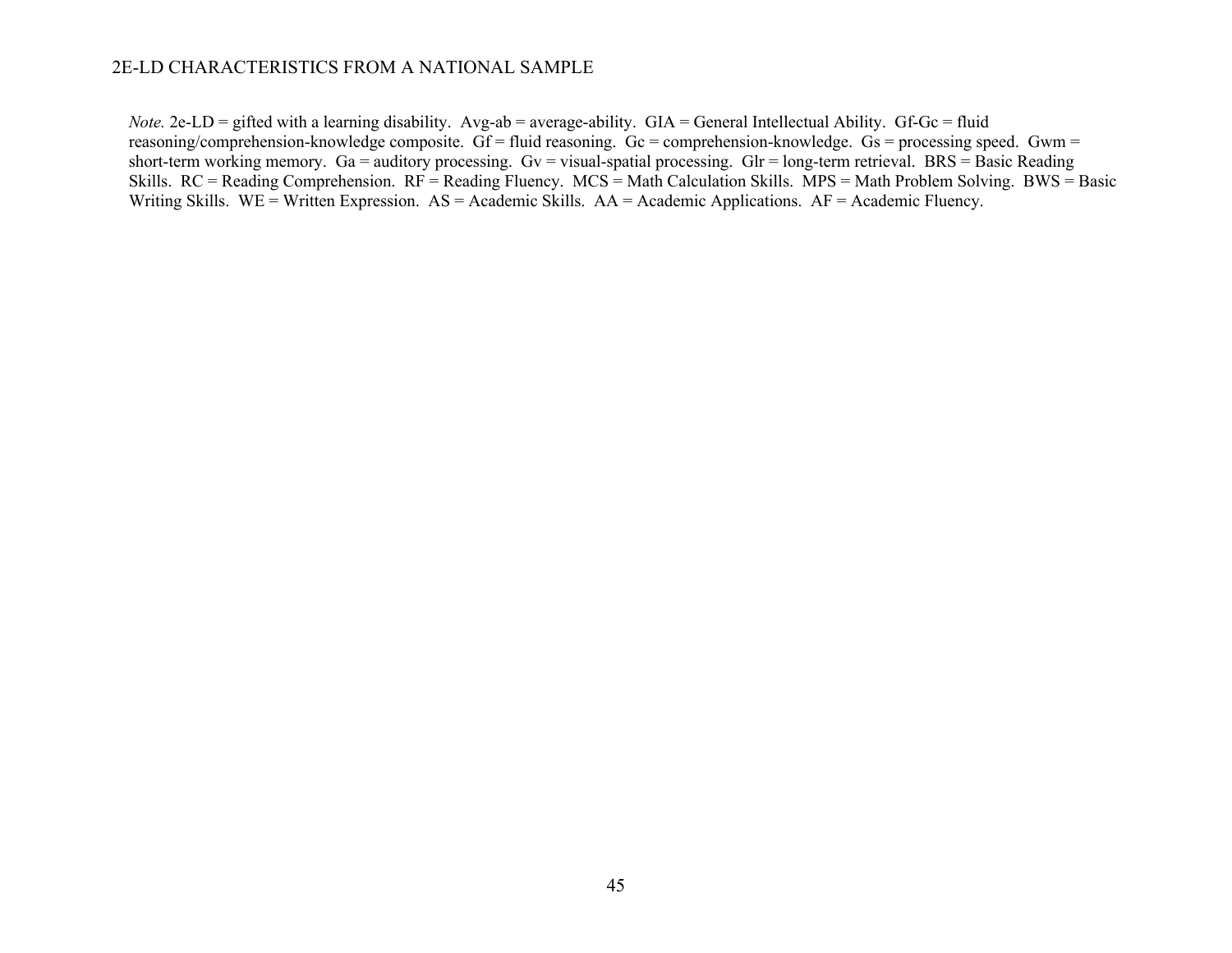Table 6

*Prevalence of Academic Talent and Deficit Indicators for the Total Sample and Each Group*

|                            | Total sample | Gifted | $2e$ -LD | Avg-ab |
|----------------------------|--------------|--------|----------|--------|
| Academic talent indicators |              |        |          |        |
| Any cluster $130+$         | 11.4         | 41.1   | 13.1     | 5.8    |
| Any cluster $120+$         | 29.9         | 78.2   | 41.4     | 23.7   |
| Deficit indicators         |              |        |          |        |
| Any ach cluster $< 90$     | 51.3         | 9.4    | 42.4     | 46.2   |
| Processing score $\leq 90$ | 53.1         | 5.1    | 100.0    | 54.8   |

*Note.* 2e-LD = gifted with a learning disability. Avg ab = average-ability. Ach = achievement. A processing score < 90 was one of the identification criteria for the 2e-LD group; therefore, all students in the 2e-LD group exhibit this indicator.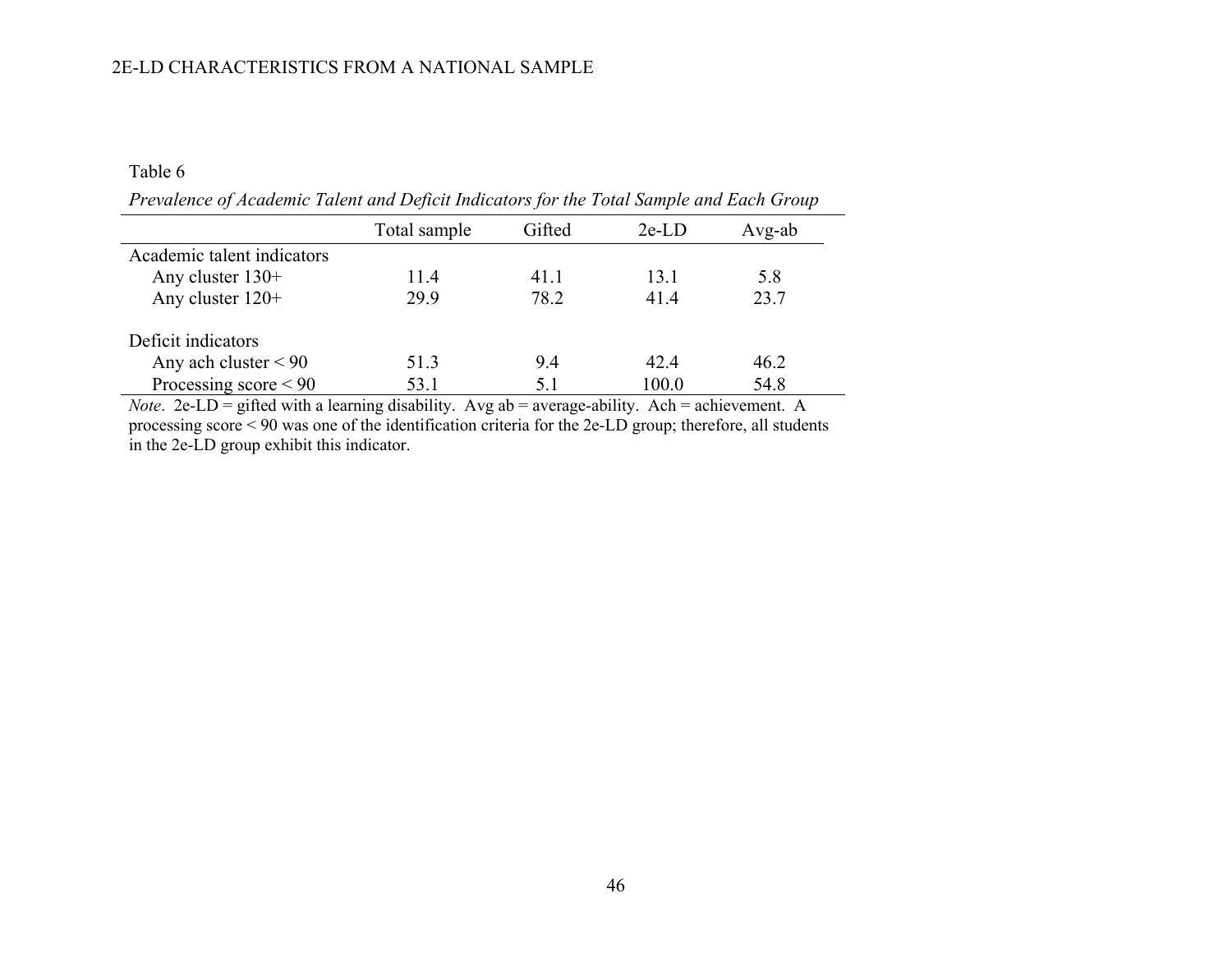## Table 7

| Descriptive Statistics for Absolute Score Discrepancies for Each Group |  |  |  |
|------------------------------------------------------------------------|--|--|--|
|------------------------------------------------------------------------|--|--|--|

|                                                         |        | Mean        |        |        | Median      |        |        | <b>SD</b>   |        |
|---------------------------------------------------------|--------|-------------|--------|--------|-------------|--------|--------|-------------|--------|
| Discrepancy                                             | Gifted | $2e$ - $LD$ | Avg-ab | Gifted | $2e$ - $LD$ | Avg-ab | Gifted | $2e$ - $LD$ | Avg-ab |
| Ability tilt (Fluid reasoning vs<br>comprehension-knwl) | 16.62  | 23.74       | 10.82  | 15.26  | 21.59       | 9.05   | 11.33  | 13.28       | 7.94   |
| IQ score depression (GIA vs.<br>fluid/comprehension)    | 6.86   | 11.38       | 5.46   | 5.96   | 11.61       | 4.47   | 5.20   | 6.13        | 4.34   |
| Processing speed and                                    |        |             |        |        |             |        |        |             |        |
| Fluid/comprehension-knwl                                | 14.19  | 23.02       | 11.66  | 12.51  | 22.70       | 9.99   | 9.97   | 13.36       | 8.75   |
| Fluid reasoning                                         | 14.56  | 22.16       | 12.17  | 12.57  | 20.41       | 10.56  | 10.39  | 13.35       | 9.22   |
| Comprehension-knwl                                      | 14.80  | 25.97       | 12.75  | 11.98  | 26.82       | 10.40  | 11.51  | 15.08       | 9.66   |
| Working memory and                                      |        |             |        |        |             |        |        |             |        |
| Fluid/comprehension-knwl                                | 11.67  | 16.58       | 10.17  | 9.85   | 13.74       | 8.40   | 8.59   | 12.22       | 7.92   |
| Fluid reasoning                                         | 13.01  | 17.53       | 10.92  | 11.22  | 14.53       | 9.16   | 9.68   | 13.72       | 8.18   |
| Comprehension-knwl                                      | 13.47  | 19.73       | 11.78  | 11.27  | 17.44       | 9.98   | 9.98   | 14.38       | 8.98   |

*Note.* All means are significantly different, 2e-LD > gifted > average-ability, all *p*s < .003. 2e-LD = gifted with a learning disability. Avg-ab = average-ability. GIA = General Intellectual Ability. Comprehension-knwl = comprehension-knowledge (a measure of verbal abilities). Fluid/comprehension-knwl = fluid reasoning/comprehension-knowledge composite.